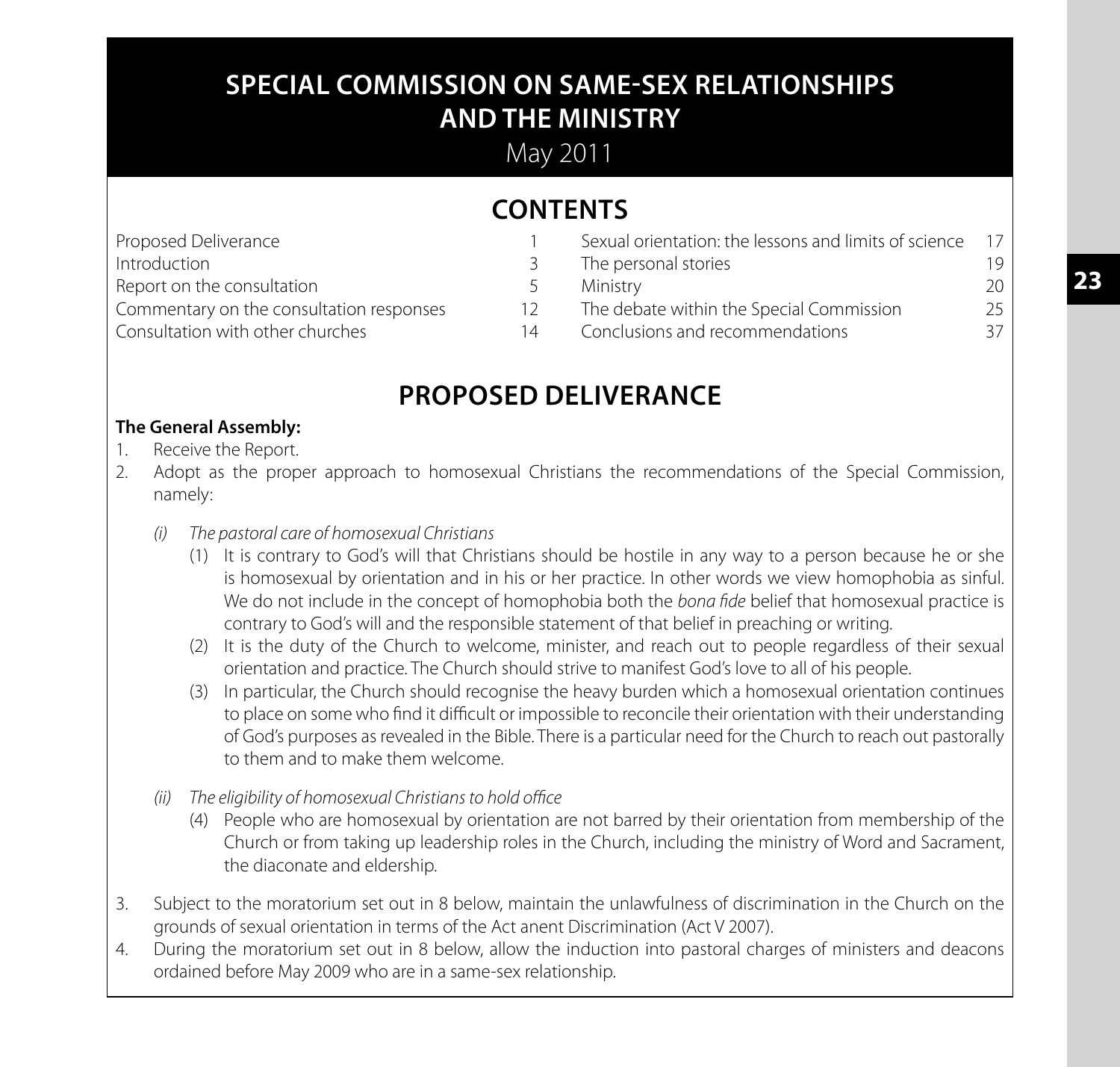- 5. During the moratorium set out in 8 below, instruct all Courts, Councils and Committees of the Church not to issue press statements or otherwise talk to the media in relation to contentious matters of human sexuality, in respect to Ordination and Induction to the Ministry of the Church of Scotland.
- 6. In the light of the experience of the Special Commission and, in particular, the need for a sustained theological addressing of the matters before the Church, establish a Theological Commission of seven persons representative of the breadth of the Church's theological understanding, with the task of addressing the theological issues raised in the course of the Special Commission's work; and instruct the Selection Committee to bring names to a future session of the General Assembly.

# 7. **EITHER**:

- (a) Resolve to consider further the implementation of an indefinite moratorium on the acceptance for training and ordination of persons in a same-sex relationship thus maintaining the traditional position of the Church, and to that end:
	- (1) instruct the Ministries Council and the Legal Questions Committee in collaboration to address the pastoral and procedural implications of such a moratorium on (i) the selection process, (ii) discipline, and (iii) the position of ministers who were ordained and inducted prior to May 2009; and to report to the General Assembly of 2012.
	- (2) instruct the Theological Commission to continue the process of discernment initiated by the Report received by the General Assembly of 2007: "A Challenge to Unity: Same-sex relationships as an Issue in Theology and Human Sexuality", taking account of the further work of the *Working Group on Human Sexuality*, with respect to Being Single and Marriage, and to report to a future General Assembly.

# **OR:**

- (b) Resolve to consider further the lifting of the moratorium on the acceptance for training and ordination of persons in a same-sex relationship, and to that end instruct the Theological Commission to prepare a report for the General Assembly of 2013 containing:
	- a theological discussion of issues around same-sex relationships, civil partnerships and marriage;
	- (ii) an examination of whether, if the Church were to allow its ministers freedom of conscience in deciding whether to bless same-sex relationships involving life-long commitments, the recognition of such lifelong relationships should take the form of a blessing of a civil partnership or should involve a liturgy to recognise and celebrate commitments which the parties enter into in a Church service in addition to the civil partnership, and if so to recommend liturgy therefor;
	- (iii) an examination of whether persons, who have entered into a civil partnership and have made lifelong commitments in a Church ceremony, should be eligible for admission for training, ordination and induction as ministers of Word and Sacrament or deacons in the context that no member of Presbytery will be required to take part in such ordination or induction against his or her conscience; and to report to the General Assembly of 2013.
- 8. Instruct all Courts, Councils and Committees of the Church not to make decisions in relation to contentious matters of same-sex relationships, accept for training, allow to transfer from another denomination, ordain or (subject to 2 above) induct any person in a same-sex relationship until 31 May 2013.
- 9. Thank and discharge the Special Commission.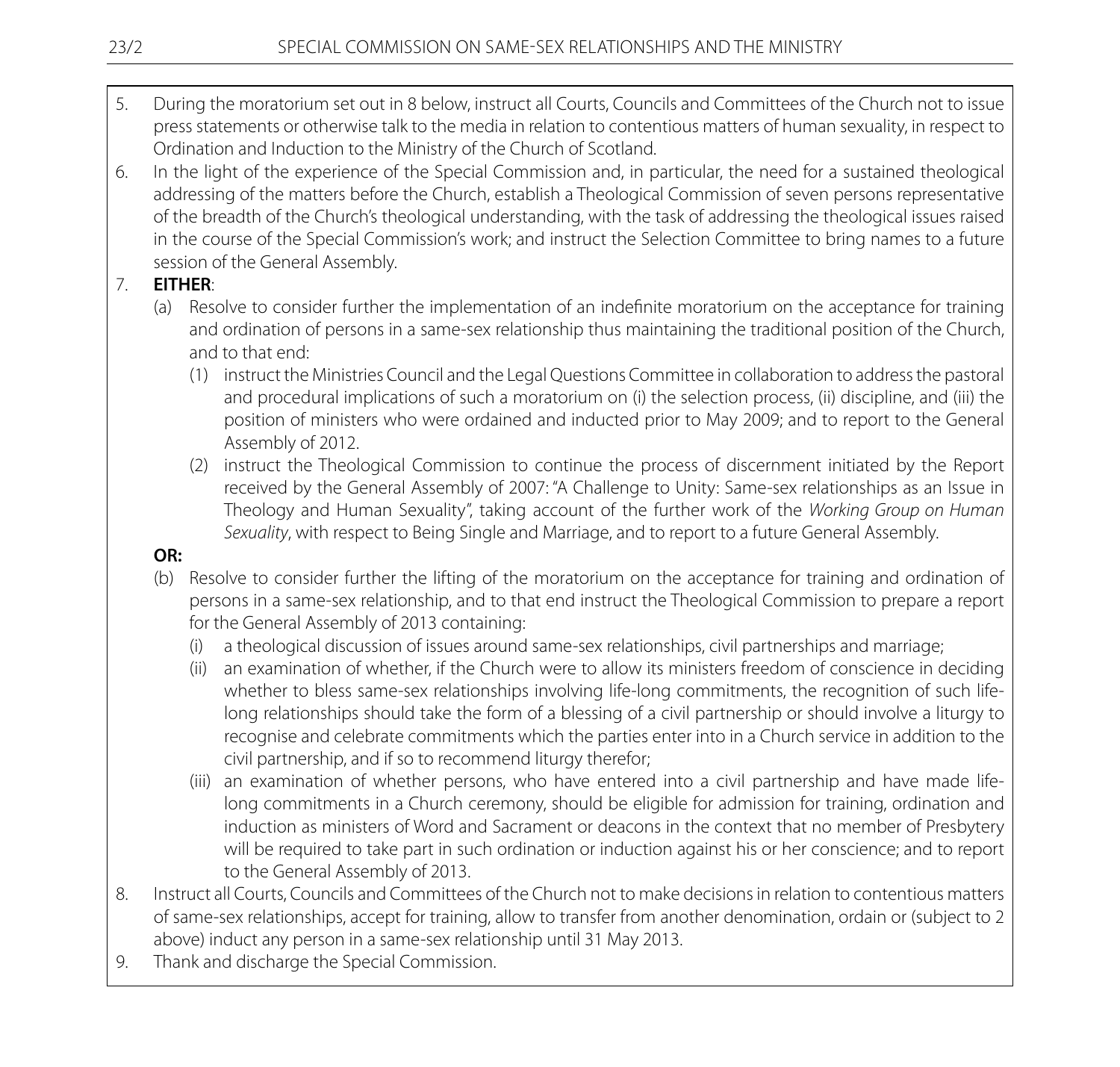# **REPORT**

# **1. Introduction**

**1.1** The General Assembly of 2009 gave us the following remit:

"For the sake of the peace and unity of the Church the General Assembly: Appoint a Special Commission, composed of nine persons, representative of the breadth and unity of the Church, to consult with all Presbyteries and Kirk Sessions and to prepare a study on Ordination and Induction to the Ministry of the Church of Scotland in the light of the issues (a) addressed in the report welcomed by the General Assembly of 2007: 'A challenge to unity: same-sex relationships as an issue in theology and human sexuality', and (b) raised by the case of *Aitken et al v the Presbytery of Aberdeen*, and to report to the General Assembly of 2011."

**1.2** Those who nominated us sought to reflect the wide range of views within the Church on the issues which we were charged to consider. As a result we have had many discussions in which we have not reached unanimity of view and in which we have had to agree to differ in our views. That has not prevented us from working together closely and with mutual confidence.

**1.3** We have endeavoured, in all our work, to be guided by the Holy Spirit, in discerning the will of God for the church at this time.

**1.4** We are all aware that at the core of our remit is the peace and unity of the Church. We have seen it as our task to work together; we acknowledge that what we have in common greatly outweighs the matters on which we disagree; and we are united in making the recommendations which are set out in the proposed deliverance.

## *How we have carried out our task*

**1.5** We began our task by initiating a pre-consultation exercise in which we wrote to the churches and organisations, which we listed in Appendix 3 to the Consultation Paper, seeking their comments on the issues of same-sex relationships and the Ministry. That was in order to obtain updated views so that we could accurately state the facts as we saw them in the consultation paper. We are very grateful to the Churches and organisations that devoted time and effort in responding to our requests.

**1.6** In framing the consultation paper we drew on the report of the Mission and Discipleship Council, "A challenge to unity" ("the 2007 Report"), the responses from the consulted parties and literature from other denominations.

**1.7** We have met regularly since June 2009, generally on a monthly basis, and have communicated with each other between meetings. We have conducted internal debates on, among other matters, (a) the terms of the consultation paper, (b) the witness of Scripture in relation to same-sex relationships and (c) the terms of this report.

**1.8** As discussions within society and also in Churches have been influenced by popular understandings of what science teaches, we thought it appropriate to obtain scientific advice. We therefore commissioned, received and have debated two literature reviews on scientific understanding of the basis of sexual orientation, which we discuss in section 5 below.

**1.9** As the Church operates in civil society and our society has sought to eliminate discrimination against people on several grounds, including that of sexual orientation we obtained legal opinions from the Procurator, from Brian Napier QC and from Ms Jill Bell before we issued the consultation paper. The aim of doing so was to inform the consultees of the legal context in which the Church now operates. Some consultees found it helpful to understand the legal context; others expressed concern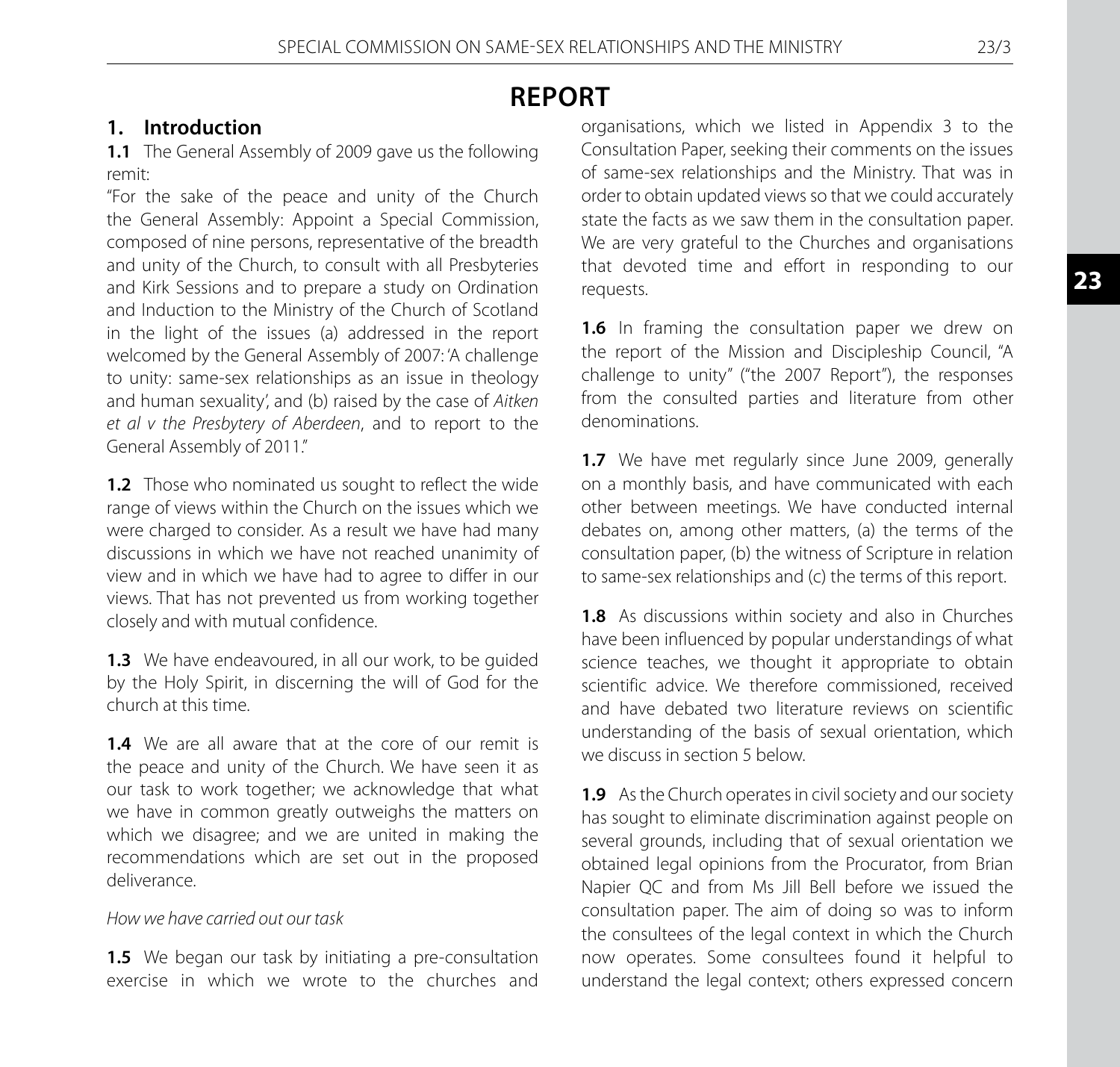that the Special Commission was seeking to direct the debate by reference to the constraints imposed by the civil law. We consider that that concern was misplaced; that was not our intention. We recognise, in certain circumstances, the moral right of Christians and others on grounds of conscience, and after careful and responsible deliberation, to disobey the civil law when its strictures clash with fundamental beliefs. In exercising that option the individual has to accept the civil consequences of breaking the law.

**1.10** In the light of the consultation responses we have obtained a supplementary opinion from the Procurator which we discuss in section 9 below when we discuss the legal implications of our recommendations.

**1.11** While our task of consultation has focused on obtaining the views of the courts of the Church, namely the Presbyteries and the Kirk Sessions, we have also invited others to meet and address us or to express their views in writing. We met with representatives of the Youth Assembly and heard their views on the issues raised by the consultation paper. As it is homosexual Christians within the Church who are most directly affected by the issues which we have been considering, we invited those who wished to tell us their personal stories to meet us and speak to us in confidence. Over several months, we have met and spoken with homosexual Christians, who are ministers, elders or members, or who have left the Church, and also members of their families. They have told us about their experiences. We give our reflections on those meetings, which were often profoundly moving, in section 6 below.

**1.12** As we had not consulted all of our partner Churches in the pre-consultation exercise, we invited comments from them on the issues which we were discussing and also from those pre-consultees who had not responded to our earlier invitation. We discuss those responses in section 4 below.

**1.13** We also met, and received the advice of, Professor Oliver O'Donovan, Professor of Christian Ethics and Practical Theology at the University of Edinburgh, who has written and lectured on the debates about homosexuality within the Anglican Communion, and also Rev Dr Peter Donald, who was Convener of the Working Group which wrote the 2007 Report. We are very grateful to them for their insights and advice.

**1.14** We set out in section 2 below an analysis of the responses of the Courts of the Church to the questions raised in the voting papers which accompanied our consultation paper. In the pursuit of openness, we have listed the consultation responses in more detail on the Church's website. We disclose there the responses of each Presbytery and also list, in anonymised form, under each Presbytery, the responses of each Kirk Session within its Presbytery. This will enable people to see how the individual courts of the Church voted and can supplement the understanding derived from the aggregate figures which we record in this report. We set out our brief comments on the consultation exercise in section 3 below.

**1.15** We have also placed on the Church's website the texts of the two scientific literature reviews which we commissioned. We commend those reviews to readers of this report.

**1.16** The presentation of the views expressed by the Presbyteries and Kirk Sessions is available on the Church's website at www.churchofscotland.org.uk/GA2011. The texts of the two scientific literature reviews are available on the Church's website at www.churchofscotland.org.uk/ GA2011.

# *Our thanks*

**1.17** We could not have conducted the consultation exercise in accordance with our remit without the assistance which we received from the Clerks to the Presbyteries and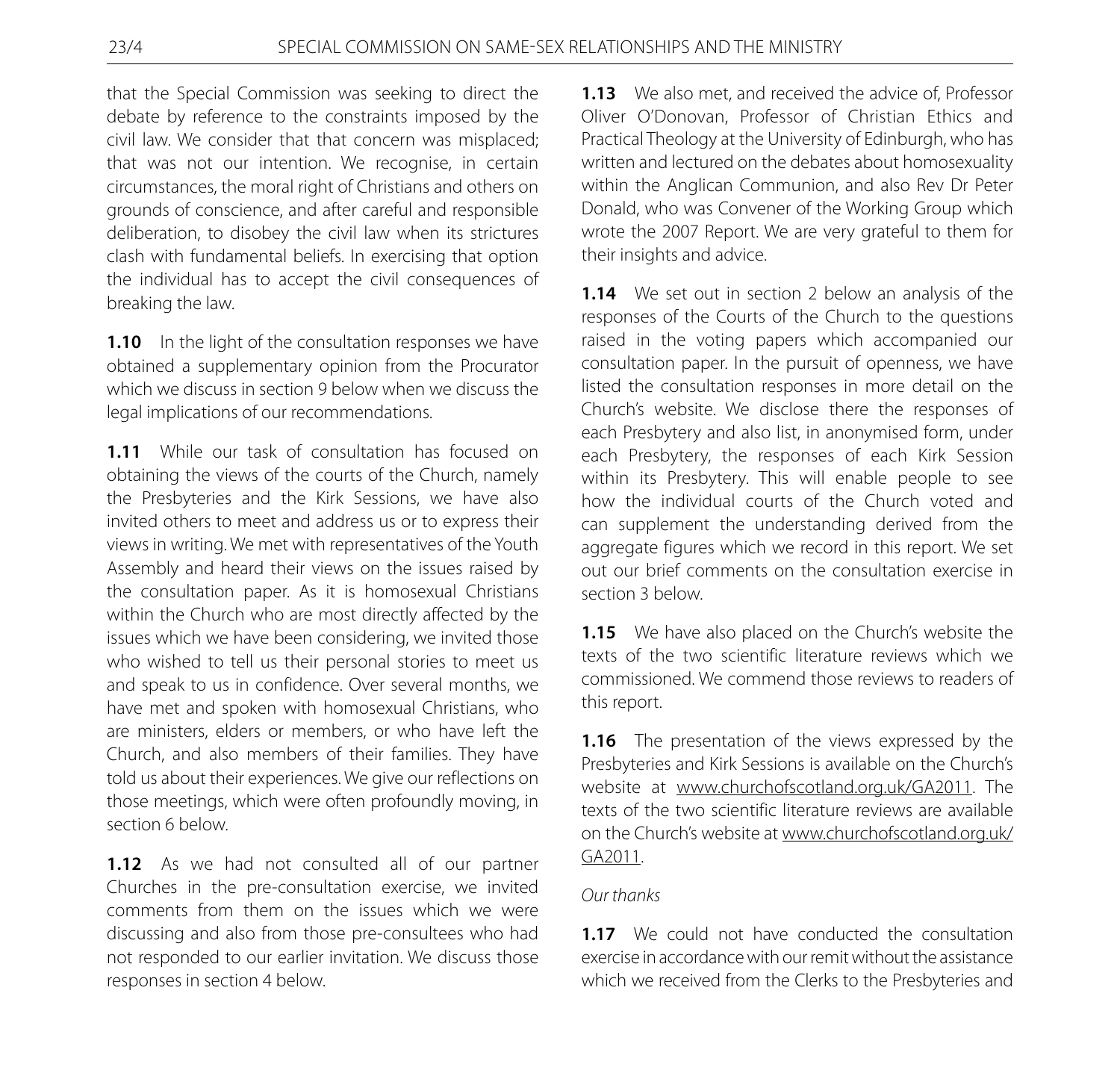the Session Clerks, who took great pains to organise the consultation and to record accurately the views of the Courts for which they were responsible. We wish to record and thank them for their care and diligence.

**1.18** We also wish to thank Mr Roy Pinkerton, who assisted us with the analysis and presentation of the responses to the consultation paper. Given the very large number of responses, we would have struggled to perform our task without his kind and professional assistance. Section 2 of this report is in large measure his work. We owe him a considerable debt of gratitude.

# **2. Report on the Consultation exercise**

#### *Introduction*

#### *Responses from Kirk Sessions*

2.1 1237 responses were received. In a number of cases, Kirk Sessions in linked or neighbouring charges had met together to discuss the consultation document and submitted a joint response: the total number of Kirk Sessions who participated in the consultation was 1273. As there were 1473 congregations in existence at 31 December 2009 (as reported by the Legal Questions Committee to the General Assembly of 2010), this represents a response rate of just over 86%.

2.2 The total membership of the Kirk Sessions who responded was given as 34,438, of whom 22,342 took part in the discussion meetings. The respondents thus represent 64.9% of the total membership of the participating Kirk Sessions.

2.3 We have used this total of 22,342 participants as the basis for the following analysis, and in most cases the actual number of individuals who responded to each section of a question is given as a percentage of this figure. Where there have been abstentions and the number of individuals answering a particular question is less than this total, a 'no response' figure is also given.

**2.4** We wish to state clearly that although exact figures are given in the following analysis this appearance of precision is to some extent illusory. In an ideal world, one might expect the sum of the responses to the various options in each question to equate to the total number of people present. However, these two figures agreed in less than half of the responses.

2.5 On the one hand, in almost half of the responses there were fewer votes cast than there were people present. This is not surprising, and can largely be explained by abstentions and spoilt papers; there were reports of individuals who refused on principle to vote, there were ministers in linked charges who voted at only one Session meeting, and a number of Session Clerks reported that the minister and Presbytery elder had not voted at the Session meeting because their views were recorded at Presbytery. Such people are represented by the 'no response' figure in the following tables.

**2.6** On the other hand, in around 6% of the responses there were more votes cast than there were people present. This was particularly the case in questions 2b, 4a and 4c. It may be that some respondents took the view that they held more than one of the possible options offered or that they were seeking to indicate that their views lay somewhere between the stated options. Question 2b saw the largest number of such 'additional' votes, but a detailed analysis of the voting patterns in the responses to this question suggests that no more than 3.5% of the votes cast fall into this category, a proportion which is hardly significant. Where an individual has cast more than one vote, we have no way of knowing which options have attracted these extra votes, but there is no reason to assume that they are not spread fairly evenly across all the possible options. While the figures given below for this question, and to a lesser extent for questions 4a and 4c, therefore do not exactly represent the actual number of people voting, the general pattern of voting represented by these figures is likely to be reasonably accurate.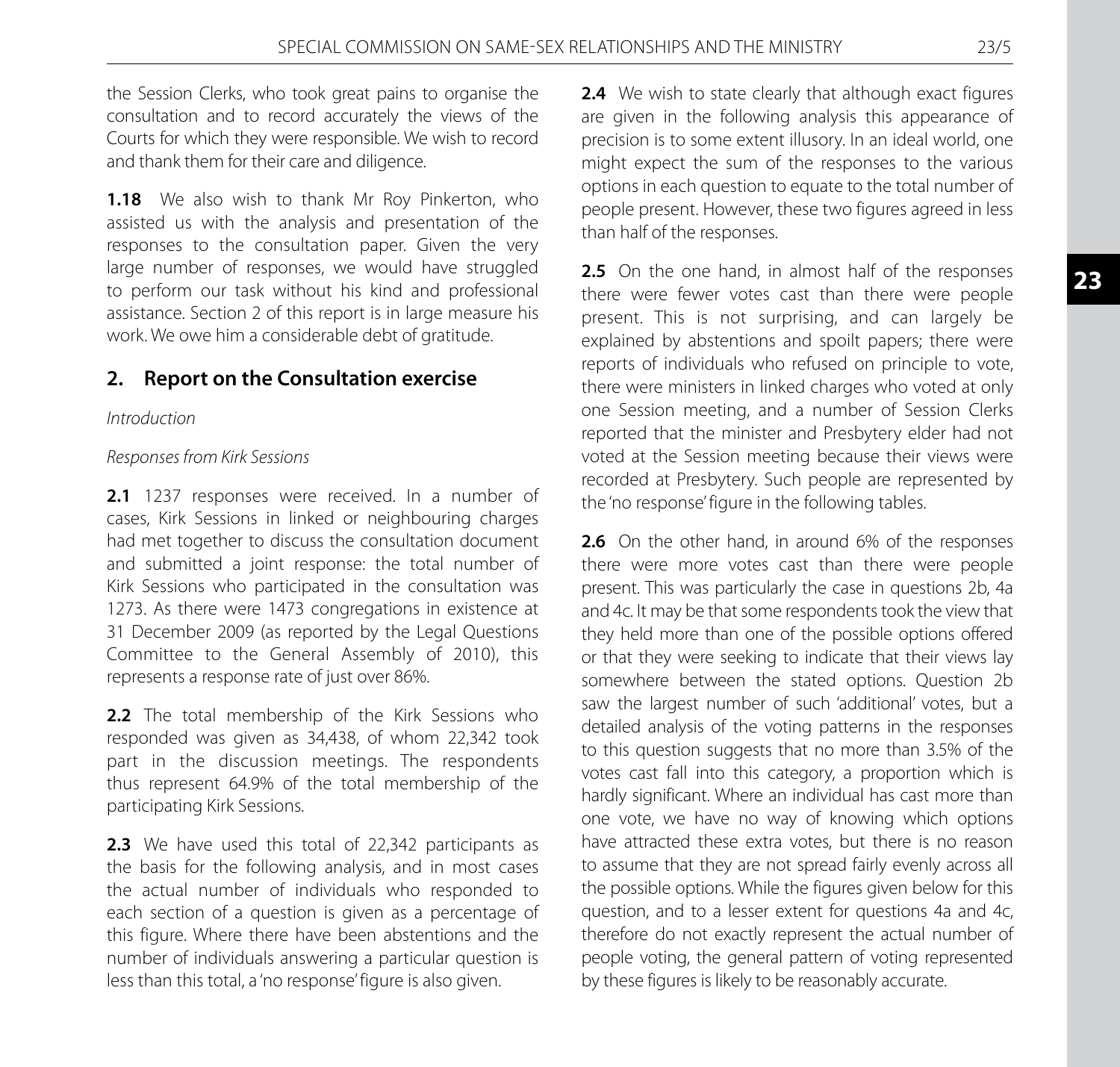# *Responses from Presbyteries*

2.7 Responses were submitted by all 43 Presbyteries within Scotland and by the Presbyteries of England and Europe.

**2.8** The total membership of these 45 Presbyteries was given as 4309, of whom 2624 (60.9%) participated in the discussions. This figure of 2624 has been used as the basis of the analysis below, which follows the same pattern as that indicated above for Kirk Sessions, with 'no response' figures included where appropriate.

# *Format of Report*

**2.9** The analysis follows the order of the questions as set out in the Consultation Paper, and not as in the Voting Paper.

**2.10** Although the ballot papers in the first instance present the views of individual members of Kirk Sessions and Presbyteries, it is of course also possible to determine how these courts as a whole voted. In the case of most of the questions, the analysis of the responses is set out below in four distinct sections, indicating respectively the views of individual members of Kirk Sessions, of Kirk Sessions as a whole (this was felt to be unnecessary in relation to questions 1b, 3a and 4c, and has been omitted in these sections of the report), of individual members of Presbyteries, and of Presbyteries as a whole.

*Analysis of Responses*

# **2.11 Question 1: The Biblical Witness**

**1a:** *How should we think about same-sex relationships in the light of the Bible's witness to God's purposes for humanity?*

This question was not included on the voting paper, and responses were invited on a separate sheet: we discuss this in the next section.

**1b:** *Does this suggest that our approach to same-sex relationships should be different from our approach to remarrying divorcees, for example?*

# **Individual members of Kirk Sessions**

The ballot paper asked for 'the approximate proportion' of those present voting for one or other of the five possible positions offered. A number of Session Clerks duly calculated the different percentages with great care. A number of others used descriptive phrases such as 'most of those present' or 'a few'. The vast majority, however, gave the actual numbers of individuals voting for each option, and as proportions and percentages cannot in any case be totalled or averaged, all responses were converted to actual numbers before being analysed. This process was not without its difficulties and required the exercise of some common sense, for example, in quantifying phrases such as 'a significant majority' or 'a few'. The actual figures given below are therefore to be regarded as being even less precise than those in the remainder of this analysis, but the general picture they present is reasonably accurate.

280 Kirk Sessions (22.6% of the total) did not complete this part of the voting paper, many Session Clerks indicating that no count was taken of responses, as it would have been difficult to gauge the measure of support for each option while retaining confidentiality.

The views of those who responded are as follows:

|                                                    |      | % of total<br>responses | % of those<br>responding<br>to this qn. |
|----------------------------------------------------|------|-------------------------|-----------------------------------------|
| Strongly agreeing that<br>there is a difference    | 4463 | 20.0%                   | 27.6%                                   |
| Agreeing that there<br>is a difference             | 4349 | 194%                    | 26.8%                                   |
| No opinion                                         | 2317 | 10.4%                   | 14.3%                                   |
| Disagreeing that there<br>is a difference          | 3365 | 15.1%                   | 20.8%                                   |
| Strongly disagreeing<br>that there is a difference | 1698 | 7.6%                    | 10.5%                                   |
| No response                                        | 6150 | 27.5%                   |                                         |
|                                                    |      |                         |                                         |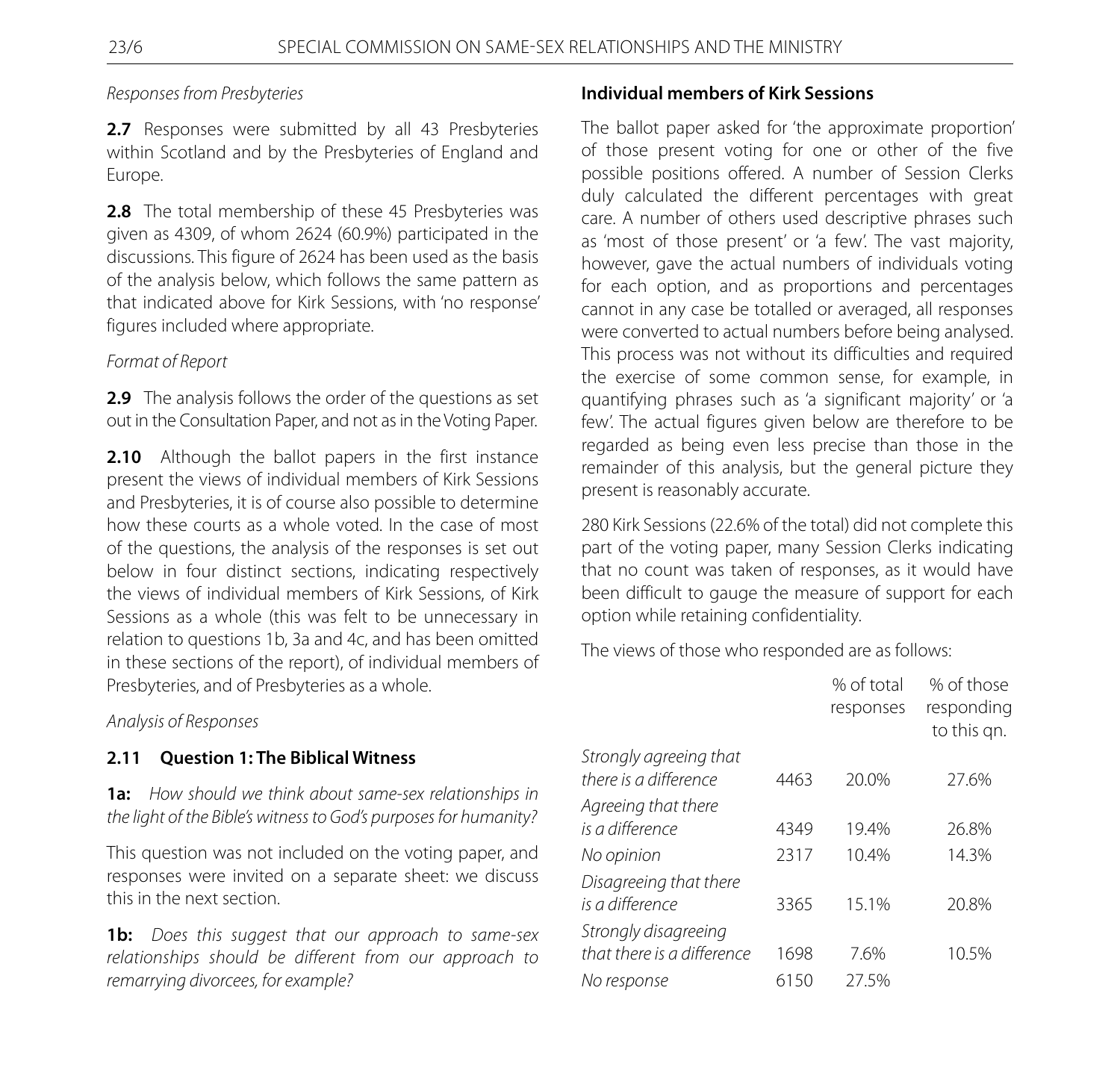## **Individual members of Presbyteries**

As was the case with Kirk Sessions, some Presbyteries found difficulty in completing this part of the ballot paper: nine Presbyteries left it blank.

The views of those who did respond are as follows:

|                                                    |     | % of total<br>responses | % of those<br>responding<br>to this an. |
|----------------------------------------------------|-----|-------------------------|-----------------------------------------|
| Strongly agreeing that<br>there is a difference    | 624 | 23.8%                   | 30.2%                                   |
| Agreeing that there is<br>a difference             | 614 | 23.4%                   | 29.8%                                   |
| No opinion                                         | 155 | 5.9%                    | 7.5%                                    |
| Disagreeing that there<br>is a difference          | 408 | 15.6%                   | 19.8%                                   |
| Strongly disagreeing<br>that there is a difference | 263 | 10.0%                   | 12.7%                                   |
| No response                                        | 560 | 21.3%                   |                                         |

# **Presbyteries as a whole**

While the views of individual members of Presbyteries ranged widely over the various options offered, the picture is slightly different when the views of Presbyteries as a whole are considered. If the totals of those 'strongly agreeing' are combined with those 'agreeing', if those 'strongly disagreeing' and those 'disagreeing' are likewise added together, and if those with no opinion are discounted, in only four of the 36 Presbyteries who responded to this question were those who disagreed or strongly disagreed in the majority, whereas in the other 32 Presbyteries those who agreed or strongly agreed were in the majority.

# **2.12 Question 2: Approaches to same-sex relationships**

**2a:** *Do you hold a clear position on same-sex relationships and how they should be regarded or do you find yourself*  *uncertain as to the precise nature of God's will for the Church on this issue?*

| <b>Individual</b><br>members of  |       | <b>Kirk Sessions</b> |       | <b>Presbyteries</b> |
|----------------------------------|-------|----------------------|-------|---------------------|
| Number with a<br>clear position: |       | 16.273 72.8%         | 2.033 | 77.5%               |
| Uncertain:                       | 5.563 | 24.9%                | 517   | 19.7%               |
| No response:                     | 506   | 2.3%                 | 74    | 2.8%                |

#### **Kirk Sessions and Presbyteries as a whole**

In 80 Kirk Sessions those who were uncertain were in the majority and in another 45 the numbers voting for each position were identical; in all other Kirk Sessions those who had a clear position were in the majority. In every Presbytery those who had a clear position were in the majority.

**2b:** *Do any of the following descriptions help you to summarise your present position fairly and accurately?*

*i) We regard homosexual orientation as a disorder and homosexual behaviour as sinful. Gay and lesbian people should avoid same-sex sexual relationships, and, ideally, seek to be rid of homosexual desires. Unrepentant gay and lesbian people should not have leadership roles in the church.*

*ii) We accept homosexual orientation as a given, but disapprove of homosexual behaviour. We do not reject gay and lesbian people as people, but reject same-sex sexual activity as being sinful. Gay and lesbian people in sexual relationships should not have leadership roles in the church.*

*iii) We accept homosexual orientation as a given and disapprove of homosexual behaviour but recognise that some same-sex relationships can be committed, loving, faithful and exclusive – though not the ideal, which is malefemale. However, because of the different standards required of those in Christian leadership, gay and lesbian people in sexual relationships, even if civil partnerships, should not have leadership roles in the church.*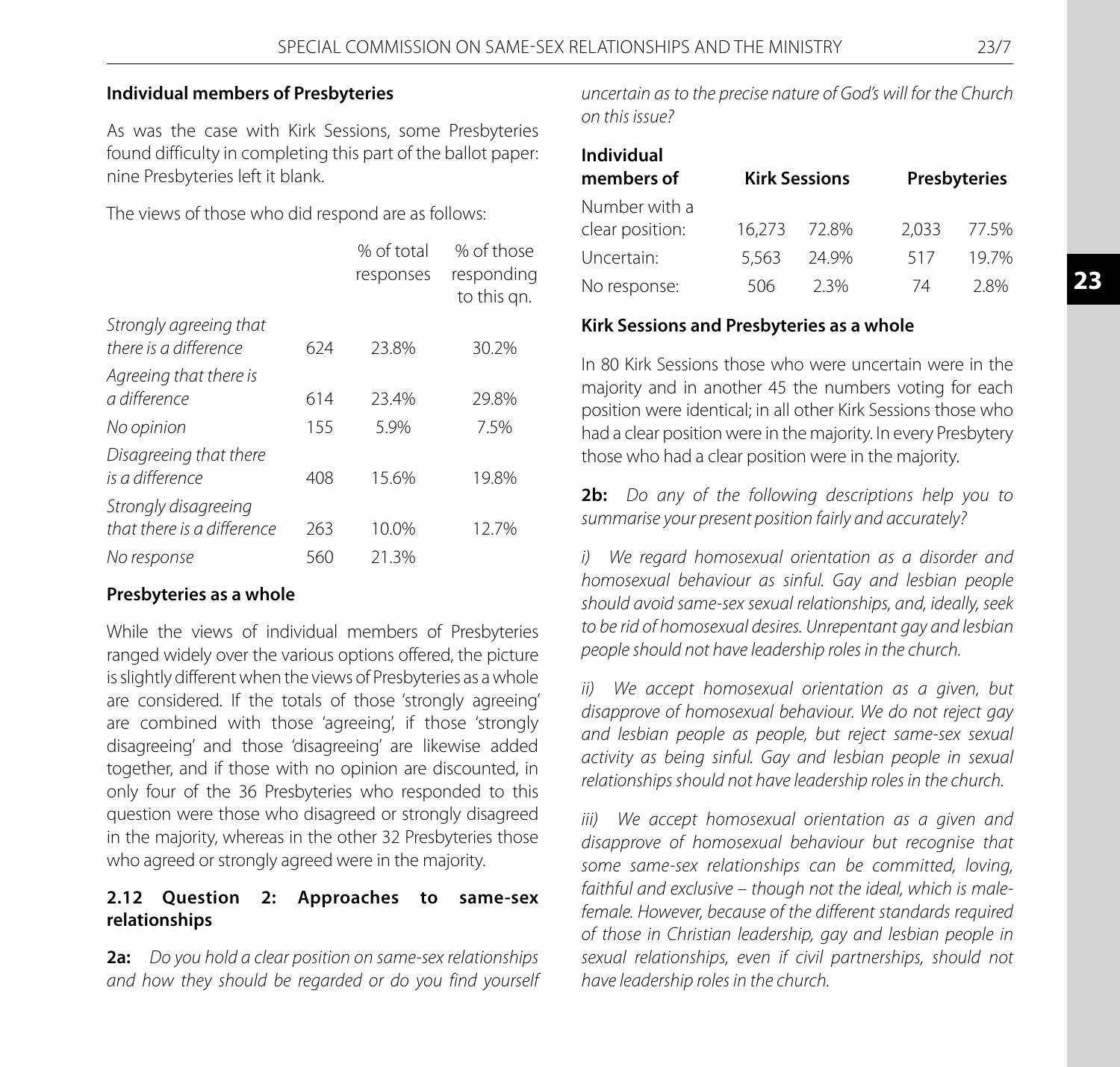*iv) We accept homosexual orientation as a given, and accept homosexual behaviour as equivalent morally to heterosexual behaviour. Civil partnerships provide the best environment for loving same-sex relationships. Gay and lesbian people, whether in sexual relationships or not, should be assessed for leadership roles in the church in an equivalent way to heterosexual people.*

*v) We accept homosexual orientation as a given part of God's good creation. The Christian practice of marriage should be extended to include exclusive, committed samesex relationships which are intended to be life-long. Gay and lesbian people, whether in sexual relationships or not, should be assessed for leadership roles in the church in an equivalent way to heterosexual people.*

# **Individual members of Kirk Sessions**

Numbers/percentages

| holding position  | (i)   | 2013 | 8.8%  |
|-------------------|-------|------|-------|
|                   | (ii)  | 4120 | 17.9% |
|                   | (iii) | 4923 | 21.5% |
|                   | (iv)  | 5591 | 24.4% |
|                   | (v)   | 4461 | 19.4% |
| Number holding    |       |      |       |
| none of the above |       | 1828 | 8.0%  |

It will be noted that the total number of responses (22,936) is greater than the total number of respondents (22,342): this is clearly one of the questions where some of those responding adhered to more than one of the options offered or felt that their position fell between two options. In the above table, the percentages relate to the total number of responses, not to the total number of respondents.

# **Kirk Sessions as a whole**

An analysis of the responses to this question also reveals the considerable spread of opinion within individual Kirk Sessions. In only 11 Kirk Sessions (less than 1%) were the members unanimous in their support of one of the options, whereas 450 Kirk Sessions (36.4%) had members whose views ranged over all five options and 371 (30.0%) had members who supported four out of the five.

# **Individual members of Presbyteries**

Numbers/percentages

| holding position  | (i)   | 296 | 11.3% |
|-------------------|-------|-----|-------|
|                   | (ii)  | 570 | 21.7% |
|                   | (iii) | 417 | 15.9% |
|                   | (iv)  | 628 | 23.9% |
|                   | (v)   | 460 | 17.5% |
| Number holding    |       |     |       |
| none of the above |       | 196 | 7.5%  |
| No response       |       | 57  | 2.2%  |

# **Presbyteries as a whole**

If the positions attracting the largest numbers of votes in each Presbytery are considered (and if a tied vote is split into two units of 0.5), the voting pattern for Presbyteries as a whole is as follows:

- (i) 2 (ii) 12 (iii) 3.5
- (iv) 22.5
- $(v) 5$

# **2.13 Question 3: Ordination/leadership in the Church**

**3a:** *Should those ordained as ministers or who have other leadership roles in the Church be held to a higher standard of Christian living than those not in such roles? If so, in what specific areas of Christian life should higher standards be kept?*

# **Individual members of Kirk Sessions**

As with question 1b, the ballot paper asked for 'the approximate proportion' of those present voting for one or other of the possible responses offered. Again, all responses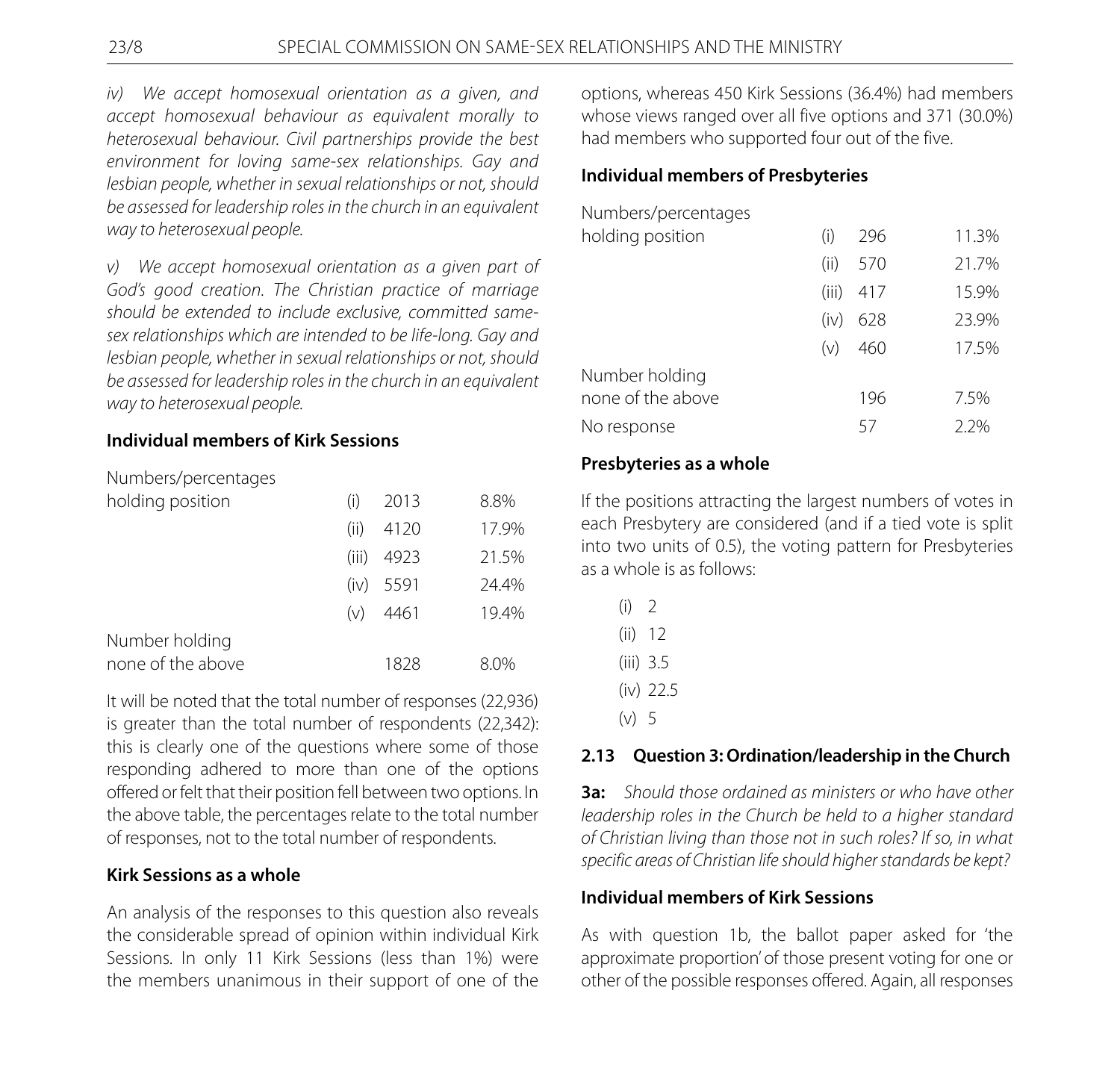were converted to actual numbers before being analysed. Also as with question 1b, this part of the ballot paper was left blank in a very large number of cases: 314 Kirk Sessions (25.4% of the total) did not complete this question.

The views of those who responded are as follows:

|                      |      | % of total<br>responses | % of those<br>responding<br>to this qn. |
|----------------------|------|-------------------------|-----------------------------------------|
| Strongly agreeing    | 4462 | 20.0%                   | 28.8%                                   |
| Agreeing             | 5064 | 22.6%                   | 32.6%                                   |
| No opinion           | 1531 | 6.8%                    | 9.9%                                    |
| Disagreeing          | 3103 | 13.9%                   | 20.0%                                   |
| Strongly disagreeing | 1354 | 6.1%                    | 8.7%                                    |
| No response          | 6828 | 30.6%                   |                                         |

# **Individual members of Presbyteries**

As with question 1b, nine Presbyteries did not answer this question.

The views of those who did respond are as follows:

|                      |     | % of total | % of those  |
|----------------------|-----|------------|-------------|
|                      |     | responses  | responding  |
|                      |     |            | to this qn. |
| Strongly agreeing    | 607 | 23.1%      | 29.2%       |
| Agreeing             | 686 | 26.1%      | 33.0%       |
| No opinion           | 127 | 4.9%       | 6.1%        |
| Disagreeing          | 413 | 15.8%      | 19.8%       |
| Strongly disagreeing | 247 | 9.4%       | 11.9%       |
| No response          | 544 | 20.7%      |             |

#### **Presbyteries as a whole**

If the views of Presbyteries as a whole are analysed on the same basis as in question 1b, in 30 of the 36 Presbyteries who responded there was a majority of members who agreed or strongly agreed, in four Presbyteries there was a majority of members who disagreed or strongly disagreed, in one Presbytery the votes on either side were equal, and in one Presbytery no members expressed an opinion one way or the other.

**3b:** *Should a person in a same-sex relationship be permitted to be an ordained minister within the Church?*

**3c:** *Should a person in a civil partnership be permitted to be an ordained minister within the Church?*

**3d:** *Should a person in a same-sex relationship be permitted to have a leadership role within the Church?*

**3e:** *Should a person in a civil partnership be permitted to have a leadership role within the Church?*

## **Individual members of Kirk Sessions**

The numbers and percentages voting for each option are as follows:

|      | YFS.            | NO.          |              |           | no response |
|------|-----------------|--------------|--------------|-----------|-------------|
| 3b - | 8.545 38.2%     | 12.545 56.2% |              | 1252 5.6% |             |
|      | 3c 10,318 46.2% |              | 10.490 47.0% | 1534 6.8% |             |
|      | 3d 10,571 47.3% | 10.102 45.2% |              |           | 1669 7.5%   |
|      | 3e 12,284 55.0% |              | 8.448 37.8%  | 1610 7.2% |             |

# **Kirk Sessions as a whole**

When the views of Kirk Sessions as a whole are considered, the range of views within many Sessions again becomes evident. The table below shows for each of the options the numbers and percentages of Kirk Sessions which were unanimous in voting either YES or NO, and also assesses the 'middle ground' by showing the numbers and percentages of Kirk Sessions in which both the 'YES' and the 'NO' positions attracted at least one third of the total votes, indicating that the prevailing view, whichever it was, commanded a majority of less than two to one: for example, for a Kirk Session with 12 members, this column includes the voting patterns 6/6, 5/7 and 4/8.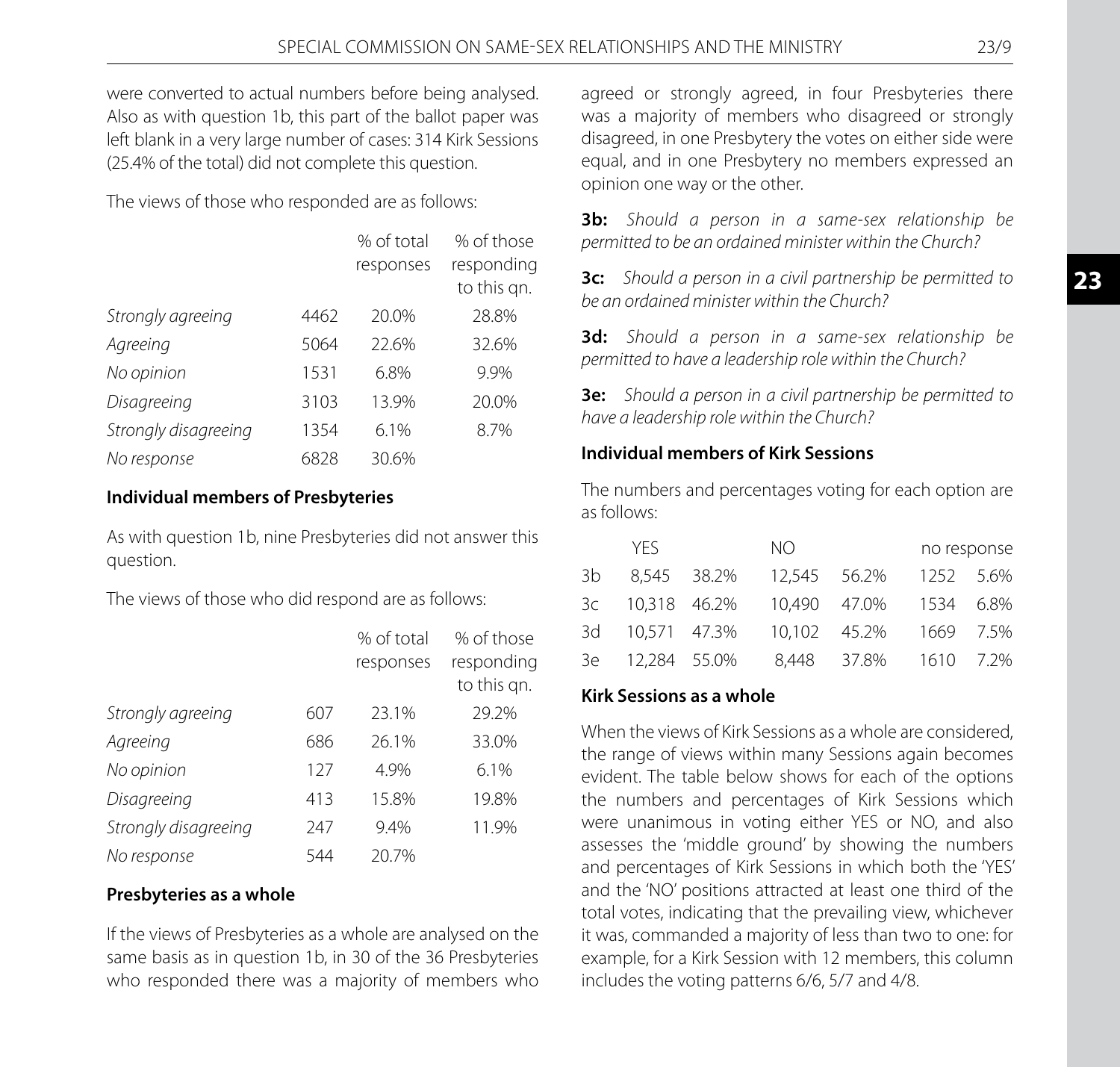|    |    | unanimous YES |     | unanimous NO small majority |     |       |
|----|----|---------------|-----|-----------------------------|-----|-------|
| Зh | 21 | 1.7%          | 190 | 15.4%                       | 450 | 36.4% |
| 3c | 39 | 3.2%          | 146 | 11.8%                       | 461 | 37.3% |
| 3d | 39 | 3.2%          | 137 | 11.1%                       | 460 | 37.2% |
| 3e | 85 | 6 ዓ%          | 115 | $9.3\%$                     | 409 | 33.1% |

# **Individual members of Presbyteries**

The numbers of members of Presbyteries and the related percentages voting for each option are as follows:

|      | YFS.           |             | NO.   |             |     | no response |
|------|----------------|-------------|-------|-------------|-----|-------------|
| 3b.  | 930            | 35.4%       |       | 1.516 57.8% | 178 | 6.8%        |
|      | 3c 1,187 45.2% |             |       | 1.241 47.3% |     | 196 7.5%    |
| 3d   |                | 1,137 43.3% |       | 1.253 47.8% |     | 234 8.9%    |
| 3e - |                | 1,316 50.1% | 1.093 | 41.7%       | 215 | 8.2%        |

# **Presbyteries as a whole**

The numbers of Presbyteries with a majority vote for each option are as follows:

|                | YES | <b>NO</b> | tied vote |
|----------------|-----|-----------|-----------|
| 3 <sub>b</sub> |     | 37        |           |
| 3c             | 24  | 20        |           |
| 3d             | 21  | 21        | ζ         |
| 3e             | 31  | 14        |           |

# **2.14 Question 4: The Unity of the Church of Scotland**

**4a:** *In your opinion, how serious would it be if the Church were to ordain or to refuse to ordain people who were in committed same-sex relationships? Do any of the following descriptions help you to summarise your present position fairly and accurately?*

*i)**We would regard a decision to ordain as equivalent to denying credal doctrines such as the resurrection or the incarnation. Consequently, we would consider it impossible to be a Christian while holding such views and consider them accordingly to be 'heretical'.*

- *ii)**We would regard a decision to ordain to be unjustifiable given the nature and character of the Biblical witness to God's purposes, but would not go so far as to describe it as being 'heretical'. Such a decision would nevertheless be a cause of deep-seated disagreement and personal disappointment.*
- *iii)**We would not regard a decision to ordain or not to ordain as particularly significant for the life and faith of the Church.*
- *iv)**We would regard a refusal to ordain as unjustifiable given the nature and character of the Biblical witness to God's purposes. Consequently, we would view such a decision as a cause of deep-seated disagreement and personal disappointment.*
- *v)**We would regard a refusal to ordain as equivalent to denying credal doctrines such as the resurrection or the incarnation. Consequently, we would consider it impossible to be a Christian while holding such views and would consequently consider such a decision to be 'heretical'.*

# **Individual members of Kirk Sessions**

Numbers/percentages

| holding position  |      | 2160 | 9.7%  |
|-------------------|------|------|-------|
|                   | ii)  | 6273 | 28.1% |
|                   | iii) | 4389 | 19.6% |
|                   | iv)  | 5426 | 24.3% |
|                   | V)   | 782  | 3.5%  |
| Number holding    |      |      |       |
| none of the above |      | 2817 | 12.6% |
| No response       |      | 495  | 2.2%  |

# **Kirk Sessions as a whole**

As with question 2b, an analysis of the responses to this question also reveals the considerable spread of opinion within individual Kirk Sessions. In 56 Kirk Sessions (4.4%) members showed unanimous support for one of the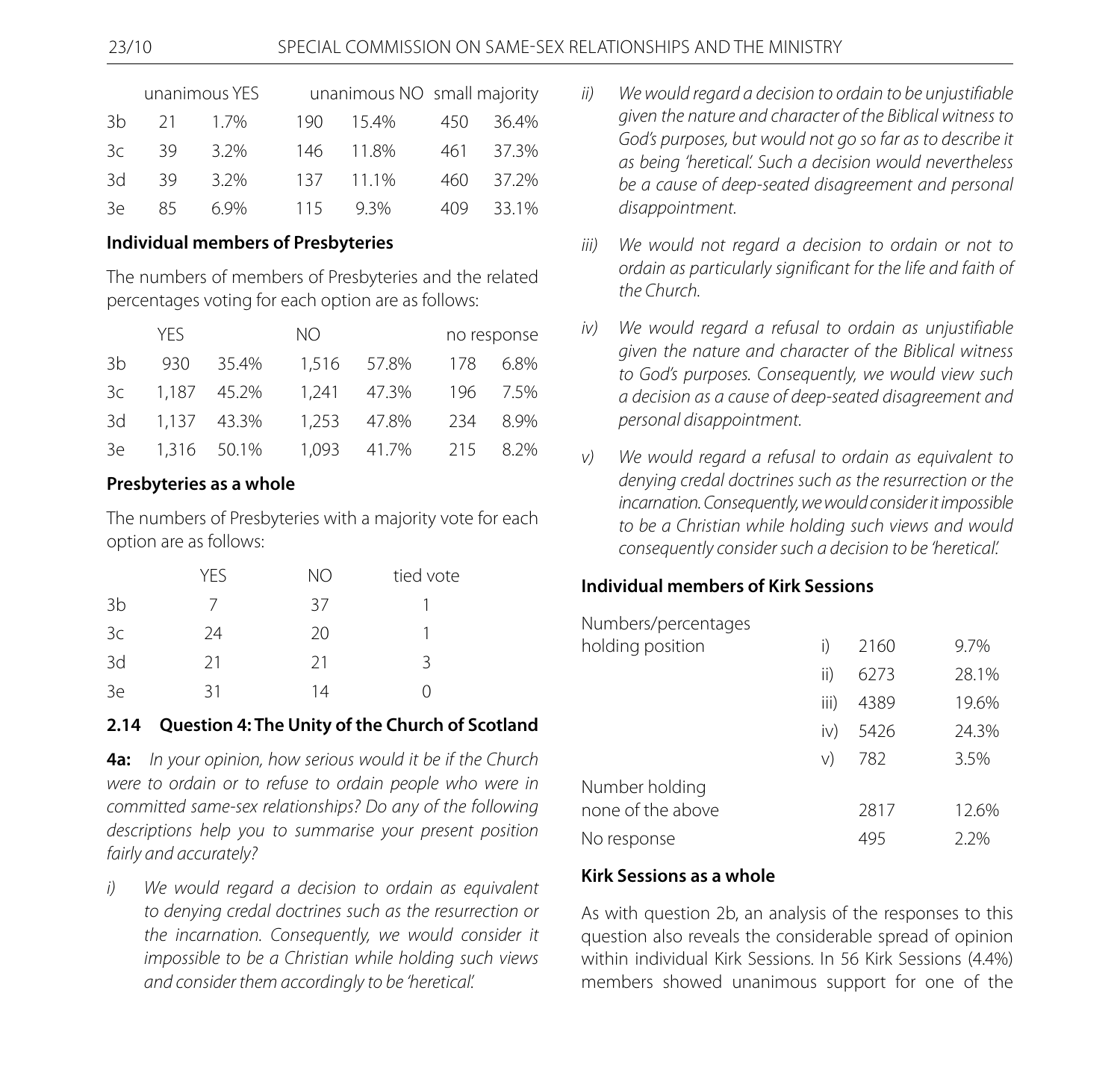options, whereas 217 Kirk Sessions (17.5%) had members whose views ranged over all five options and 451 (36.5%) had members who supported four out of the five.

# **Individual members of Presbyteries**

Numbers/percentages

| i)   | 307 | 11.7% |
|------|-----|-------|
| ii)  | 802 | 30.6% |
| iii) | 399 | 15.2% |
| iv)  | 710 | 27.0% |
| V)   | 58  | 2.2%  |
|      |     |       |
|      | 249 | 9.5%  |
|      | 99  | 3.8%  |
|      |     |       |

# **Presbyteries as a whole**

The numbers of Presbyteries with the largest number of votes for each position is as follows:

| (i)               | 3             |
|-------------------|---------------|
| (ii)              | 24            |
| (iii)             | Ω             |
| (iv)              | 16            |
| (v)               | Ω             |
| none of the above | $\mathcal{D}$ |

**4b:** *Would you consider it obligatory to leave the Church of Scotland under any of the following conditions:*

- *i)**if the General Assembly were to allow people in committed same-sex relationships to be ordained as ministers?*
- *ii)**if the General Assembly were to allow people in committed same-sex relationships to have other leadership roles within the Church?*
- *iii)**if it were forbidden by the General Assembly for people in same-sex relationships (even if committed relationships) to be ordained as ministers?*
- *iv)**if it were forbidden by the General Assembly for people in same-sex relationships (even if committed relationships) to have other leadership roles within the Church?*
- *v)**if the General Assembly were to decide not to make a clear statement on this issue?*

## **Individual members of Kirk Sessions**

The numbers and percentages voting for each option are as follows:

|      | <b>YFS</b> |            | NO.          |              |  | no response |  |
|------|------------|------------|--------------|--------------|--|-------------|--|
| i)   | 4328       | 19.4%      | 16.261 72.8% |              |  | 1753 7.8%   |  |
| ii)  |            | 3405 15.2% | 16,435 73.6% |              |  | 2502 11.2%  |  |
| iii) | 1839       | - 8.2%     | 17.436 78.1% |              |  | 3067 13.8%  |  |
| iv)  | 1902       | 8.5%       | 17.283 77.4% |              |  | 3157 14.1%  |  |
| V)   |            | 2733 12.2% |              | 16,564 74.2% |  | 3045 13.7%  |  |

# **Kirk Sessions as a whole**

The number of Kirk Sessions in which a 'YES' response to each of the questions was recorded either unanimously or by a majority of members (i.e. between 51% and 99%) is as follows:

|      | unanimous YES | majority YES |
|------|---------------|--------------|
| i)   | 30            | 141          |
| ii)  | 27            | 106          |
| iii) | 3             | 5            |
| iv)  | 2             | 9            |
| V)   | 15            | 51           |

# **Individual members of Presbyteries**

The numbers and percentages voting for each option are as follows:

|      | YFS. |       | NO.   |             | no response |
|------|------|-------|-------|-------------|-------------|
| i)   | 512  | 19.5% | 1.804 | 68.8%       | 308 11.7%   |
| ii)  | 397  | 15.1% |       | 1.851 70.6% | 376 14.3%   |
| iii) | 168  | 6.4%  |       | 1.956 74.5% | 500 19.1%   |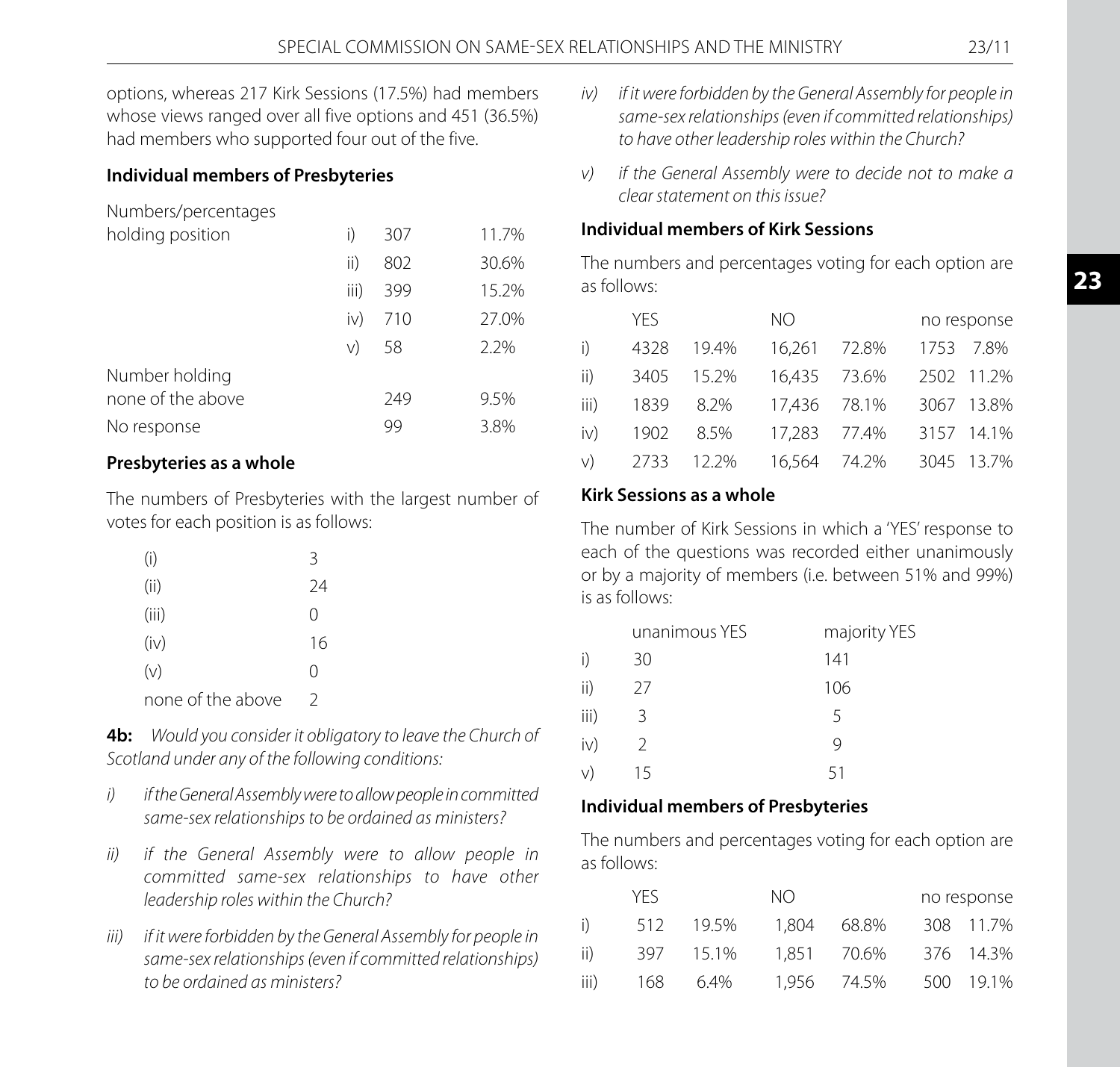| YFS.<br>N() |     | no response |             |  |           |
|-------------|-----|-------------|-------------|--|-----------|
| iv)         | 171 | 6.5%        | 1.929 73.5% |  | 524 20.0% |
| V           | 250 | 9.5%        | 1.903 72.5% |  | 471 18.0% |

#### **Presbyteries as a whole**

The numbers of Presbyteries with a majority vote for each option are as follows:

|      | <b>YES</b> | NO | no response |
|------|------------|----|-------------|
| i)   | 3          | 42 |             |
| ii)  | 3          | 42 | Ω           |
| iii) | 0          | 44 |             |
| iv)  | 0          | 44 |             |
| V)   |            | 42 |             |

**4c:** *Do you think that the General Assembly should leave either (i) individual Presbyteries or (ii) individual congregations to determine whether persons in either samesex relationships or civil partnerships should be ordained as ministers? Alternatively do you consider that the General Assembly must make that determination itself, and, if so, what would you wish it to determine?*

| Individual members<br>of determing body:       | <b>Kirk Sessions Presbyteries</b> |                          |    |        |
|------------------------------------------------|-----------------------------------|--------------------------|----|--------|
| Individual Presbyteries                        |                                   | 1,280 5.7% 152           |    | - 5.8% |
| Individual Congregations 7,119 31.9% 513 19.5% |                                   |                          |    |        |
| General Assembly                               |                                   | 13,648 61.1% 1,867 71.2% |    |        |
| No response                                    | 295                               | 1.3%                     | 92 | 3.5%   |

#### **Presbyteries as a whole**

In 43 Presbyteries, the prevailing view was that the determining body ought to be the General Assembly, in one Presbytery it was that decisions should be left to individual congregations, and in one Presbytery the prevailing view was equally split between individual congregations and the General Assembly.

#### **3. Commentary on consultation responses**

**3.1** In this section we set out our brief comments on the responses which we received. We have deliberately separated the factual account of the responses from our commentary so that readers of this report and of the details presented on the Church's website can form their own views on the responses.

#### *Question 1a:*

**3.2** The purpose of question 1a was to assist respondents in reading the consultation paper and answering the more detailed questions. Most respondents did not submit comments on question 1a. Some respondents kindly submitted papers setting out their views on the theology of the issues which the consultation sought to address and we read those papers in the meetings which we held to consider and analyse the responses.

#### *Question 1b:*

**3.3** We asked question 1b because the Church in 1959 adopted an approach to the remarriage of divorced persons which was contrary to Jesus' recorded position in three Gospels<sup>1</sup> and we wished to see whether respondents saw any parallels with the questions about homosexuality which divide the Church. The issue of the re-marriage of divorcees was very controversial at that time and remains controversial for some. The Church built safeguards in its legislation, requiring the minister to obtain relevant information and, where it was needed, to give instruction in the nature and requirements of Christian marriage.<sup>2</sup> The Church also established a regime of freedom of conscience so that a minister is not required to solemnise a re-marriage against his or her conscience.

**3.4** The individual responses show a clear majority of respondents thought that the Church's approach should be different in relation to same-sex relationships but most responding bodies (whatever their view) did not explain why they thought so.

<sup>1</sup> Matt 5:31-32; Matt 19:6-9; Mark 10:10-12; Luke 16:18.

<sup>2</sup> Act Anent Re-marriage of Divorced Persons (Act XXVI 1959)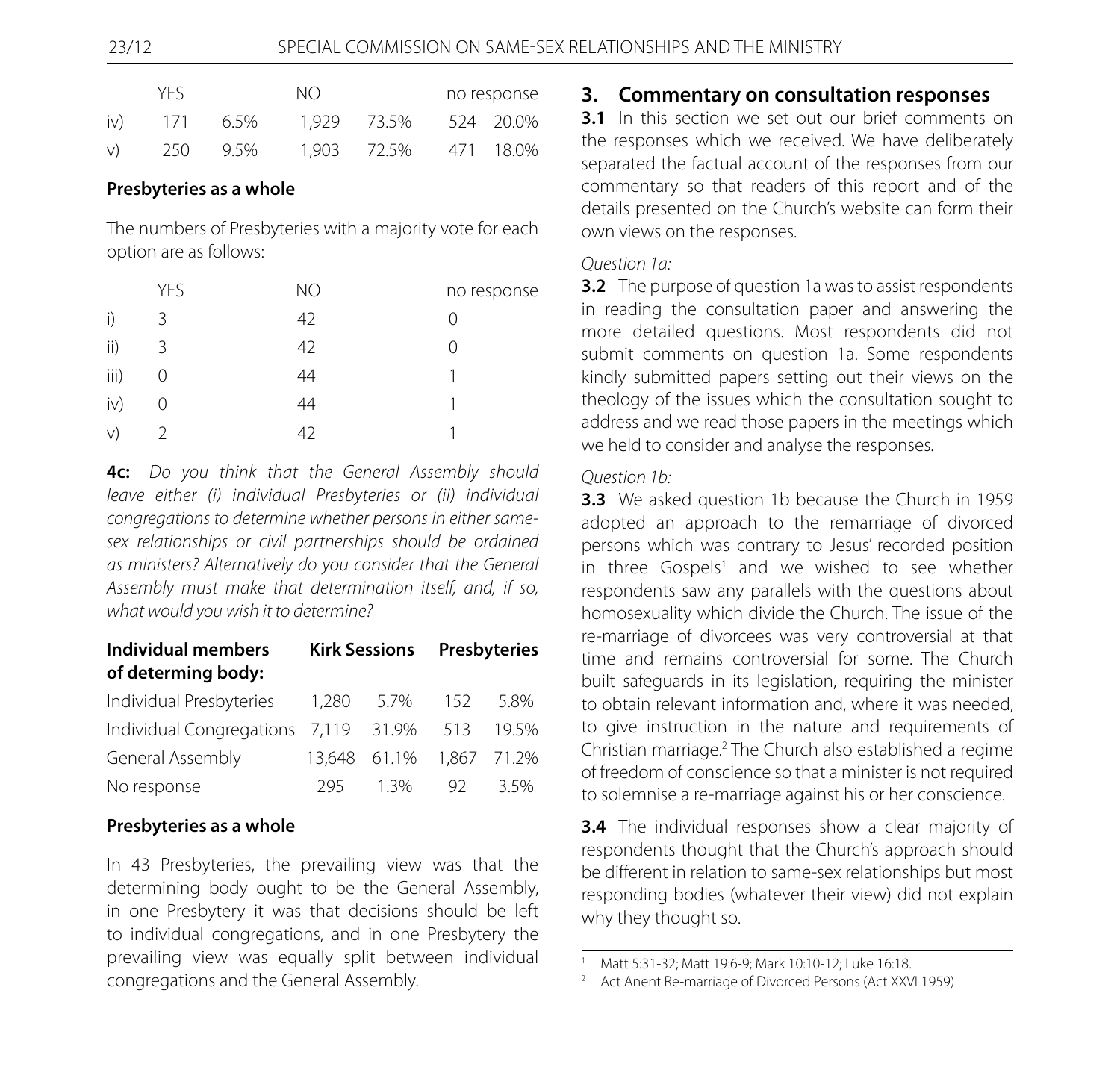**3.5** The decision in 1959 followed about twelve years of strongly contested debate.<sup>3</sup> It is clear that the Church sought in Act XXVI of 1959 to achieve the pastoral accommodation of people whose marriages had failed and who sought to achieve the Christian ideal in a subsequent marriage.

**3.6** We recognise that the issue of the ordination of people in homosexual relationships is different in the sense that the Church is being asked to give recognition to the normative value of committed same-sex relationships or at least to allow some of its members to do so. It is not necessarily about past mistakes.4 That notwithstanding, the fact remains that the Church for good pastoral reasons saw fit to depart from Gospel teaching that re-marriage after divorce was adultery. For some of our number this raises an important issue of consistency in the Church's approach to Biblical teaching in relation to Christians in committed same-sex relationships.

**3.7** In any event, the 1959 Act is relevant to our deliberations as it may provide a model by which the Church, if so minded, can agree to disagree on an issue of theology and morals, and protect the views of each side of the debate through a freedom of conscience provision which is not merely a temporary expedient.

#### *Question 2b:*

**3.8** We note the high percentage of respondents who treated homosexual orientation as a given. That is one of the few issues on which there appears to be a widely shared view within the Church. But we have to be careful not to read too much into that conclusion as we do not know whether respondents focused on that part of each option.

#### *Question 3:*

**3.9** We note (by comparing the answers to 3b and 3c, and also 3d and 3e) that about 8% of respondents drew a distinction between involvement in a same-sex relationship on the one hand and civil partnership on the other. This may reflect a view that the latter conduces to greater commitment and permanence and thus more closely approximates to the obligation of life-long fidelity which is a hallmark of Christian marriage.

**3.10** It may be consistent with that observation that there was a difference in the views of Presbyteries on the ordination of people in same-sex relationships. There was a large majority against the ordination of people in such relationships (3b) and a small majority in favour of the ordination of a person in a civil partnership (3c).

**3.11** We also note that many respondents (about 9%) drew a distinction between ordained ministry and other leadership roles.

**3.12** While a number of Kirk Sessions expressed unanimous views, our prevailing impression is of division within the Church, within Presbyteries and within Kirk Sessions.

#### *Question 4:*

**3.13** In relation to question 4a: it is clear that a majority of Presbyteries opposed the ordination of a person in a committed same-sex relationship. If that vote were to be replicated in a vote on an innovating overture under the Barrier Act, that proposal would fail.<sup>5</sup>

<sup>&</sup>lt;sup>3</sup> The General Assembly of 1946 remitted the issue to the Committee on Church and Nation, which reported in 1948. Thereafter the Special Committee on the Re-marriage of Divorced Persons was appointed and a scheme approved by the General Assembly of 1950 was rejected when it was sent down to Presbyteries under the Barrier Act.

<sup>4</sup> Viz. the conclusions of Dr Matthew Black in Appendix II to the Report of the Special Committee on the Re-marriage of Divorced Persons (1957) (at p.850): "If the Church is loyal to the mind and example of the Lord, its mission is also to seek and to save, and to embrace in her fellowship, as the Body of Christ, those who have repented their sin. If any sinner is restored to the fellowship of the Church, and partakes in the Body and Blood of Christ, can the Church refuse him or her full privileges as a member of Christ's Body, including the right to Christian marriage?"

<sup>5</sup> See Barrier Act, 1679 (James L. Weatherhead, *The Constitution and Laws of the Church of Scotland* (1997) p.153)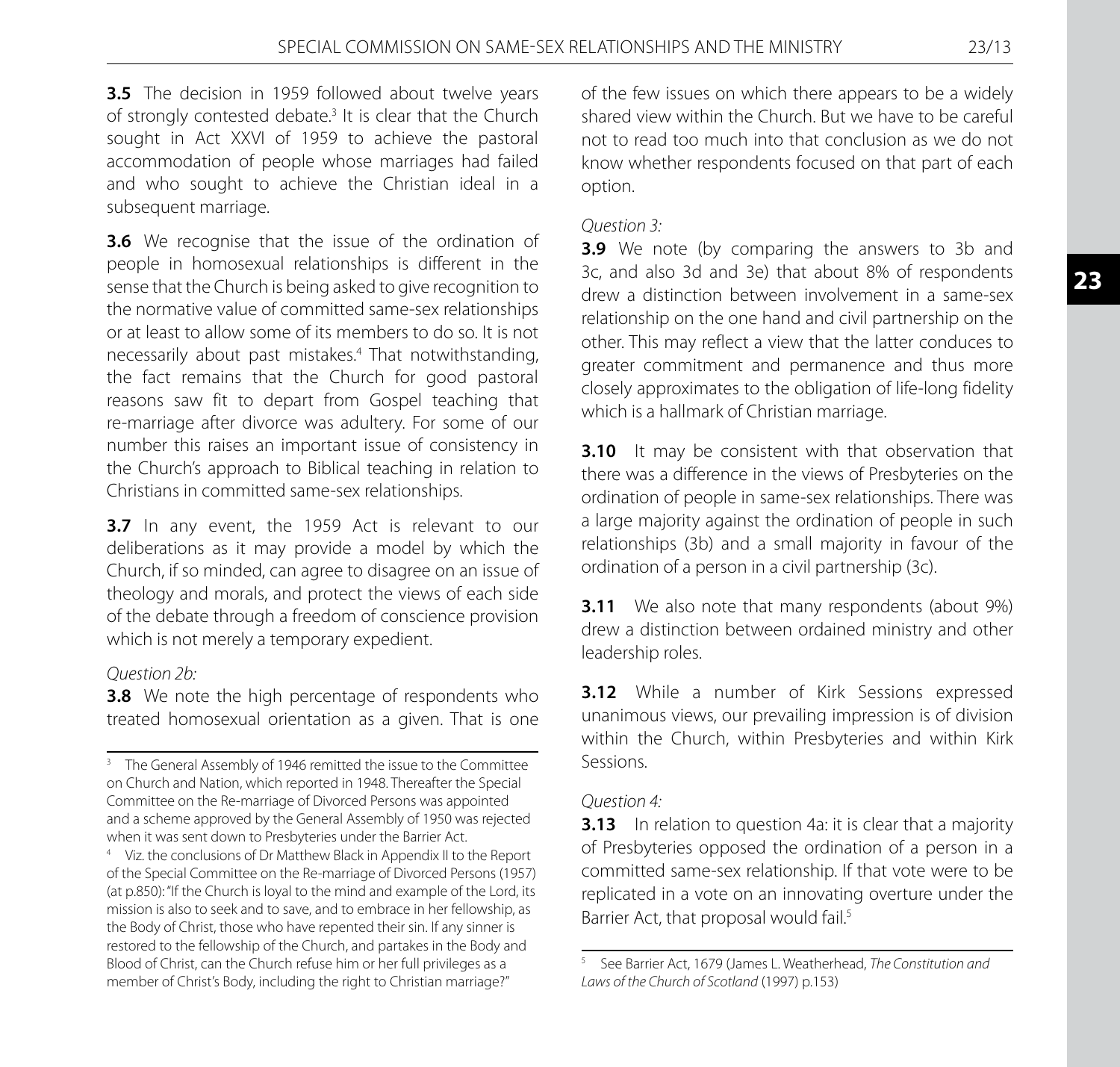**3.14** In relation to question 4b: significant majorities of members, Kirk Sessions and Presbyteries did not see a decision contrary to their view as obliging them to leave the Church of Scotland. But the percentages in each category which did were larger on the traditionalist side of the debate.

**3.15** Question 4c revealed strong support for a decision by the General Assembly.

#### *Overall:*

**3.16** The consultation did not suggest that there was a clear mandate from members of the Church for immediate and radical change of position in relation to ordained ministry. But the divisions of opinion remain and are not likely to go away. There is a large minority in favour of extending some leadership roles to practising homosexuals and responses to question 2b suggest that there is recognition of the positive qualities of committed homosexual relationships. Indeed, when the questions focused on those in civil partnerships, responses to question 3e revealed that in a large majority of Presbyteries there was a majority vote in favour of permitting those in such partnerships to have a leadership role (other than ordained ministry) in the Church.

**3.17** Presbyteries' answers to Question 4a suggest a radical alteration of position would not succeed under the Barrier Act but it is not easy to reconcile those answers with their answers to question 3c, which suggested that a different view might be taken in relation to Christians in a civil partnership.

# **4. Consultation with Other Churches**

# *Pre-consultation*

**4.1** Before we issued the consultation paper in 2010 we conducted a pre-consultation exercise to obtain the views of the interest groups and other Christian Churches which we listed in Appendix 3 to that paper.

**4.2** As we stated in the consultation paper, most of the Churches, which responded to our invitation, share something of the breadth of the theological spectrum which we have encountered in our Church. They know the divisive nature of this debate and have wrestled with the issue for twenty to thirty years. Most have affirmed at various times that ministers and other leaders in the church should not live in a sexual relationship outside of faithful marriage. At the same time they have sought to enable a continuing process of listening and study, recognising that this is a highly contentious subject that has threatened the unity of the church.

**4.3** For Anglican churches, there are divergent views both within each particular province and in relation to the Anglican Communion as a whole. There were some differences of nuance in the statements of the bishops in England, Ireland and Scotland but they counselled adherence to a moratorium on the ordination of people in same gender unions throughout the Communion for the sake of the unity of the church.

**4.4** The United Free Church of Scotland informed us that they had not discussed specifically the issue of the ordination of openly homosexual Christians or of ministers living in homosexual partnerships.

**4.5** Most of the churches that responded to our invitation have been through processes of listening and discerning. One of the churches, the Presbyterian Church of Aotearoa New Zealand, has concluded after twenty years of discernment that:

 in accordance with the Supreme and Subordinate Standards of the Church, and with previous Assembly decisions, … this Church may not accept for training, license, ordain, or induct anyone involved in a sexual relationship outside of faithful marriage between a man and a woman. In relation to homosexuality, in the interests of natural justice, this ruling shall not prejudice anyone who, as at the date of this meeting, has been accepted for training, licensed, ordained or inducted.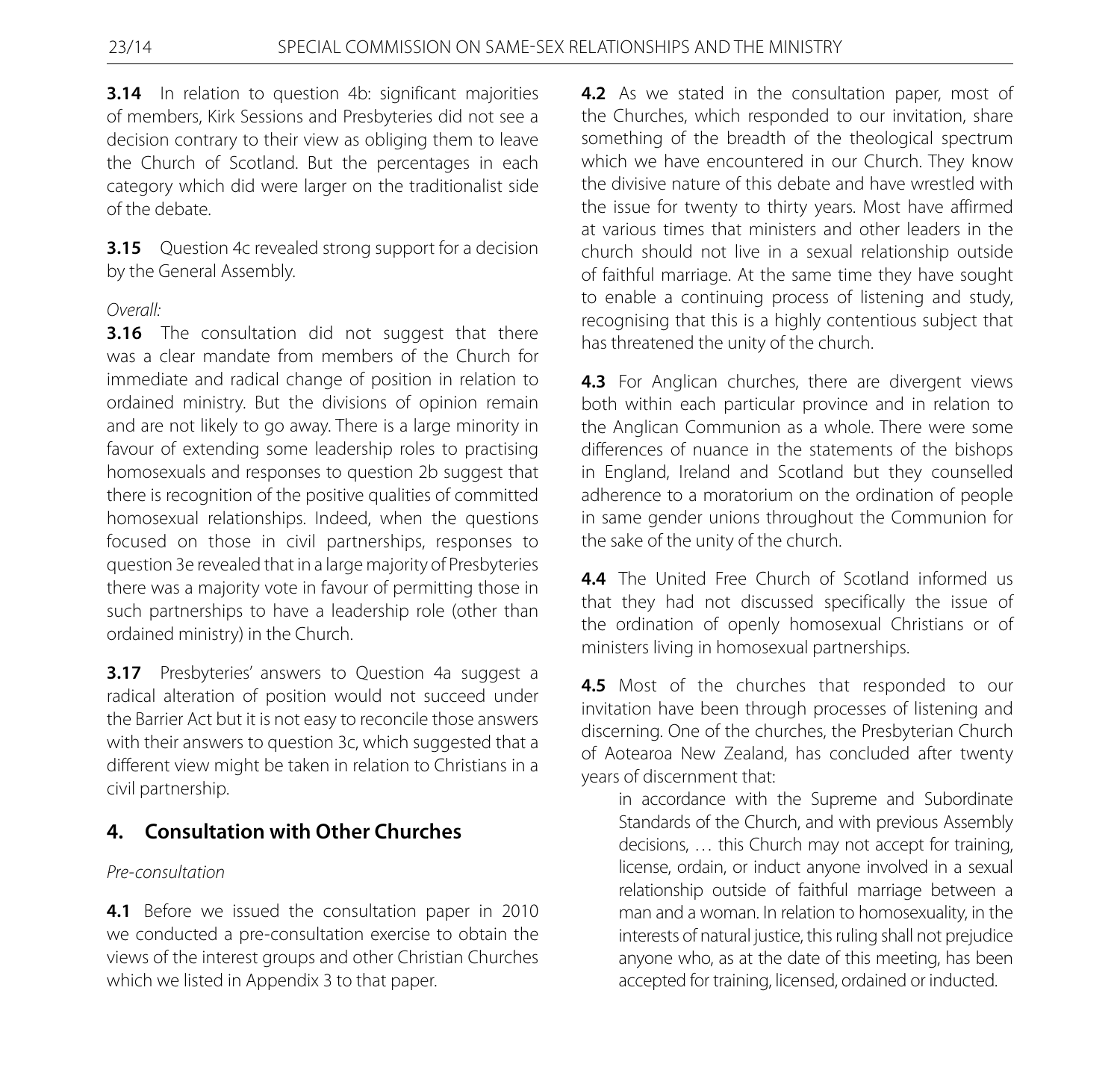4.6 Two churches, the Church of Sweden<sup>6</sup> and the United Church of Canada, make no distinction based on the sexuality of people living in partnership. The Church of Sweden, like the Religious Society of Friends, has equated committed same-sex relationships with marriage. The stance of the Church of Sweden is that:

 The homosexual orientation or a life in a registered partnership is not grounds for refusing ordination for service in the Church.

**4.7** The United Church of Christ in the United States and the United Church of Canada experienced a loss of membership and finance after recognising same-sex marriages. The former suffered a withdrawal of about 100 out of their 5,800 churches and the latter a 1% loss of membership in the immediate aftermath of the decision. Thereafter their membership and financial circumstances have been broadly similar to other Churches, with social change having a much greater impact than same-sex issues.7

**4.8** The Methodist Church in 1993 adopted resolutions which, among other things, (i) declared that all sexual practices that are promiscuous, exploitative or demeaning were unacceptable, (ii) reaffirmed the traditional teaching of the church on human sexuality, and (iii) recognised, affirmed and celebrated the participation and ministry of homosexual men and women in the church and called on the church to begin a pilgrimage of faith to combat repression and discrimination, to work for justice and human rights and to give dignity and worth to people whatever their sexuality. That process of discernment, which is called a "Pilgrimage of faith", has continued. In 2008 the church resolved not to revisit the

1993 resolutions and thus to continue the pilgrimage. The church has been content that its members live in fellowship with this pastoral rather than legal approach.<sup>8</sup>

**4.9** All the other responding churches continue in a process of discernment aimed at maintaining fellowship and unity.

#### *Subsequent consultation*

**4.10** After publishing the consultation paper we again approached the Roman Catholic Church through the Bishops' Conference of Scotland. The Most Rev Mario Conti, Archbishop of Glasgow, kindly responded with a statement, which he and a group of well-qualified people within the Roman Catholic Church in Scotland had prepared. In that statement they re-affirmed the concept of marriage as mirroring the image of God. They quoted from an address by Pope Benedict XVI:

 … the sexual difference that distinguishes the male from the female body is not a mere biological factor but has a far deeper significance. It expresses that form of love with which a man and a woman, by becoming one flesh, as sacred Scripture says, can achieve an authentic communion of people open to the transmission of life and who thus cooperate with God in the procreation of new human beings.<sup>9</sup>

They continued:

 It is this aptitude for the transmission of life which acts as a determinant in the judgment of the moral rectitude of the use of the conjugal act. We thus recall the constant teaching of our shared tradition on the

<sup>&</sup>lt;sup>6</sup> In Sweden state legislation effected the change; since 2005 there has been a church rite for the blessing of registered partnerships.

 $7$  This information was received from the Churches in the context of the pre-consultation exercise and was confirmed in more detail when we were preparing this report. Both Churches protect liberty of conscience for ministers and congregations.

<sup>&</sup>lt;sup>8</sup> In the consultation paper we suggested, inaccurately, that the Methodist Church had ended the process of discernment. That was incorrect; the Pilgrimage continues. We apologise for the misunderstanding.

<sup>9</sup> Pope Benedict XVI, Address to Members of John Paul II Institute, 11 May 2006.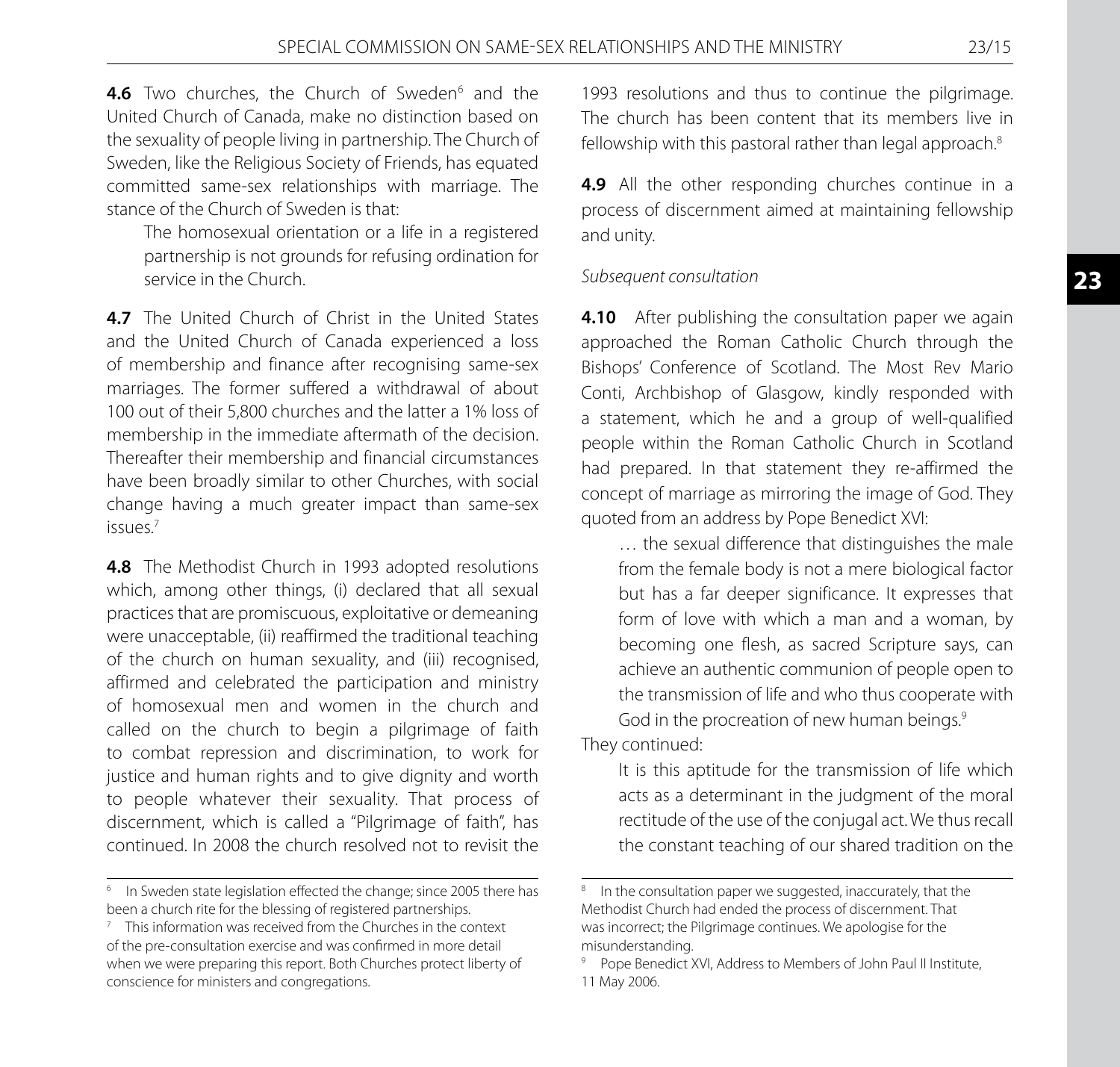centrality and uniqueness of Marriage and its good both for individual couples and for society as a whole.10

**4.11** We also corresponded with the Free Church of Scotland. The Principal Clerk of Assembly, Rev James MacIver, informed us that the Free Church had not discussed the issue of the ordination of openly homosexual clergy living in partnership. The Church's Committee on Public Questions, Religion and Morals had reported on homosexuality and on civil partnerships in 2000 and 2004 respectively and considered that homosexual activity was contrary to scriptural norms.

**4.12** We also wrote to partner churches in Africa and elsewhere. We received the following responses from them and others.

**4.13** The CCAP Livingstonia Synod, Malawi, confirmed that it believed in accordance with scriptural teaching that homosexual acts were wrong and that as a result the issue of ordaining homosexual ministers was a taboo. The Blantyre Synod CCAP explained that the Malawi Council of Churches had held a workshop on homosexuality and upheld the position that (i) homosexual activity was sinful, (ii) homosexuals should be loved and ministered to, and (iii) Church discipline should be based on behaviour and not orientation.11

**4.14** The Middle East Council of Churches, which is a fellowship of 28 churches in the region and represents various Christian traditions, had not had occasion to consider the issue of same-sex relationships and the ministry. The Sabeel Ecumenical Center in Jerusalem stated that they had not taken a stance on the issue and had welcomed people to work with them whatever their sexual identity. The Lutheran Bishop in Jerusalem explained that the Lutheran World Federation would be discussing the issue in 2012 and that in his region it was not seen as one of the burning issues of the day. The Anglican Episcopal Diocese of Jerusalem explained that ordination to the priesthood in the Province of Jerusalem and the Middle East was currently limited to men and that there was no provision for the ordination of persons in a same-sex relationship. The Near East School of Theology, Beirut informed us that the churches in the Middle East disregarded the subject and considered it a taboo.

**4.15** The Presbyterian Church of Myanmar explained that they had not addressed the issue, which had not arisen in their society.

**4.16** The Waldensian Evangelical Church in Italy informed us that they had not discussed the specific issue of the ordination of clergy living in a same-sex relationship. They also let us know that the Synod of the Waldensian and Methodist Churches in August 2010 had passed a resolution authorising the blessing of same-sex unions of Christians who belonged to their church or any other Protestant church. The resolution expressed the conviction that:

 the words and actions of Jesus, as they are witnessed to in the Gospels, cannot do other than call us to welcome every experience and every choice characterised by love as the gift of God, freely and consciously lived and chosen.

**4.17** We are very grateful to all the churches for taking the trouble to inform us of their position on the issues which we have been examining.

#### *Subsequent events*

**4.18** More recently, the Archbishop of Canterbury in his Presidential Address to the General Synod of the Church

<sup>&</sup>lt;sup>10</sup> We note that Reformed tradition differs from the Roman Catholic tradition in recognising a role for sexual activity within marriage in building and underpinning a wider loving relationship, without the necessity of confining such activities to the context where procreation is possible. Hence the traditions have differing views on the acceptability of contraception.

<sup>&</sup>lt;sup>11</sup> The Synod of Blantyre also enclosed a position paper by the Very Rev Dr Felix Chingota which supported these conclusions and called for the church to work for a society which neither prosecuted nor promoted homosexual behaviour.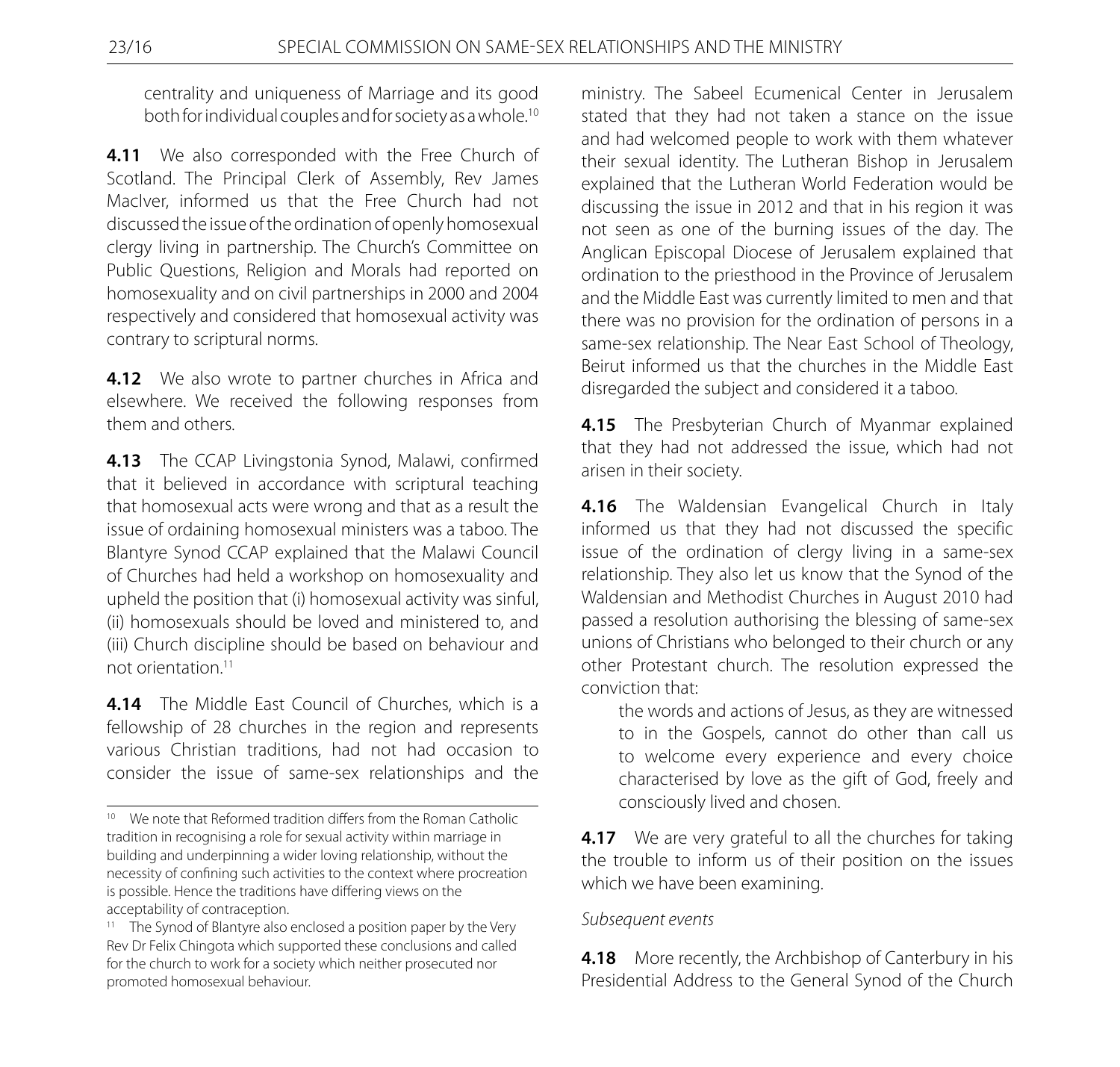of England in November 2010 called for the loyalty of heart to heart in the Christian community to enable collaboration in Gospel work. We were provided with a copy of his address. He advocated an acknowledgement that opinions may vary even when doctrines are shared. He suggested that it was becoming more urgent that there be some

 thoughtful engagement that will help us understand how people who read the same Bible and share the same baptism can come to strongly diverse conclusions.12

**4.19** We think that this call for theological engagement, not to entrench adopted positions, but to address the diversity of view within a denomination, has resonance for our Church in relation to the work that lies ahead.

# **5. Sexual orientation: the lessons and limits of science**

**5.1** It appears from the results of the consultation exercise that it is now widely accepted in the Church that sexual orientation is not a matter of choice but is a "given". While there may be some people who experiment with different sexual practices and some who claim that they have altered their sexual orientation by force of will, such accounts appear largely anecdotal and not the norm. As we explain in the next section, the testimony of those who came to tell us their stories also supports the view that sexual orientation is not a matter of choice.

**5.2** Nonetheless, we conclude from the advice of our scientific advisers, whom we mention below, that science has not yet provided a clear answer as to the causes of different sexual orientations.

**5.4** It is generally accepted that homosexual people comprise a very small minority of the population. The research, to which our advisers have referred in their papers, suggests that among males the prevalence is

between 3% and 6% and among females between 1% and 3%. It is a rare trait and appears to be roughly half as common in females than in males. We discuss under *Subsequent Events* below a study which became available since we received the two literature studies.

#### *The two literature reviews*

**5.5** There are likely to be a number of causes of sexual orientation. To obtain up to date scientific advice we commissioned two scientific literature reviews, one by Dr Isabel Hanson under the supervision of Professor Alan Wright, the other by Dr Murdo Macdonald. Dr Hanson has a PhD in molecular genetics. She spent 14 years researching human molecular genetics and she has worked as a science writer, specialising in genetics, since 2005. Professor Wright is a Programme Leader in the Medical and Developmental Genetics section of the Medical Research Council, Human Genetics Unit, Western General Hospital, Edinburgh. Dr Macdonald is Policy Officer of the Society, Religion and Technology Project of the Church of Scotland helping the Church to engage with ethical issues in science. He has a PhD in molecular biology and has twenty years research experience in that field, including involvement in human genetic studies. Our summary below is taken from both papers.

**5.6** The development of a sexually mature individual is an extremely complex biological process that depends on multiple interactions between a whole host of genes and hormones. There are animal studies which suggest that hormonal imbalances contribute to a homosexual orientation. Ethical considerations prevent similar prenatal hormone tests on humans and the evidence is as a result fragmentary. Studies of the ratio of finger lengths have been used as a proxy mark for prenatal exposure to high testosterone levels which may affect sexual orientation. Studies of the brain structure of sheep have also shown differences which may be related to sexual orientation and there is some limited evidence of that nature in relation to humans. Some studies

<sup>12</sup> http:/www.archbishopofcanterbury.org/3056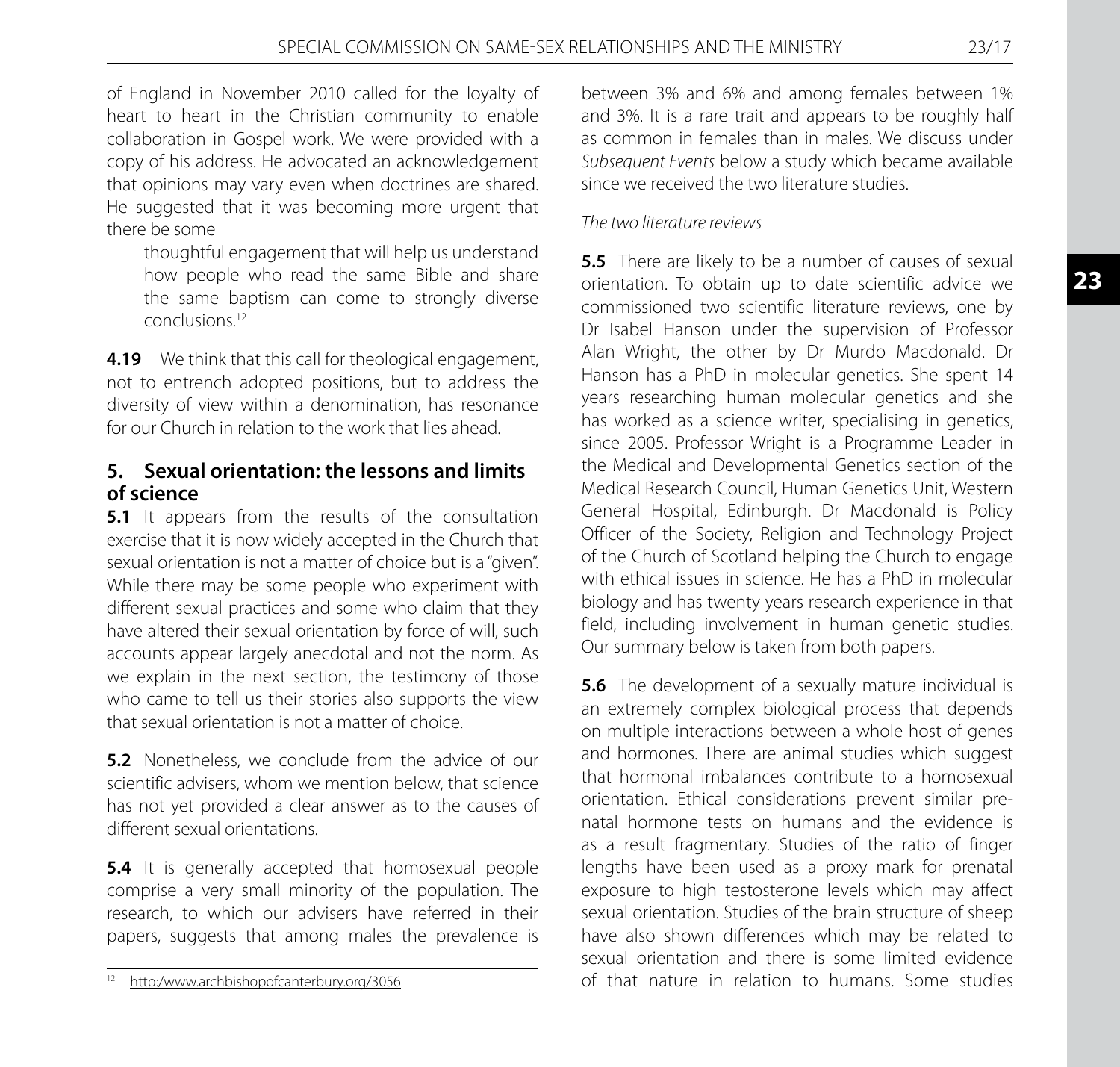have produced contradictory results. It is not possible to state the cause of the observed differences in the brain structure of people exhibiting differing sexual orientations; does the brain structure cause or contribute to the orientation or vice versa?

**5.7** Genetic studies on humans in the form of identical twin studies suggest that genetic factors may have a moderate effect on the sexual orientation of both males and females. Studies of the effect of fraternal birth order (where a male child has several older male siblings) suggest that there may be a pre-natal mechanism for male homosexual orientation. But it should be noted that fraternal birth order may be a factor in only one in seven males who are homosexual.

**5.8** There is therefore evidence which supports a biological basis for human sexual orientation but the evidence, from human studies, is fragmentary. The interaction of biological and social factors on sexual orientation is unknown. Some studies suggest that sexual orientation is not fixed in all individuals but, particularly in women, can change over time and not only during adolescence and early adulthood.

**5.9** There is evidence that patterns of gender nonconforming behaviour in early childhood are a strong predictor of homosexual orientation. This may indicate a predisposition to homosexuality and be consistent with a biological basis of sexual orientation. There is little evidence at present that parental and peer interactions influence sexual orientation.

**5.10** Studies of sexual reorientation therapy suggest that some individuals have succeeded in shifting their orientation; others have suffered psychological damage when attempting to do so. Dr Hanson and Professor Wright criticise the studies of those therapies as lacking scientific rigour and as being essentially anecdotal and identify a need for proper scientific research in this area.

**5.11** There is as yet no unified scientific hypothesis for the origin of human sexual orientation. Dr Macdonald expresses the view that it is very rare that a biologist is able to say with absolute certainty that something is incontrovertibly proven.

**5.12** Professor Wright and Dr Hanson consider that there is strong evidence from animal studies to support the hypothesis that sexual orientation in animals is determined by biological events in the womb. Data from animal studies have helped scientists to understand many aspects of human development and physiology. They recognise however the fragmentary nature of the evidence from human studies, which results from ethical constraints, and the present impossibility of an unequivocal statement about the origin of human sexual orientation.

**5.13** They suggest that it is likely that there is a strong biological component in human sexual orientation. They conclude:

 The evidence that exists is consistent with, but does not prove, the hypothesis that human sexual orientation is caused by biological factors. There is no good evidence that dysfunctional parenting or seduction by an adult has any effect on sexual orientation; however a role of other non-biological factors cannot be excluded at present.

**5.14** Dr Macdonald concludes that the scientific evidence that homosexuality is directly determined by the genes is probably not strong. He cites the 2008 statement of the American Psychological Association which said:

 Although much research has examined the possible genetic, hormonal, developmental, social, and cultural influences on sexual orientation, no findings have emerged that permit scientists to conclude that sexual orientation is determined by any particular factor or factors.

Thus while genes and biology have a role in determining who we are, social and environmental factors also play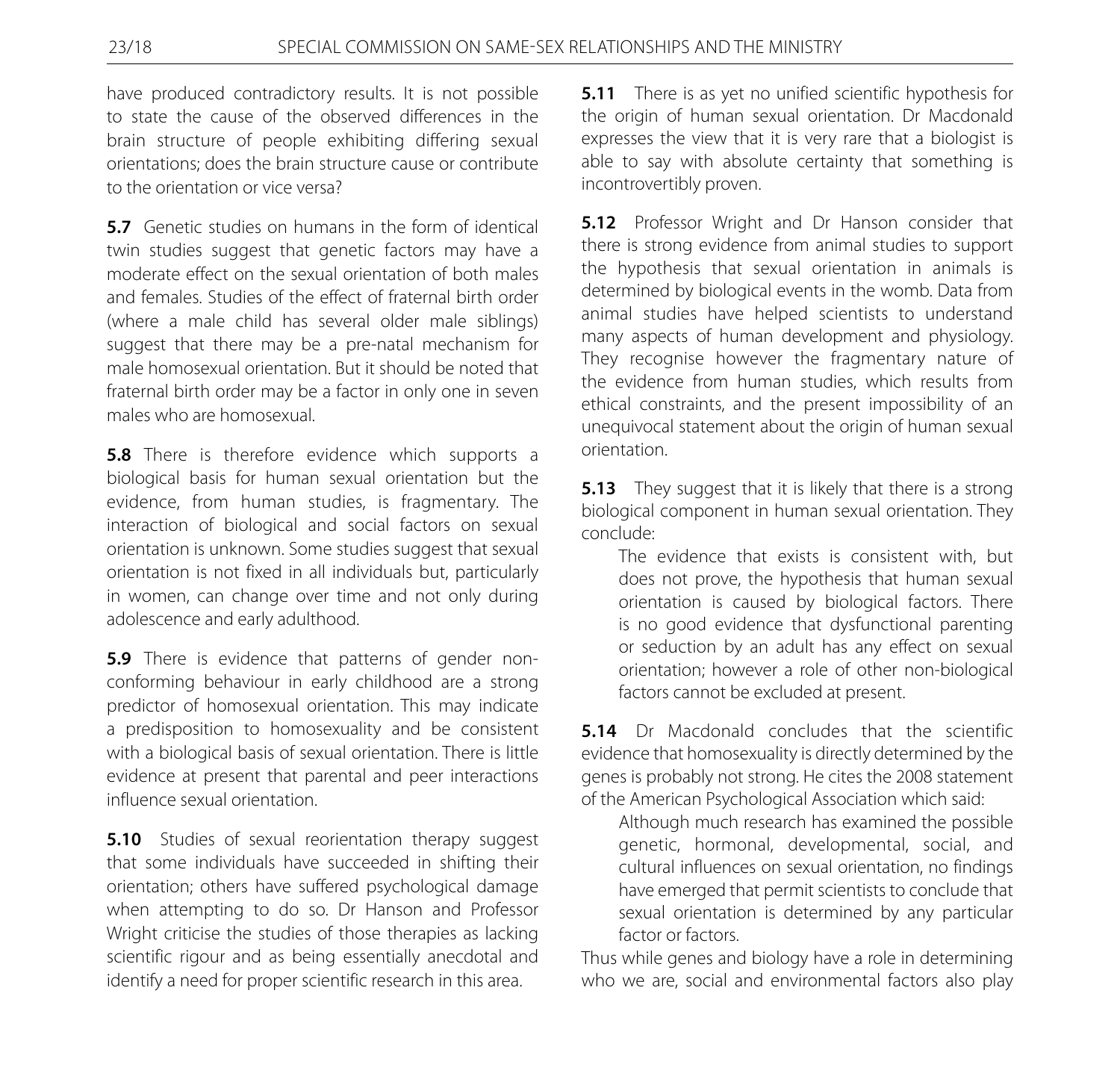a role and he points out that humans have the ability to make choices about much of their behaviour. He opines that the scientific data is not sufficiently robust to support a conclusion that biology alone determines human behaviour. In other words biology may drive human beings in certain directions, but morality and other factors can influence how we behave.

**5.15** We consider that the difference in emphasis between the two papers may in part be the result of Dr Macdonald's focus on the human research while Professor Wright and Dr Hanson attach considerable weight to the less constrained and thus more complete animal studies. However, care needs to be taken and views may differ on how far one can reliably extrapolate from animal studies to humans.

#### *Subsequent events*

**5.16** Since we commissioned and received the two reports we have become aware of a report by the Office for National Statistics which was published in September 2010. The report, which is entitled "Measuring Sexual Identity: An Evaluation Report", involved either face to face interviews or telephone interviews between April 2009 and March 2010 and 247,623 people aged sixteen or above were asked to identify their sexual identity. Ninety six per cent provided valid responses. This accordingly is a large study, which deserves to be given considerable weight.

**5.17** It revealed that 94.8% of those interviewed described themselves as heterosexual or straight, 1% as gay or lesbian and 0.5% as bisexual. A further 0.5% identified themselves as "Other". A further 2.8% either stated that they did not know or refused to answer the question and 0.5% did not give any response. Thus while the figure of 1% gay or lesbian appears to be lower than the other surveys discussed in Dr Hanson's report, some allowance should be made for the fact that the study was not carried out anonymously and some respondents may have felt inhibited about revealing their sexual identity or orientation.

**5.18** In any event the survey supports the view that homosexual people are a very small minority of the population.

# **6. The personal stories**

**6.1** Over a number of meetings between April and November 2010 we met with homosexual Christians working in the ordained ministry, other homosexual Christians and family relatives of homosexual Christians, who gave us their personal stories of their experiences with their faith and their relationship with the Church.

**6.2** Historically, it has not been possible for homosexual Christians to articulate their concerns, their fears and their aspirations in the Church. Even now, when in the secular world, the gay rights movement has in large measure won equality of treatment in the workplace, it is difficult for homosexual Christians to speak openly within our Church. That is why our meetings with the people most directly affected by the issue were held in private and were subject to agreed rules that we would not disclose the identity of those addressing us nor attribute particular views to them. In giving this account of the meetings we are conscious of the need to respect the confidentiality which we promised to observe.

**6.3** It was clear from our discussions that none of the homosexual Christians whom we met saw his or her sexual orientation as a matter of choice. Several spoke of discovering that they were different from their peers during their school years and of the anguish that that caused. Others spoke of becoming aware of that difference in their teens and of their attempts, based on their understanding of Biblical teaching, to deny to themselves that they were attracted to people of the same sex and not to people of the opposite sex.

**6.4** For some men, their inability to accept their predicament led them to go out with and marry women in the hope that they would escape from their orientation. More than one expressed deep remorse at the pain which they had caused their spouse through a failed marriage.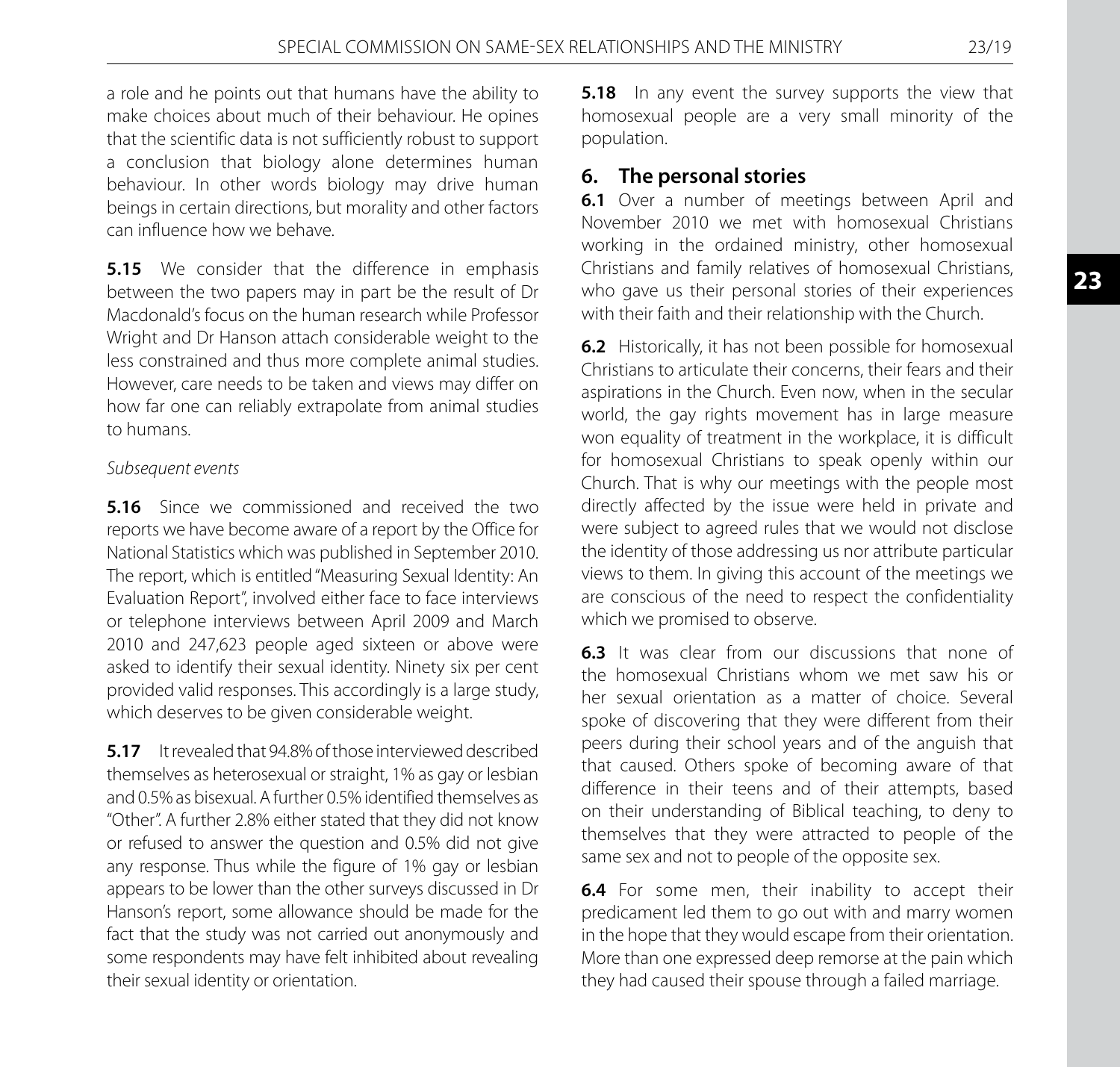**6.5** For some, their homosexual orientation remained a very heavy burden. The greatest anguish was manifested by the young who had had a theologically conservative upbringing. They spoke of the difficulty of reconciling their sense that God loved them with their awareness that they were drawn towards people of the same sex. Why, they asked, had God made them homosexual? In more than one case, this internal conflict had been the cause of great unhappiness and in one case had resulted in drastic measures adopted in a fruitless attempt to alter sexual orientation. In another case there was a deep sense of loneliness.

**6.6** Whatever our theological differences, we were all moved by their experiences. Their testimony informs our unanimous views on the importance of the Church's duty to welcome and provide pastoral care to homosexual Christians and seekers after God.

**6.7** Some of those who spoke to us had been hurt and damaged by the way in which the Church had treated them. Some saw the Church as giving in to prejudice in the acceptance of their orientation but the denial of the physical expression of their love. Others had found warmth and support within the Church and simply wanted to get on with their lives without a spotlight being constantly directed towards their sexual identity.

**6.8** The theological positions of those who spoke to us, like those of the wider Church, were varied. Some took the position that Scripture required them to remain celibate. Others, after struggling to reconcile their orientation with their faith, had come to the conclusion that God did not condemn their love for someone of the same sex, including the physical expression of that love. Some have been in committed partnerships for a number of years. Others took a similar theological view but, having regard to the present position of the Church, considered that it was necessary for them to remain celibate to perform their vocation of Ministry. This brief summary is not exhaustive of the views which they expressed; there were variations on those themes.

**6.9** There was thus no unity of position among those who came to speak with us. Whatever may have been or is the position in civil society and in the wider church, we did not encounter in our work a concerted campaign by homosexual Christians for a particular theological outcome of the debate. They share the divisions of the wider church and simply expressed their gratitude for the opportunity to speak.

# **7. Ministry**

**7.1** It is part of our remit to prepare a study on ordination and induction to the ministry of the Church of Scotland in the light of the issues addressed in the 2007 Report and raised in the case of *Aitken et al* v *the Presbytery of Aberdeen*. We have been greatly assisted in our task by the work of the Panel on Doctrine on the subject of ordination both in their three reports in the 1980s and in their report in 2000. We pay tribute to their work and draw on it in setting out the context in which we have to carry out our task.

**7.2** We are charged with considering the ministry of Word and Sacrament as that appears to have been the focus of the General Assembly of 2009. In our debates we have discussed the role of the diaconate as part of the ministry of the Church. We propose that any policies agreed by the General Assembly with regard to ministers should apply also to deacons as they are part of the ordained ministry of the Church.

**7.3** The ministry of the Church is to be seen in its proper context, first, of God's mission, including Christ's definitive ministry, and, secondly, the ministry of the whole church to bear witness to and serve the ministry of Jesus Christ in and to the world.

# *God's mission and the ministry of his church*

**7.4** In their report in 2000 the Panel on Doctrine drew on the World Council of Churches' seminal document, *Baptism, Eucharist and Ministry*, 13 (*BEM*) which gives a

<sup>&</sup>lt;sup>13</sup> World Council of Churches, Geneva 1982.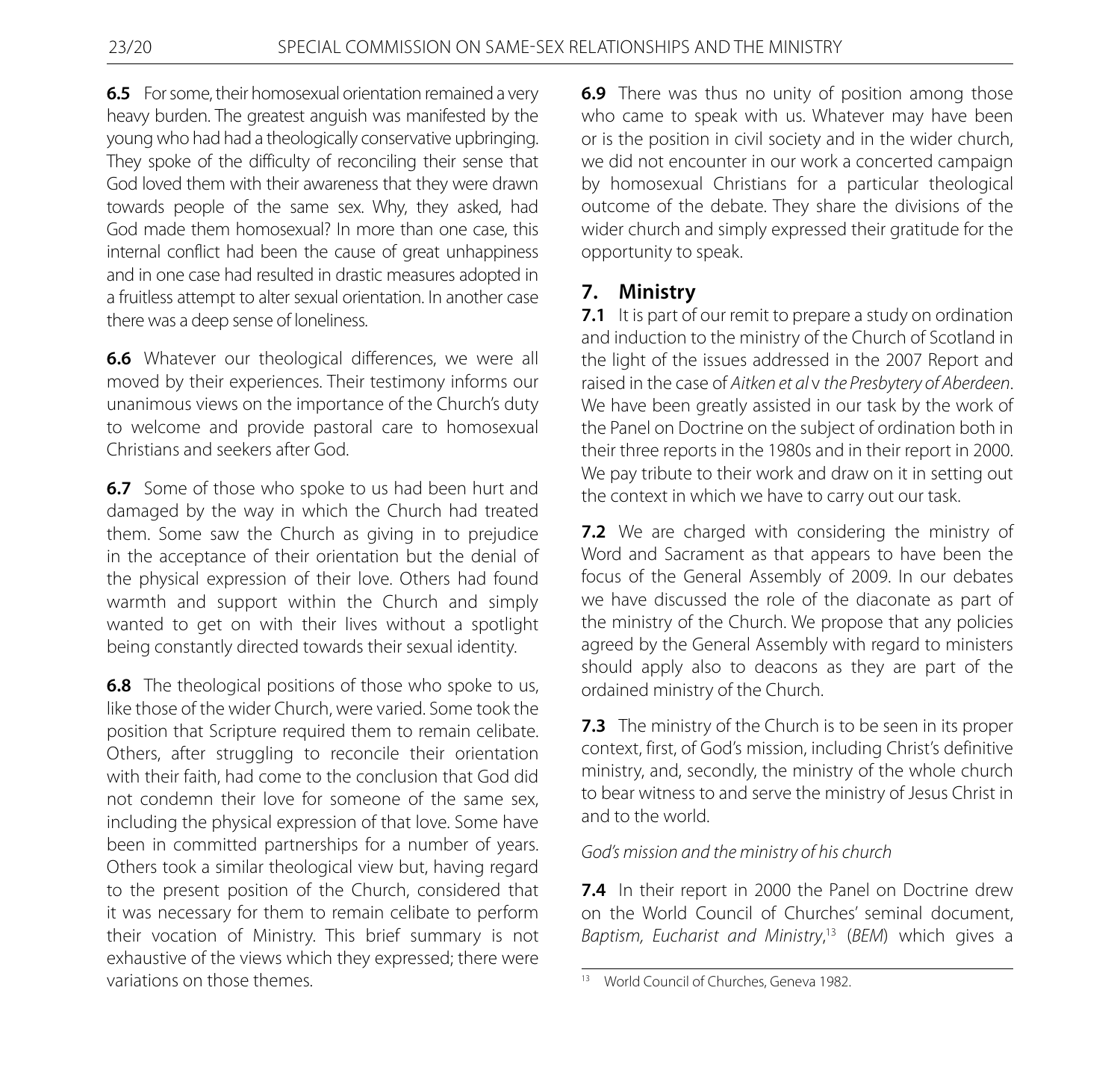valuable ecumenical perspective on ministry. That document begins its discussion of ministry by addressing the calling of the whole people of God. It states:

 In a broken world God calls the whole of humanity to become God's people. For this purpose God chose Israel and then spoke in a unique and decisive way in Jesus Christ, God's Son. Jesus made his own the nature, condition and cause of the whole human race, giving himself as a sacrifice for all. Jesus' life of service, his death and resurrection, are the foundation of a new community which is built up continually by the good news of the Gospel and the gifts of the sacraments. The Holy Spirit unites in a single body those who follow Jesus Christ and sends them as witnesses into the world. Belonging to the Church means living in communion with God through Jesus Christ in the Holy Spirit.

Thus ministry in its broadest sense denotes the service to which the whole church, the whole people of God, is called.

**7.5** The church has a dual character: eschatological as the people of God, the creation of the divine Word; and a human institution, or group of institutions, which operates in a particular historical and social context. In its latter character, the church, like any other human community, needs to be organised and ordered.

# *Ordained Ministry: (i) the ecumenical perspective*

**7.6** Different branches of the church ordain ministers who are entrusted with the specific authority and responsibility of performing that task of ordering the church and serving its unity, to enable it to embody the unity of the faith. Thus, *BEM* states:<sup>14</sup>

 In order to fulfil its mission, the Church needs persons who are publicly and continually responsible for pointing to its fundamental dependence on Jesus Christ, and thereby provide, within a multiplicity of

gifts, a focus of its unity. The ministry of such persons, who since very early times have been ordained, is constitutive for the life and witness of the Church.

Ordained ministers thus have a leadership role in the community of faith in serving the believing community and strengthening its witness. But the ordained ministry has no existence apart from that community and needs its recognition, support and encouragement.15 *BEM* goes on to describe their role:

 The chief responsibility of the ordained ministry is to assemble and build up the body of Christ by proclaiming and teaching the Word of God, by celebrating the sacraments, and by guiding the life of the community in its worship, its mission and its caring ministry.

**7.7** While ministry is the service to which the whole people of God is called, *BEM* presents ordained ministry as referring to persons who have received a charism (or particular gift) and whom the church appoints for service by ordination through the invocation of the Spirit and the laying on of hands. Different branches of the church have undergone distinctive historical developments and have developed different forms of ordained ministry. But the recognition of a calling by the invocation of the Spirit and the laying on of hands is a tradition which goes back to the earliest stage of the New Testament church.<sup>16</sup>

# *Ordained Ministry: (ii) The Church of Scotland*

**7.8** In the Reformation, reformers departed from the idea of ordination as a sacrament. But Luther's emphasis on the priesthood of all believers related to the priesthood of Christ and the conviction that there was no need for a further priesthood to mediate between God and humanity. It did not necessarily imply the ministry of all. The more modern emphasis on ministry, in the sense that all Christians through baptism are called to service, is an

<sup>&</sup>lt;sup>14</sup> In paragraph 8 of its discussion of ministry.

<sup>15</sup> *BEM,* paragraph 12.

<sup>&</sup>lt;sup>16</sup> 1 Tim.4:14: 2 Tim 1:6.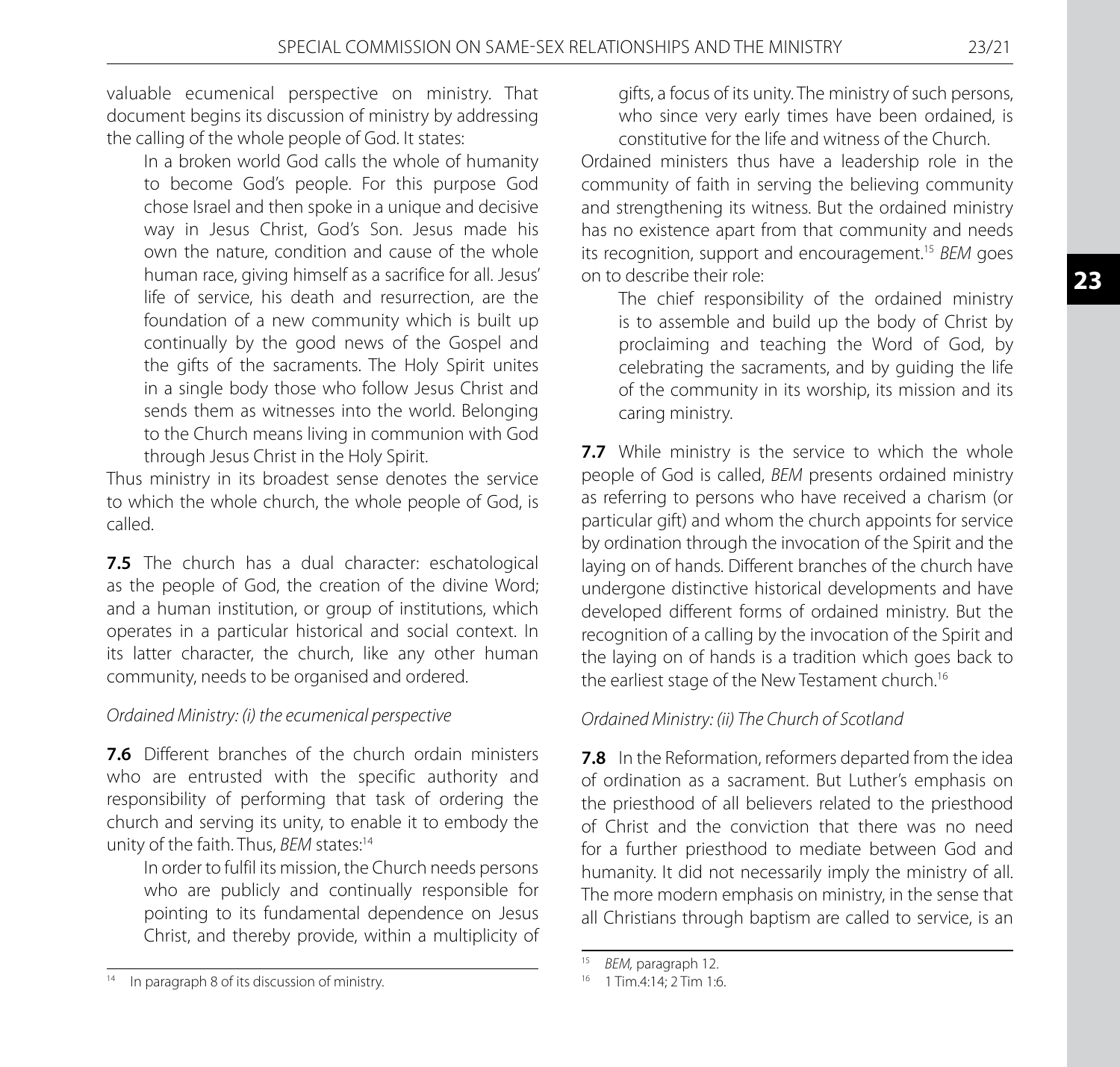insight which was developed in the twentieth century. Nonetheless, it was and is appreciated that it is necessary to set apart individuals for a recognised ministry for the purpose of ordering the church.

**7.9** In the Church of Scotland, both ministers of Word and Sacrament and elders were ordained. Professor T. F. Torrance described their respective roles in these terms:

 It would seem to be entirely consistent with biblical teaching that there should be associated with those specifically ordained to the ministry of Word and Sacrament others who are "ordained" to a complementary ministry within the congregational life and activity of God's people. While ministers are ordained to dispense the Word and Sacraments *to* the people, elders are set apart to help the people in their reception of the Word and in their participation in the Sacraments, and to seek the fruit of the Gospel in the faith and life of the community.<sup>17</sup>

**7.10** In 2002 ordination was extended to the diaconate<sup>18</sup>

**7.11** All forms of ministry involve service. The person, who ministers to a Christian community within the Church of Scotland, carries out his or her functions on behalf of, derives authority from and owes a duty towards Jesus Christ as the Head of the Church,<sup>19</sup> who "did not come to be served, but to serve".20

# *Ordination: (i) an ecumenical perspective*

**7.12** *BEM* identifies common themes within the various branches of the church on the meaning of ordination by the invocation of the Spirit and the laying on of hands:

 The act of ordination by those who are appointed for this ministry attests the bond of the Church with Jesus Christ and the apostolic witness, recalling that it is the risen Lord who is the true ordainer and bestows the gift.

 [O]rdination denotes an action by God and the community by which the ordained are strengthened by the Spirit for their task and are upheld by the acknowledgement and prayers of the congregation.21

**7.13** *BEM* identifies three elements in ordination. First it is an invocation to God that the new minister be given the power of the Holy Spirit in the new relation which is established between the minister and the local Christian community, and, by intention, the church universal. Secondly, it is a sign of the granting of this prayer by the Lord who gives the gift of the ordained ministry. Thirdly, ordination is an acknowledgement by the church of the gifts of the Spirit in the ordinand and a commitment by both the church and the ordinand to the new relationship. Those ordained offer their gifts to the church, take on new authority and responsibility and enter into a collegial relationship with other ministers.22

# *Ordination: (ii) The Church of Scotland*

**7.14** Similarly, within the tradition of the Church of Scotland the role of the Church in choosing and recognising the individual has been one of the two elements in the calling to ministry. The call has two elements, one the inner calling, in the form of the individual's sense of being called, and the other the outward calling, in the form of the Church's acknowledgement of a divine call to ministry.<sup>23</sup>

<sup>17</sup> *Scottish Journal of Theology*, vol.37 (1984), pp. 509-510.

<sup>&</sup>lt;sup>18</sup> Act anent Ordination of Deacons (Act VII 2002).

<sup>&</sup>lt;sup>19</sup> See Articles 1 and 6 of the Articles Declaratory.

 $20$  Mk.10:45.

<sup>&</sup>lt;sup>21</sup> *BEM*, paragraphs 39 & 40.

<sup>22</sup> *BEM*, paragraphs 42-44.

<sup>&</sup>lt;sup>23</sup> See section 4.3 of the Panel on Doctrine's 2000 Report in which they discuss Calvin's approach to ordination as a point of departure in the reformed tradition.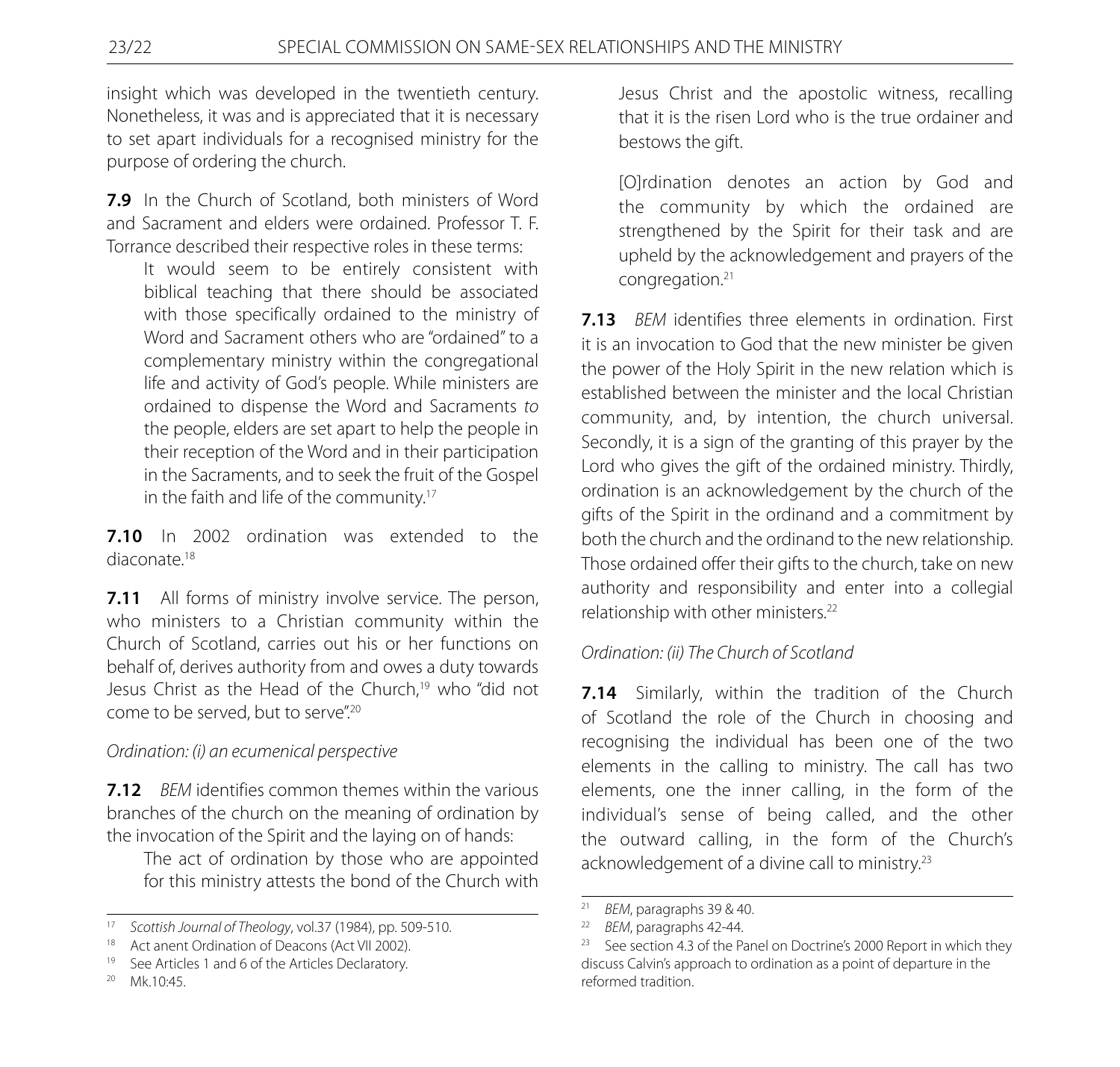**7.15** The basis of the current practice of the Church is the *Form of Presbyterial Church-Government*, which the Westminster Assembly produced and the General Assembly approved in 1645. That document provided a statement of a doctrine of ordination. It was the Presbytery which had authority to ordain. Ordination was the public act of inauguration to a particular, recognised ministry. The outward lawful calling of the Church was essential to any recognised ministry. The person to be ordained must have been "qualified, both for life and ministerial abilities" and it was the Presbytery who examined and approved the ordinand. It was also part of the lawful calling that the ordinand was accepted by the particular congregation.<sup>24</sup>

**7.16** In the *Form of Presbyterial Church-Government* it is stated that "No man ought to take upon him the office of minister of the Word without a lawful calling." This remains the position of the Church. As Dr Weatherhead has said:

 It is not sufficient that a person believes that he or she has been called by God to the ministry. A call must be tested by the Church.25

In current practice this test involves (a) a procedure which is organised centrally by the Ministries Council to allow an applicant to consider his or her sense of vocation and thereafter co-ordinated field assessment and an assessment conference in which the Church assesses the suitability of an applicant and tests his or her call, (b) the completion of an appropriate prescribed course of education, and (c) if the applicant is successful, nomination by his or her Presbytery.

**7.17** In the case of parish ministry the call of a congregation confirms "the lawful calling". Once ordained, a person does not have to be re-ordained. Ordination is grounded in a divine call and the conferring of gifts, and the minister's character and integrity are presumed to endure through time.26 But a later induction is, nonetheless, important as the minister repeats the promises which he or she made on ordination as a commitment within a new pastoral charge.

#### *The Questions put to Ministers*

**7.18** Before ordination or admission to a charge the prospective minister must answer the questions which the Moderator of the Presbytery puts to him or her. As well as confirming belief in the Word of God contained in Scripture and the fundamental doctrines of the Christian faith, the prospective minister must also acknowledge the authority of the Courts of the Church. He or she promises to seek the unity and peace of the Church. He or she also must answer the question:

 Do you engage in the strength of the Lord Jesus Christ to live a godly and circumspect life; and faithfully, diligently and cheerfully to discharge the duties of your ministry, seeking in all things the advancement of the Kingdom of God?

*The impact of the divisions in the Church over same-sex relationships*

**7.19** The *Working Group on Human Sexuality* in the 2007 Report reached a strong measure of agreement that homosexual orientation was not a matter of censure and did not bar the service of Christ in the Church and the world.<sup>27</sup> It presented, but did not reconcile, conflicting views within the Church on what is a proper understanding of God's will in relation to same-sex relationships. The Report concluded with a recognition that "no-one in the church is served by a facile assumption of the way the wind is blowing, or the Spirit moving" and called for the promotion and celebration of unity in Christ. The *Working Group* stated:

Such unity – the unity of the Church – is greater and

See the Panel on Doctrine's 2000 Report, section 4.6.

<sup>25</sup> James L. Weatherhead, *The Constitution and Laws of the Church of Scotland (1997)*, p.112.

<sup>&</sup>lt;sup>26</sup> The Panel on Doctrine's 2000 Report, section 4.8.<br><sup>27</sup> The 2007 Report, paragraph 4.17.7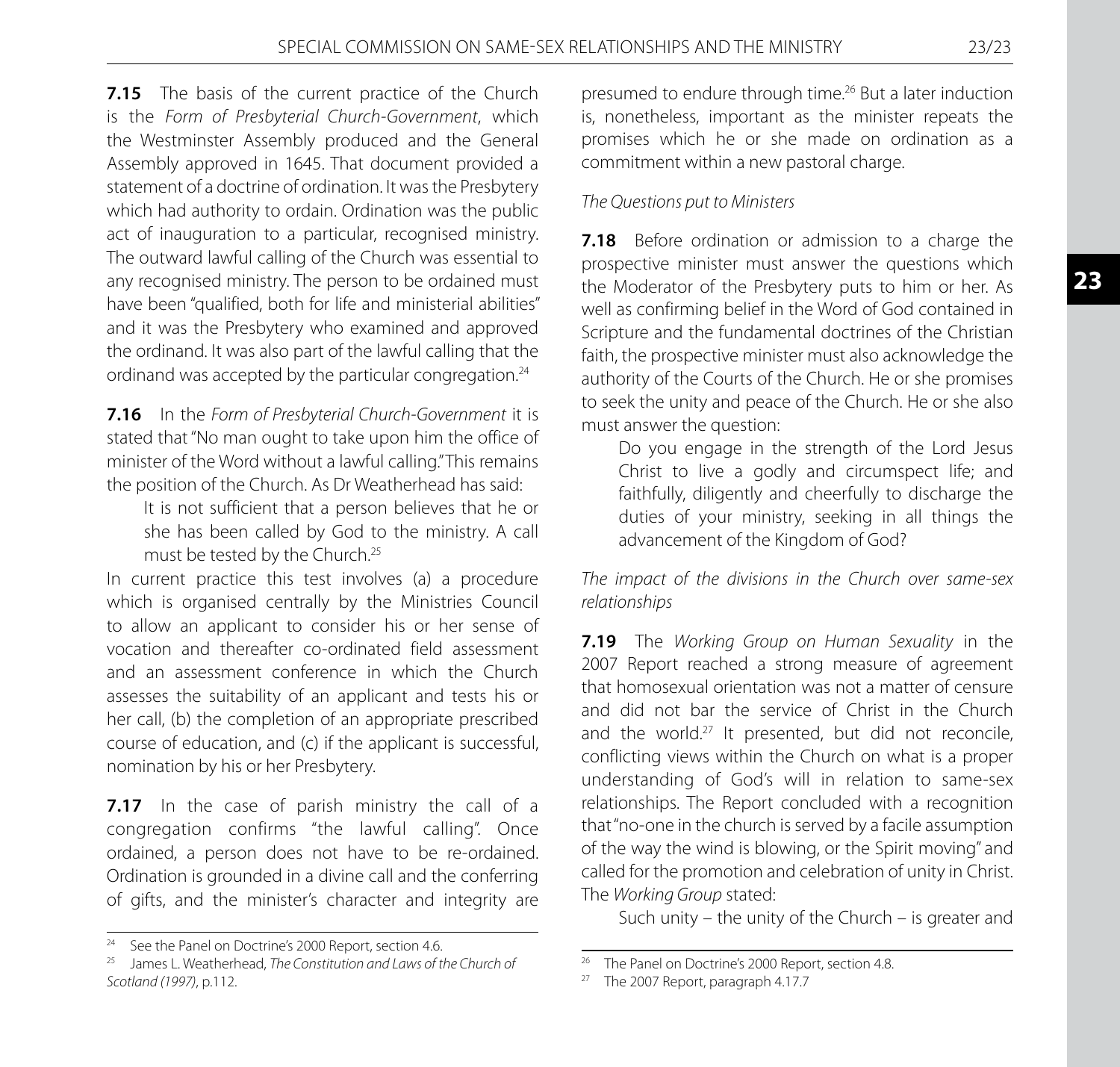more-hope-filled than our own, imperfect respect for others. It is this unity, in which there are intrinsically degrees of diversity as there always have been, which all debating and discovering might hope to uncover and celebrate.<sup>28</sup>

**7.20** The circumstances which gave rise to the case of *Aitken and Others* v *Presbytery of Aberdeen* put into sharp focus conflicting views of the sort which the 2007 Report presented. It is no part of our remit to review the decision in that case. Accordingly we confine our comments to the following. In dealing with that appeal the General Assembly of 2009 did not rule on the issue of principle, namely whether it was appropriate to ordain as a minister of Word and Sacrament a person who was involved in a same-sex relationship. Mr Rennie was ordained at a time when he was married and was not involved in such a relationship. The appeal raised issues of procedure which are not relevant to the issues which we have to consider. We stated in the consultation paper that the appeal did not create a precedent on which other candidates for the ministry could rely because the General Assembly of 2009 did not debate or determine the issue of principle. We adhere to that view.

**7.21** We have debated that issue of principle and, as we state in section 8 below, remain divided on it as the wider Church itself is. Our debates have persuaded us that the Church should not determine that issue unless and until it has reached a view on the status of such relationships and the appropriateness or otherwise of allowing a minister to recognise and celebrate a life-long committed same-sex relationship in a form of a blessing or other liturgy.

**7.22** We have come to this view because the dispute about the ordination of ministers in same-sex relationships is essentially a theological dispute about whether same-sex activity in a committed relationship is contrary to the will of God. The ordinand's statement of belief in the Word of God as the supreme rule of faith

and life, and his or her promises to uphold the peace and unity of the Church and to lead a godly and circumspect life all raise that issue. So also does the minister's duty to instruct the people in godliness, which requires of him or her sound doctrine and holiness of life. But that succinct statement can be expanded with the following reasons.

**7.23** First, the Church has not sanctioned the celebration of civil partnerships. A motion presented by the Legal Questions Committee before the General Assembly of 2006, which in substance sought such a sanction, was defeated when Presbyteries expressed their views under the Barrier Act in 2007.29 If the Church were to alter its position on the ordination of persons involved in same-sex relationships, it would, to be coherent, have to re-consider its position on that issue. It would need to decide whether it was appropriate to celebrate the civil partnership, which is a legal relationship conferring rights and obligations in the civil law, or require the parties to the relationship to enter into specific commitments in addition to the requirements of the civil law.

**7.24** Secondly, ministry of Word and Sacrament is a leadership role in the Church. Ministers, not only in the Church of Scotland but also in the wider church, act as a focus for unity, as *BEM* stated. If the Church does not have a coherent position on the broader question of samesex relationships, it would be difficult for a minister who was in a committed homosexual relationship openly to acknowledge that relationship to those who profoundly disagreed with such relationships, without damaging his or her role as a focus for unity.

**7.25** Thirdly, that leadership role places the minister in a position in which his or her behaviour is exposed to more scrutiny than that of a Church member who is not in a position of leadership. Some respondents to the consultation took issue with the question whether

<sup>&</sup>lt;sup>28</sup> The 2007 Report, paragraph 4.17.9.

 $29$  The General Assembly of 2006 supported the motion on a vote of 320 to 240 with 122 dissents.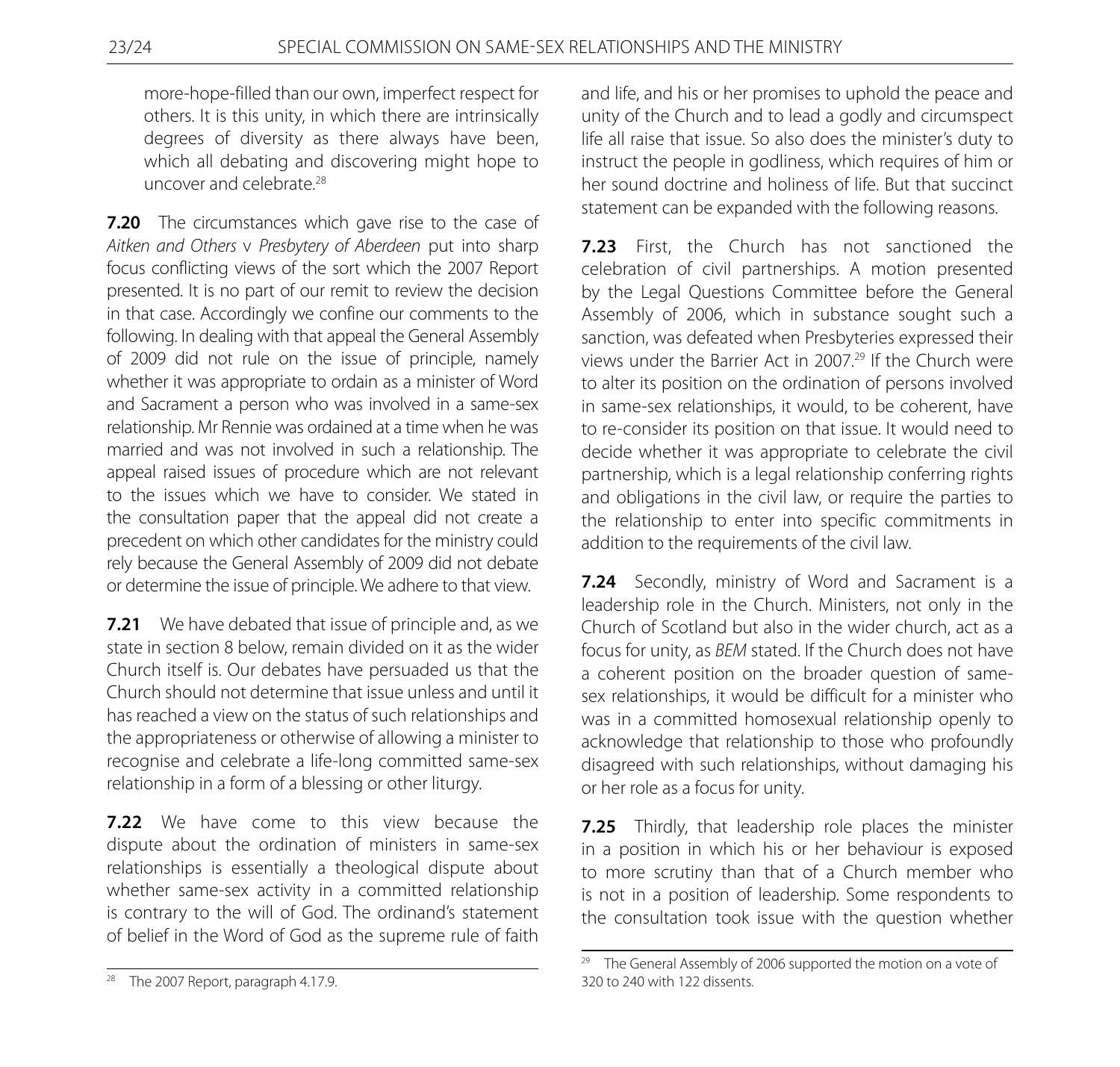ordained ministers should be held to a higher standard of Christian living than other Church members and pointed out that the whole church is called to ministry. A substantial majority of respondents however appears to have taken the view that, whatever was the correct position in principle, the leadership role caused members of the Church to expect higher standards from their minister than from lay members of the Church. Such an attitude is not new; the New Testament church recognised the reality of public scrutiny of the personal behaviour of its leaders.30 Resolution of the wider issue is required so that people, both ministers and other church members, know where they stand.

**7.26** Fourthly, ministry also involves a collegial role; a minister works with other ministers and officeholders in many aspects of the Church's life. Ministers serve in the Courts and Committees of the Church, including Presbytery superintendence. If, as in such visitations, ministers were called on to make judgements about the life of a colleague, the wider issue needs to be resolved.

**7.27** Fifthly, as the Panel on Doctrine stated in their 2000 Report, the fact that ordained ministries "are concerned with the Church's fidelity to its nature and calling means that they are answerable to the Church – the whole Church. They are therefore understood to be ministries of Christ's Church, the Church Catholic, not simply the local Church." It is therefore very important for good ecumenical relations that any alteration of the Church's stance on a candidate's suitability for ordination to the ministry of Word and Sacrament should proceed on a coherent theological justification, which the Church could defend in discussions with other denominations. Otherwise our Church may undermine the work of our predecessors in developing and sustaining ecumenical relations.

**7.28** We acknowledge that neither the Roman Catholic Church nor the Orthodox Church recognise

the ordination of our Church, $31$  that we have departed from their traditions also in the ordination of women, and that there must be limits on the extent to which ecumenical considerations should influence our decision making. Nonetheless, we see no basis for allowing the ordination of people in same-sex relationships unless or until the Church has resolved the broader question of the theological status of such relationships.

**7.29** We therefore turn to our own discussions of these issues to demonstrate the substantial areas in which we are in agreement, set our disagreements in their proper context and then express our views on how the Church might proceed.

# **8. The Debate within the Special Commission**

**8.1** We have observed that those who came to express their personal stories held differing theological views on the morality of homosexual activity. Nor was there unity of position within the Special Commission on the central issue of the ordination and induction of ministers who were in same-sex relationships. We discuss below some of our disagreements. But we are unanimous in the view that it is important to see those disagreements in their proper context, which is that we found through discussion and patience there was a great deal on which we agreed.

**8.2** We agreed that the issue for the Church is not a matter of human rights or other rights conferred by the civil law. It is essentially a theological issue. It is not a matter of the Church simply responding to pressure from secular society or a gay rights lobby. Concerns in the Church about the proper approach and response by the Church to homosexual people gave rise to debates within the Church in the 1980s and 1990s,<sup>32</sup> well before the Equality legislation, which the previous, post-1997, Government introduced.

<sup>&</sup>lt;sup>30</sup> See, for example, 1 Tim. 3 and James 3:1.

<sup>&</sup>lt;sup>31</sup> They do, however, recognise our baptism.<br><sup>32</sup> See Finlay A J Macdonald *Confidence in a* 

<sup>32</sup> See Finlay A J Macdonald, *Confidence in a Changing Church* (2004), chapter 9.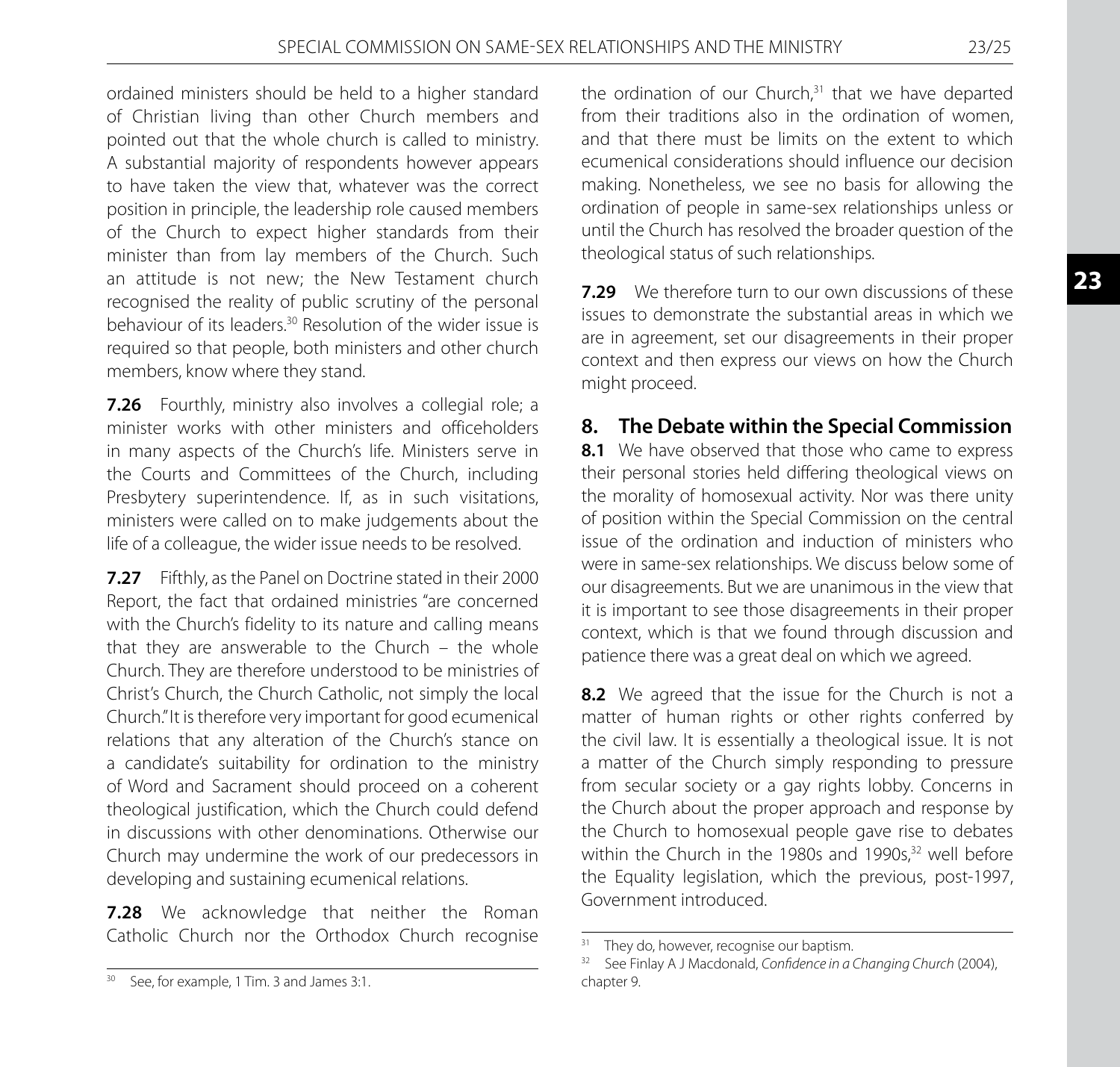**8.3** The issue is not a question of civil rights but a quest to understand God's will in the context of the society in which we live and having regard to the needs of other societies in which our partner churches operate and which uphold different social values. We are all aware that in choosing how to act, the Church does not act in a vacuum but must consider the effect of its decisions on the society it serves and on ecumenical relations.

# *Our starting point*

**8.4** In our Church the starting point of any discussion in relation to possible change of theological position is the first Declaratory Article, which asserts the role of the Church of Scotland as part of The Holy Catholic or Universal Church. It sets out fundamental theological doctrines and continues:

 The Church of Scotland adheres to the Scottish Reformation; receives the Word of God which is contained in the Scriptures of the Old and New Testaments as its supreme rule of faith and life; and avows the fundamental doctrines of the Catholic faith founded thereupon.

8.5 In our theological discussions therefore we have taken as our starting point that the Word of God which is contained in the scriptures of the Old and New Testaments is the supreme rule of faith and life. Thus articulating an understanding of Scriptural teaching has formed a central part of our discussions.

8.6 In our debates we reached agreement on the following.

# *Approach to Scripture*

8.7 Scriptural texts must be interpreted not in isolation but in the light of Scripture as a whole. Thus our understanding of God's purposes for humanity from passages in Scripture must take account of the context in which they appear and of the development of understanding of God's purposes in both the Old Testament and the New Testament. In so doing we must try to understand the way in which Jesus saw his mission as fulfilling the law of the Old Testament. This is because at the heart of the message of the Bible is what God has done in history by sending his Son into the world.<sup>33</sup>

**8.8** Jesus Christ is the revelation of God. The life of Christ in Scripture reveals God's outreach and mission. Much of the New Testament comprises reflections on his person, life, death and resurrection. The authority of Scripture as God's revelation of his purposes rests on its standing as the supremely authoritative written witness to Christ.

**8.9** Reading Scripture involves a call to obedience. The Bible contains various ways in which the purposes of God are revealed. Those include commands which, taken in their context, reveal God's purposes. Some instructions, such as the legal code in Deuteronomy 14-23, are best considered in their historical context and may not readily be equated with a developed understanding of God's purposes in the light of Scripture as a whole; $34$  others, such as the Sermon on the Mount, are shown by their context to be timeless spiritual teachings. Similarly, we must distinguish the descriptive from the prescriptive.

**8.10** Our approach to Scripture must not involve our trying to force Scripture to conform to current norms or philosophy or to our intuition of what the times require; rather we look for God's self-revelation in Scripture.

**8.11** In seeking to understand that self-revelation we apply our reason and human experience, having regard to the tradition of the church, the expanding knowledge offered by science of how humanity and the natural world operate, and our conscience. When we speak of conscience, we are speaking of conscience informed and directed by Scripture. Our presuppositions when

 $33 \text{ Gal } 4.4$ 

<sup>34</sup> Viz. Hebrews 1:1-2.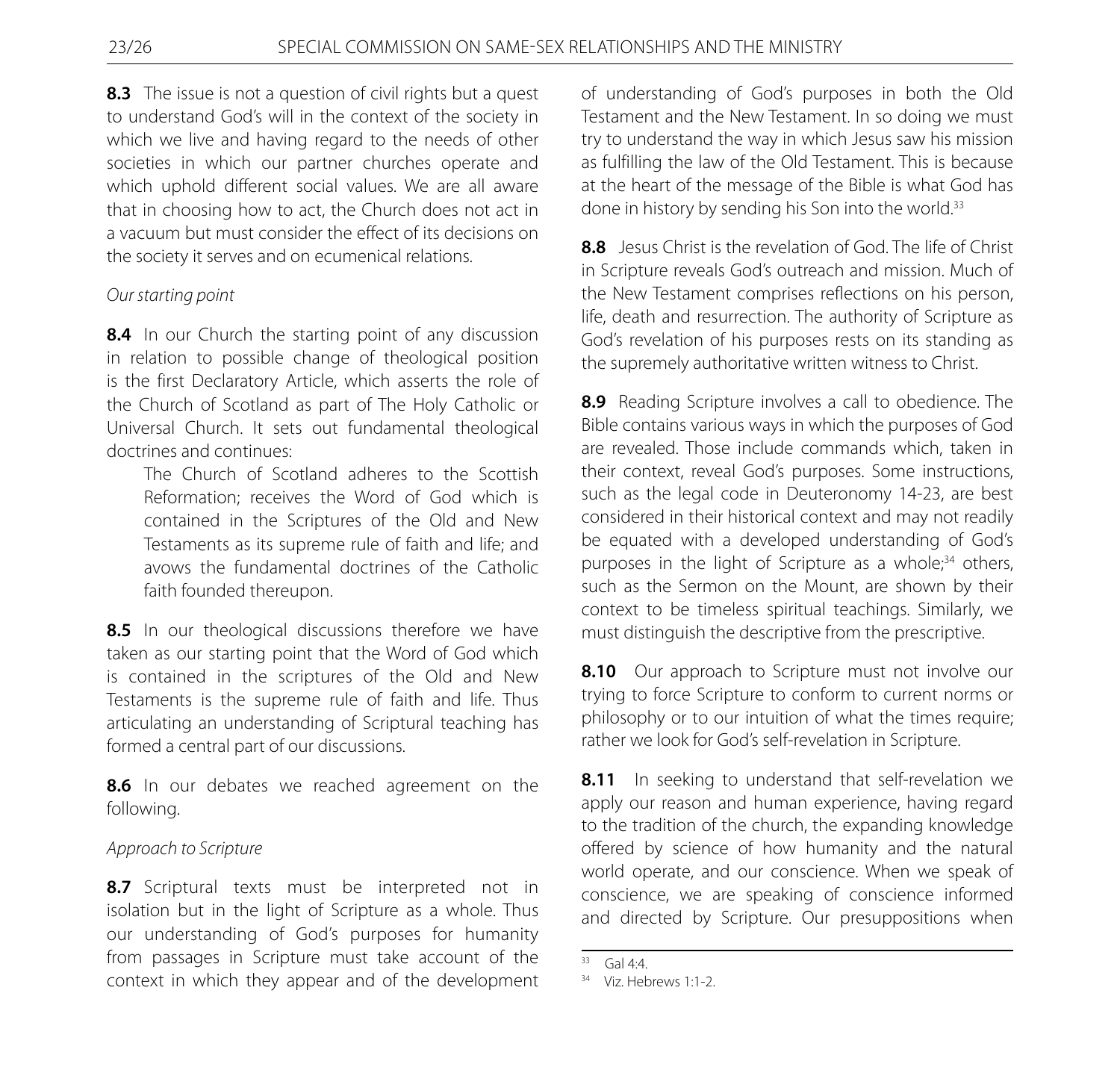approaching Scripture with moral questions must not prevent us from allowing Scripture to re-determine that pre-understanding. In other words, it is not legitimate to warp the meaning of Scripture to fit our pre-understanding. We must be prepared to revise our presuppositions through openness to the meaning of Scripture.

**8.12** Within that discipline and without weakening our commitment to the existence of objective truth, we recognise that all readers have to interpret Scripture and that different experiences, including such things as gender or race, affect the way we approach Scripture and result in *bona fide* differences in theology.

*The duty of the Church, when necessary, to be countercultural*

8.13 It follows from the Church's approach to the authority of Scripture that, as it did in its early days, it must take a stand which is contrary to the mores of the society in which it operates, when that culture is hostile to the values of Christianity. The Church can draw from contemporary culture and philosophy that which is good and helpful and critique that which is not.<sup>35</sup>

**8.14** Accordingly, our concern in addressing the issue of the moral status of same-sex activity is not with the vindication of individualism or the assertion of civil rights of the individual. The issue is, as we have said, primarily theological and Scriptural.

# *The continuing role of the Holy Spirit in the Church*

**8.15** God has continued to work in the world in the establishment of the biblical canon and in his Church in accordance with Christ's assurance at the end of the Gospel according to St Matthew.36 The Church must bear

witness to the continued redemptive activity of Christ in the world as this is perpetuated by the Spirit.<sup>37</sup>

**8.16** To this end the Church must continue to reform itself. The church is the Body of Christ; it is also a human institution. It has the dual character of which we spoke at the beginning of the last section. Like any human institution, it suffers decay and can lose sight of its central mission in Matthew 28. The Church has made mistakes; it is likely do so in future. Social developments can test the Church's presuppositions. The Church must seek the guidance of the Holy Spirit to inform its continuing commitment to reform in accordance with the Word of God.

### *The affirmation of marriage*

**8.17** A central theme of Scripture, perhaps the core of the teaching of Torah in the Old Testament, is of God's covenant commitment to His people. Scripture calls on us to show that relationship of unconditional faithfulness both to God and to each other. That is Jesus' distillation of the law.<sup>38</sup>

**8.18** Christian marriage manifests this covenant and provides the context in which many grow in that relationship of unconditional faithfulness. Christian marriage involves not only a life-long commitment but also such a commitment based on solemn vows before God and blessed by God. But marriage is not for everyone. Jesus did not see marriage as being for him. There are many who achieve their potential in a single life.<sup>39</sup>

8.19 For those who enter into sexual relationships with each other, Scripture presents the life-long faithful commitment of a man and a woman to each other in marriage as God's will for humanity. Such love,

<sup>35</sup> Viz. St Augustine, *On Christian Teaching*, Book 2.40.60-61. (OUP Oxford World's Classics pp.64-65)

<sup>36</sup> Matt 28:20.

<sup>&</sup>lt;sup>37</sup> John 16:12 records Jesus as saying, "There is still much that I could say to you, but the burden would be too great for you now. However, when he comes who is the Spirit of truth, he will guide you into all the truth".

<sup>38</sup> Matt 22:34-40. See also Eph 5:1-2

<sup>39</sup> See report of the Mission and Discipleship Council, *Being Single: In Church and Society* (2009).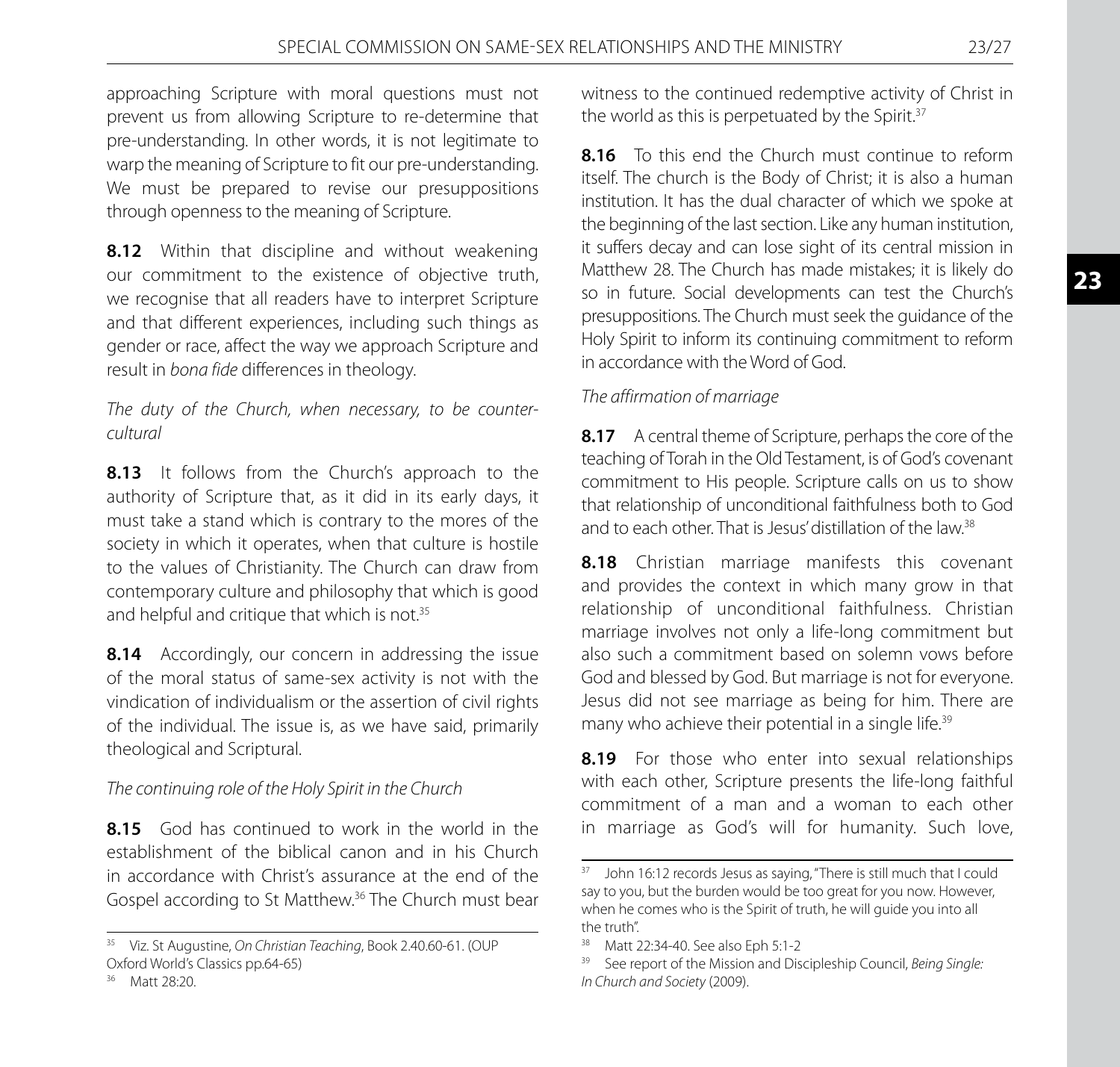commitment and fidelity should underpin sexual relationships. In our discussions, there was no challenge to the role of marriage as the context for such commitment. We are aware that the *Working Group on Human Sexuality* are studying marriage and hope to report to the General Assembly of 2012. We have not focused on the matters with which they are concerned.

**8.20** Scripture presents God's will as teaching us that we confine sexual relations to relations within a life-long, faithful commitment. That is the role which marriage performs in the Christian tradition. It is used in Scripture as an analogy for Christ's relationship to his church.<sup>40</sup> We are united in the view that no initiative which the Church chooses to take in relation to homosexuality should undermine Christian marriage.

**8.21** We are also agreed that it is the duty of the Church to be consistent in the interpretation and application of biblical injunctions in respect of heterosexual and homosexual practices.

#### *Homosexuality: agreement and disagreement*

**8.22** We were united in the view that a homosexual orientation was not a matter of sin and was not a bar to ordination. Where we, like others in the Church, have not reached agreement is on the question whether the understanding of the existence and origins of sexual orientation, which has grown up in the last few decades, should cause the Church to revise its position on homosexual practice and if so to what extent.<sup>41</sup> In particular the issue is whether the Church should recognise the possibility that faithful committed homosexual relationships are consistent with God's

purposes for those who, not by choice, find themselves to be homosexual by orientation.

**8.23** This is a challenge which many churches face and will continue to face. It is one on which disagreement will continue within and between churches. How the Church responds to this challenge may have a profound effect on its mission and service.

# *The obligation to pursue peace and unity*

**8.24** In dealing with our differences on this important moral issue we remain committed to respond to Christ's prayer that his followers should be one so that the world might believe the truth that God sent Christ and that God loves the world as he loved Christ.<sup>42</sup> Peace and unity are gifts given by God to the church.<sup>43</sup> They are fundamental to the nature of the church and essential for the church to fulfil its ministry of reconciliation. We must practise what we preach if the outside world is to hear and believe in a Gospel of reconciliation.<sup>44</sup>

**8.25** Divisions existed in the early church but Scripture emphasised the importance of unity, presenting the church as the body of Christ in that context.<sup>45</sup> Our unity must be a unity in the truth as Christ's prayer was that His followers be consecrated by the truth.<sup>46</sup> When faced with a divisive issue, such as that which our Church and the wider church now face, it is our duty prayerfully to look for God's will.

**8.26** We believe that in pursuit of that peace and unity in the context of the division on this theological and moral issue, it is important that the Church of Scotland does not seek that one *bona fide* view should triumph over another by a slim majority vote of the General

<sup>40</sup> Eph 5:21-23.

<sup>&</sup>lt;sup>41</sup> We are aware that some have argued that the Church has not taken a formal position on homosexual practice. While that may be so, we are of the view that the Church has never formally departed from the traditional teaching of the wider church on homosexuality and our debates have proceeded on that basis.

<sup>42</sup> John 17:11-23.

<sup>43</sup> John 14:27.

<sup>44</sup> II Cor. 5:18-21; Col 1:15-20.

<sup>45</sup> I Cor. 12:12-31; Eph 4:1-6.

<sup>46</sup> John 17:17-19.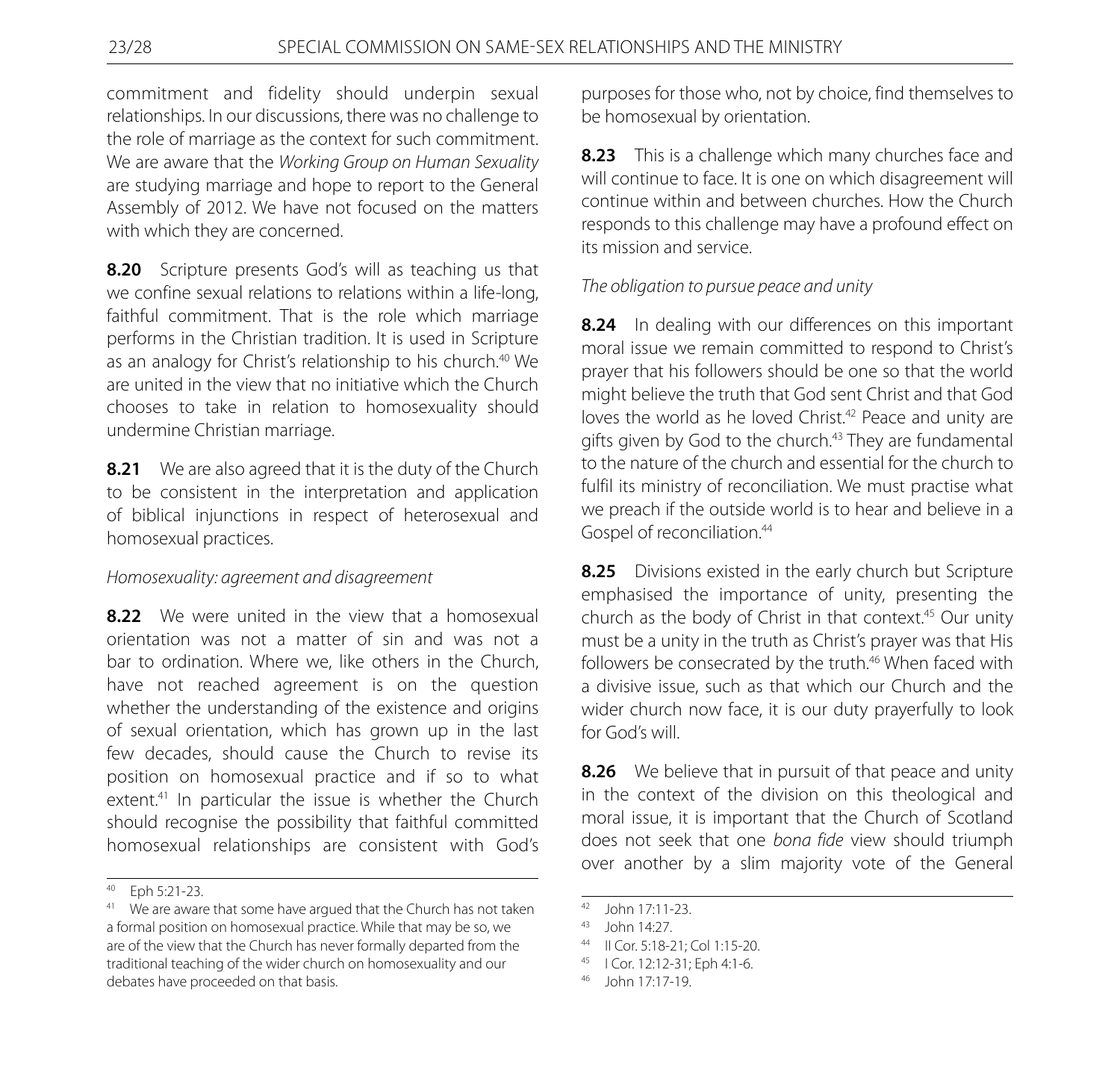**23**

Assembly or the wider Church but that it should strive patiently to promote mutual understanding between those who disagree with each other.

**8.27** When we speak of unity, we are not speaking of uniformity. The Church has in the past benefited from the creative tension of differences of views. It is through debate that deeper insights are achieved. We benefit from the work of those who protect the Church from responding uncritically to ephemeral enthusiasms. Similarly, we gain from those who take a particular interest in developments in our society and our scientific understanding and ask difficult questions about discerning the mind of God in changed circumstances. Were the Church to lose the witness of one or other grouping, it would be the weaker for it and less able to perform its role in our society.

### *Setting our disagreements in context*

**8.28** We have attempted to set out above, so far as relevant, the principal areas in which we share a common view. There are, as we have said, significant matters on which we have not been able to agree. But the very many areas of scriptural teachings about personal conduct on which there is agreement within the Church greatly outweigh the areas in which there is disagreement. This is so also in the field of human sexuality. We believe that it is very important that protagonists on all sides of the debate keep those facts in mind to give a proper perspective.

**8.29** That disagreement remains within the Special Commission is in one sense regrettable but it is the inevitable result of our composition, as we were selected to reflect a range of views within the Church. It is not a matter of regret in that it has made us think of how we, and the wider Church, can handle disagreement constructively.

**8.30** We have debated over several meetings the issues which have divided the Church and have discussed presentation of traditionalist and revisionist views. We do not see any benefit in rehearsing in any detail those discussions, which were fruitful in allowing us to understand each other's positions. It may however be helpful to summarise briefly the focus of the disagreement.

#### *Our disagreements*

**8.31** The debates within the Special Commission covered themes which will not be unfamiliar to those who have followed the discussions within many denominations of the church over the correct response to homosexual Christians who wish to enter into life-long committed relationships. Within the Special Commission, as in the wider church, it is a considerable oversimplification to present the range of views as a traditionalist/revisionist dichotomy. Nonetheless, for ease of comprehension, we present the debate in broad traditionalist and revisionist themes.

### *(i) Traditionalist themes*

**8.32** From the agreed starting point of the authority of the Word of God in Article 1 of the Church's Declaratory Articles, it is pointed out that the Church's subordinate standard, the Westminster Confession, supports the interpretation of Article 1 to the effect that the Word of God is identified with Scripture and that there is no disjunction between the two.<sup>47</sup>

**8.33** There is a great need for a coherent and consistent hermeneutic. Revisionist thinking can be criticised on the grounds (a) that it is incorrect to privilege one theme of Scripture, while rejecting any passage which appears to conflict with the chosen understanding of that theme and (b) that it gives no clear criterion for going against the plain meaning of scriptural text.

8.34 The Westminster Confession<sup>48</sup> teaches that marriage is between a man and a woman. That is the doctrinal norm of the Church in accordance with the

<sup>47</sup> See also Karl Barth, *Church Dogmatics* 1/1.

<sup>48</sup> Chapter 24 – Of Marriage and Divorce.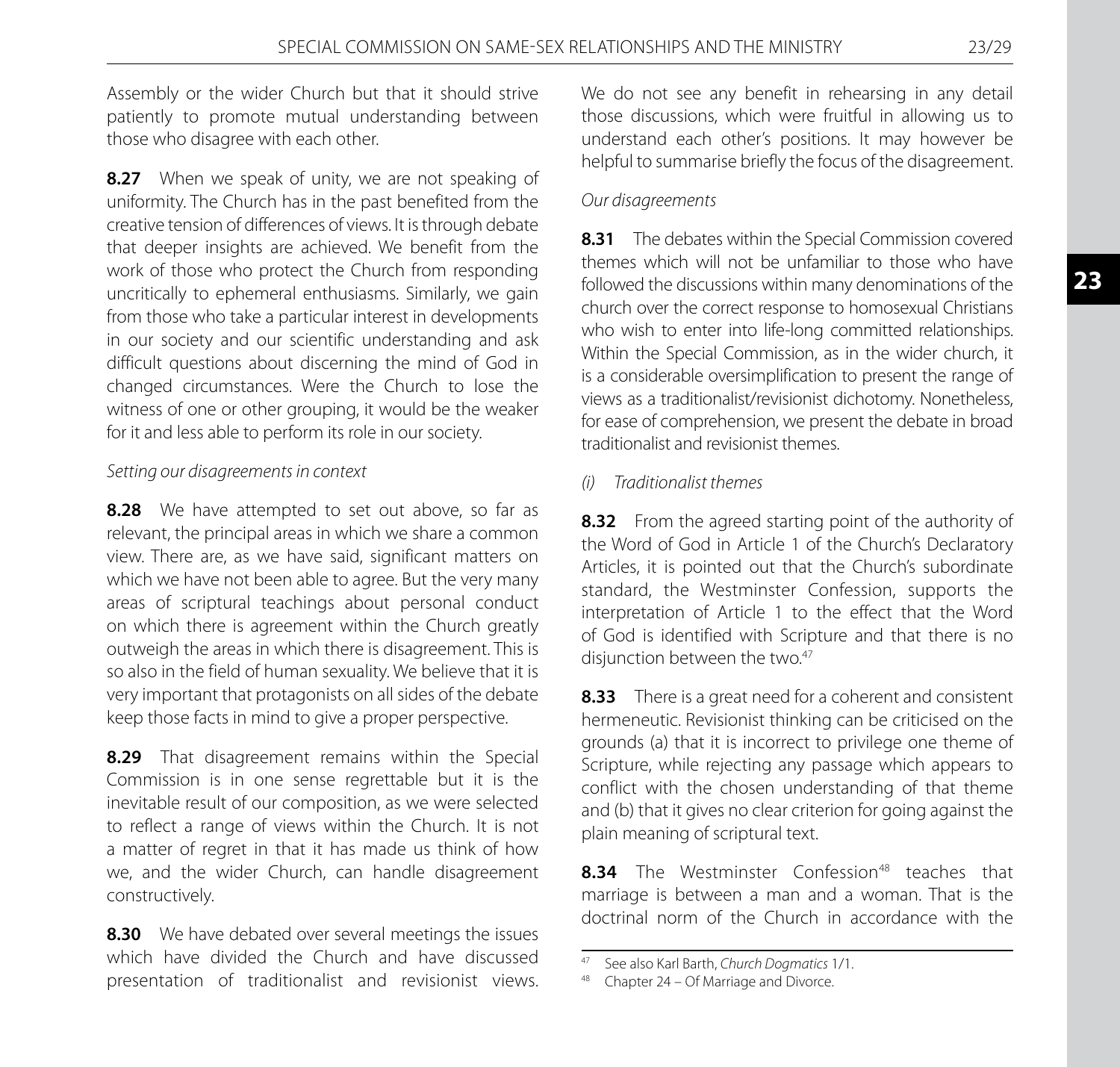Reformed tradition and in continuity with the catholic tradition. Historically, the church has understood that holiness is pursued either through celibacy or life-long faithfulness in marriage. As the distinguished theologian Wolfhart Pannenberg stated:

 Jesus concludes … that the unbreakable permanence of fellowship between husband and wife is the goal of the Creator's will for human beings. The indissoluble fellowship of marriage, therefore, is the goal of our creation as sexual beings (Mark 10:2-9).<sup>49</sup>

**8.35** The Christian teaching on marriage as a creation ordinance is the foundation for all Christian pronouncements on questions of sexuality.

**8.36** Thus the Christian doctrine of marriage is the norm for sexual activity. The Church cannot both abandon that norm and maintain discipline. Upholding that norm involves no discrimination against homosexual people as, outside the context of marriage, heterosexual and homosexual sexual practice are equally off-limits.

8.37 Turning to the specific scriptural texts which address homosexuality,<sup>50</sup> it is suggested that the message is unambiguous. The condemnation of homosexual practice is not confined to exploitative forms of conduct.<sup>51</sup> Faithful homosexual relationships were widespread in the ancient world; and those relationships as well as abusive relationships and temple prostitution would have been known to the writers of Scripture.<sup>52</sup>

**8.38** Paul in Romans 1:27 is clear in his inclusion of homosexual behaviour among the consequences of turning away from God; the apostle uses it as an image of humanity's rejection of the Creator's design.<sup>53</sup> See also 1 Corinthians 6:9ff. This approach is not confined to abusive sexual behaviour. Scripture rejects homosexual conduct as contrary to the will of God because of the lack of gender complementarity in same-sex couples. Karl Barth, in calling attention to the manner in which Paul connected homosexual practice with idolatry, with changing the truth of God into a lie, and with the adoration of the creature rather than the Creator, spoke of the need to recognise the force of divine command as opposed to such practice. He stated:

 It is here, therefore, that for himself and then in relation to others each must be brought to fear, recollection and understanding. This is the place for protest, warning and conversion. The command of God shows him irrefutably – in clear contradiction to his own theories – that as a man he can only be genuinely human with woman, or as a woman with man. In proportion as he accepts this insight, homosexuality can have no place in his life, whether in its more refined or cruder forms<sup>54</sup>

**8.39** The Church needs to acknowledge the imperative of reading Scripture along with the one church catholic. That is essential for the stability of the Church. Otherwise there is a temptation to read Scripture according to our own wishes and respond incorrectly to ephemeral pressures.

**8.40** It is recognised that the Church has changed its understanding of God's purposes over time and has come to see the institution of slavery and the subordination of women as the products of particular social and historical

<sup>49</sup> Church Times 21 June 1996: *Revelation and Homosexual Experience*. See also Christianity Today, November 1996.

<sup>50</sup> Gen 19:1-11; Lev 18:22, 20:13; Rom 1: 18-32; 1 Cor 6:9-11; 1 Tim 1:3- 11; Jude 7.

<sup>51</sup> Robert Gagnon, *The Bible and Homosexual Practice, Texts and Hermeneutic*s, (2001), pp.347-350. Many distinguished theologians have acknowledged the force of Gagnon's analysis, including James Barr, Brevard Childs, CEB Cranfield, I Howard Marshall, CK Barrett, Bruce M Metzger, James Dunn, David F Wright, John Barton and Jerome Murphy-O'Connor OP.

<sup>52</sup> Gagnon, (op. cit.) pp.350-361.

<sup>53</sup> Pannenberg (op. cit.); Richard B Hays, *The Moral Vision of the New Testament: Contemporary Introduction to New Testament Ethics*, (T & T Clark, 1997), p.386.

<sup>54</sup> Barth, *Church Dogmatics* III.4 p.166.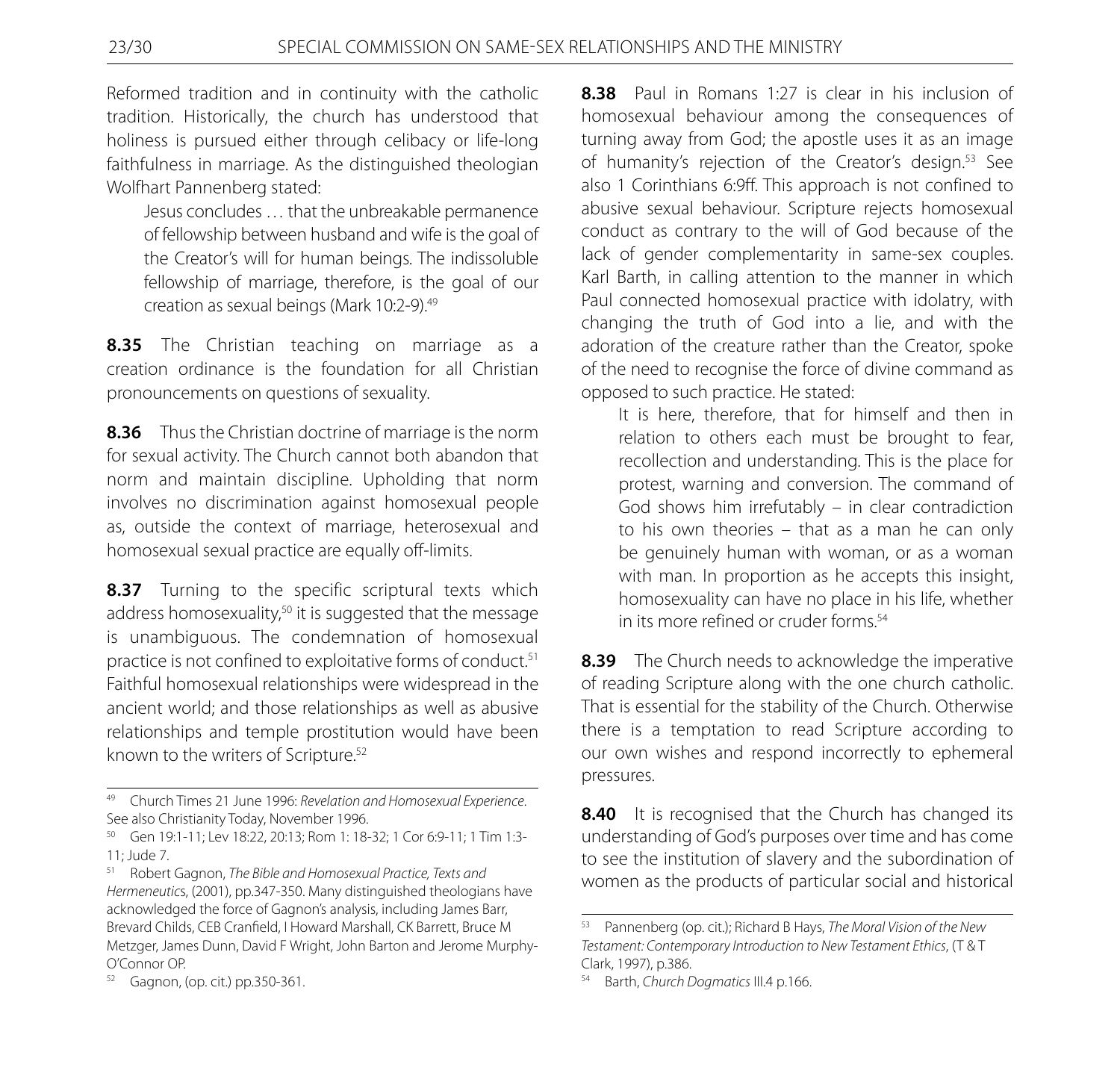circumstances. Their supersession has been part of God's redemptive work. But these do not provide an analogy for the correct approach to homosexual activity as one can detect in Scripture a dynamic towards the liberation of slaves and equality of participation in relation to women. By contrast, Scripture reveals no dynamic towards the acceptance of homosexual activity.<sup>55</sup>

8.41 In short, Scripture nowhere witnesses to a moral equivalence between same-sex and heterosexual sexual activity in the context of faithful marriage, but instead condemns same-sex sexual practice as sinful. The union of male and female in Genesis and the analogy of the church as the bride of Christ throughout but particularly at the end of the Bible<sup>56</sup> affirm that consistency.

**8.42** Pannenberg has stated in relation to Paul's treatment of homosexual practice:

 The New Testament contains not a single passage that might indicate a more positive assessment of homosexual activity to counterbalance these Pauline statements. Thus the entire biblical witness includes practising homosexuality without exception among the kinds of behaviour that give particularly striking expression to humanity's turning away from God.

There is thus a crucial distinction to be drawn between orientation and practice.

Further it is important to observe that Paul does not describe homosexual activity as an especially reprehensible sin. He lists it as one of several manifestations of human unrighteousness. In principle it is presented as no worse than covetousness, gossip or disrespect for parents.<sup>57</sup>

**8.43** What is required is a welcoming of homosexual people in and into the Church, strong pastoral support, and the outlawing of homophobia and discrimination. There needs to be a clear recognition of the Church's failings in this regard in the past and in the present and a commitment to a warmer welcome and more support in the future. But that does not require the alteration of the norms of Church which have stood for two thousand years.

**8.44** The traditionalist stance is not exclusive: God in Christ invites us to come as we are but he does not leave us as we are. Every person is subject to the transformative call of the gospel.

**8.45** The ordination of practising homosexuals raises further problems: how could the Church maintain the catholicity of ordination? The Church in Article 1 of the Articles Declaratory proclaims itself to be "part of the Holy Catholic, or Universal, Church". But the measure of catholicity is "that which has been believed everywhere, always and by all".<sup>58</sup> As our ministry is answerable to the whole church, it would cause grievous damage to ecumenical relations were the Church unilaterally to ordain practising homosexuals. Were the Church to alter its rule on the ordination of ministers it would distance itself from the reality of what it means to be part of the Holy Catholic, or Universal, Church. Again to quote from Pannenberg's article:

 A Church which took such a step would thereby have ceased to be one, holy, catholic, and apostolic.

8.46 The Church needs to take great care before contemplating an innovation which will cause grave disquiet to many in the Church; it needs to pursue the things which make for peace and build up the common life.59

**8.47** N T Wright (the former Anglican Bishop of Durham) in an article in *Fulcrum* in 2009, in which he commented on the Archbishop of Canterbury's Reflections on

<sup>55</sup> See William J. Webb, *Slaves, Women & Homosexuals: Exploring the Hermeneutics of Cultural Analysis,* (IVP Academic 2001).

<sup>56</sup> Rev 19 and 21.

<sup>57</sup> Richard B. Hays, *The Moral Vision of the New Testament* (T & T Clark 1996), p.388.

<sup>58</sup> Vincent of Lerins, *Commitorium* 4.3.4.

<sup>59</sup> Rom 14:19.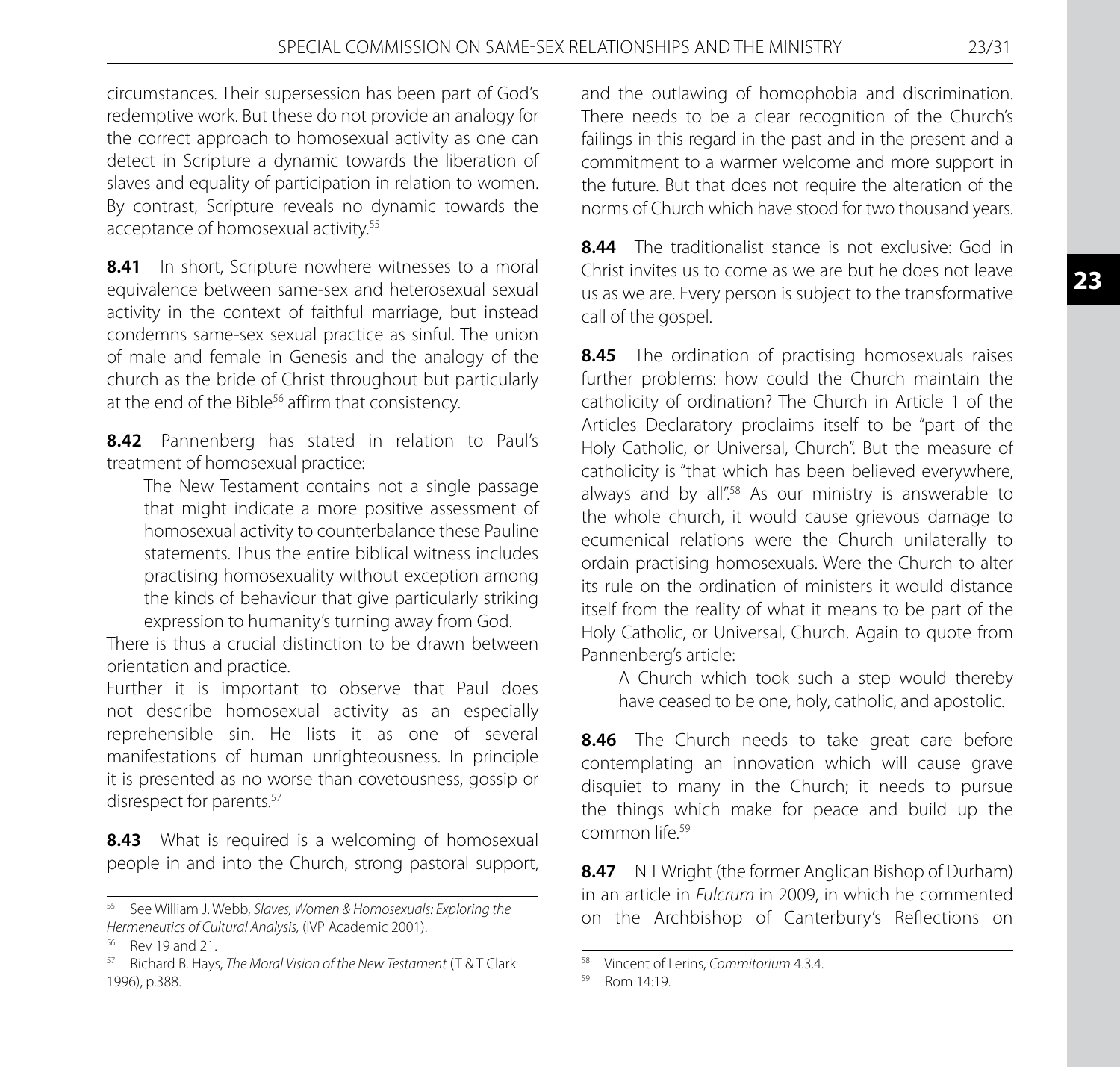the Episcopal Church's 2009 General Convention**,** 60 summarised the position of the Anglican Communion and the traditionalist viewpoint in these terms:

 First, the Church cannot sanction or bless same-sex unions; second, since the ordained ministry carries a necessarily representative function for the life of the Church, those who order their life in this way cannot be ordained.<sup>61</sup>

*(ii) Revisionist themes*

**8.48** It is important to re-affirm the observation in the 2007 report that being homosexual by orientation is not sinful.<sup>62</sup> Thus same-sex desire is not, in and of itself, a matter of sin. Homosexual orientation is not a bar to ordination<sup>63</sup> It is also clear from the consultation exercise that there is widespread acceptance in the Church that sexual orientation, at least for most people, is not a matter of choice.

**8.49** It is those insights that have caused many to question the Church's traditional stance on homosexual practice so far as it relates to homosexual Christians whose Christian discipleship develops in the context of a life-long and faithful relationship.

**8.50** Asking that question does not involve a challenge to the authority of Scripture. Christ speaks through Scripture. But all readers interpret Scripture and nobody reads Scripture without lenses. We read the Bible with our contemporary knowledge in science, social science, history and other matters. Thus our understanding of the account of the Creation in Genesis is conditioned by modern scientific knowledge. While respecting tradition, it is important to see tradition as a living tradition and to

beware of interpreting the Bible exclusively through male or heterosexual eyes.

**8.51** The starting point of a revisionist theology is the self-revelation of God in Jesus Christ. Jesus taught in his actions and teaching that love was to be unconditional, faithful and self-sacrificial. In moral questions Jesus emphasised the central importance of unconditional love for God and for neighbour.<sup>64</sup> This seemed to subvert specific precepts of the Law in order to bring out the essence of the response to God required of humanity.

**8.52** The Church's response to moral questions must be governed by Scripture interpreted in the light of Christ's teaching and our developing understanding of the redemptive work of God in contemporary culture and experience. Questions of morality in the church should be decided in so far as the proposed norm conduces to discipleship in the Christian's life, to loving relationships in families, communities and the church and to justice in communities, society and creation.

**8.53** Jesus' concern in his teaching focused on the breaking of covenants and not on homosexuality, which he did not mention. He called on us to uphold the weighty demands of the Law, justice, mercy and good faith.<sup>65</sup> He recognised the integrity of marriage and family life, while seeking to create a wider family of members of the Kingdom of God. Paul also stressed the creation of a new kinship in the body of Christ. We are all bonded to Christ and to each other in baptism.<sup>66</sup>

**8.54** It is accepted that our approach to Scripture, which may be conditioned by the preconceptions of contemporary society, must be re-tested by Scripture. Thus a revisionist approach must not duck those texts which express or may express disapproval of homosexual practice.

<sup>60</sup> *Communion, Covenant and our Anglican Future*, 27 July 2009.

<sup>61</sup> Dr N T Wright, *Rowan's Reflections: Unpacking the Archbishop's Statement*, Fulcrum, 30 July 2009.

<sup>&</sup>lt;sup>62</sup> This has, throughout our discussions, been a shared perception between traditionalists and revisionists, as it was amongst the authors of the 2007 Report.

<sup>&</sup>lt;sup>63</sup> The 2007 Report, paragraph 4.17.7.

<sup>64</sup> Matt 22: 34-40.

<sup>65</sup> Matt 23:23-34

<sup>66</sup> Gal 3:27-29.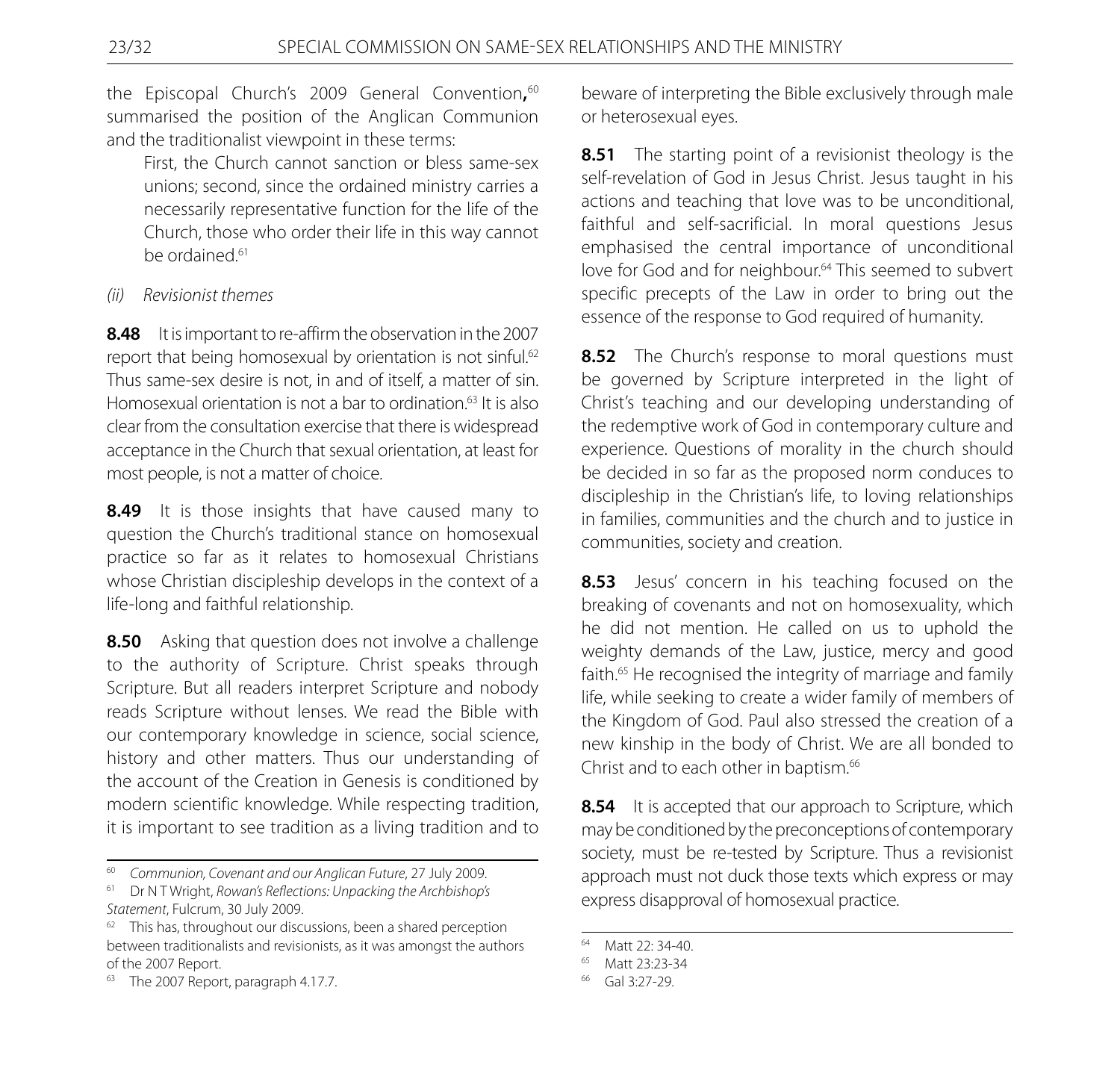**8.55** Several theologians and Christian writers have questioned whether the texts, which are frequently cited as scriptural teaching on homosexuality, are to be understood as a condemnation of a faithful, life-long homosexual relationship.<sup>67</sup> Thus Sodom and Gomorrah<sup>68</sup> and the rape of the Levite's concubine<sup>69</sup> address the breach of ancient rules of hospitality to strangers, the practice of homosexual rape as a humiliation, and the subjection of women. The condemnation of homosexual practice in the Holiness Code of Leviticus<sup>70</sup> is directed solely against male activity in the context of the protection of male dignity and has been interpreted as prohibiting powerful men from taking sexual advantage of other men and weaker men behaving like women.<sup>71</sup> For some, the prohibitions on homosexual activity in the Old Testament belong to its insistence on purity for the health of God's community. While Jesus drew from Leviticus themes such as mercy toward the poor, justice for the foreigner and integrity in one's dealings with others and the central tenet of loving your neighbour as yourself,<sup>72</sup> many of the demands of ritual purity appear not to have had any relevance to his teaching.

**8.56** Those writers have questioned whether Paul's teaching in the New Testament addressed faithful

<sup>67</sup> See Jack Rogers, *Jesus, The Bible, and Homosexuality* (Westminster John Knox Press 2nd ed. 2009), chapter 5; Paul Germond and Steve de Gruchy, *Aliens in the household of God: Homosexuality and Faith in South Africa* (Cape Town 1997), pp.213-217; William Stacy Johnson, *A Time to Embrace: Same-Gender Relationships in Religion, Law and Politics*, (Wm. B. Eerdmans Publishing Co 2006), chapter 3; David G Myers & Letha Dawson Scanzoni, *What God has joined together? A Christian Case for Gay Marriage* (Harper San Francisco 2005), chapter 7.<br><sup>68</sup> Gen 19:1-29.<br><sup>69</sup> Judges 19:1-30.

- 
- <sup>70</sup> Lev 18:22, 20:13.
- $71$  Johnson (op. cit.), pp. 124-129.
- $72$  Lev 19:18.

committed same-sex relationships between Christians.73 It is recognised that the most significant passage which revisionists have to address is Paul's analysis in Romans 1 of the consequences of humanity's rebellion against its Creator. Some writers have analysed this passage as referring to heterosexual people who choose to involve themselves in homosexual activity or to other promiscuous behaviour.<sup>74</sup>

**8.57** Those of our number who share a revisionist perspective recognise the debate about several Old Testament texts but are not persuaded by the writers who argue that Paul did not consider all homosexual activity as wrong.75 They accept that Paul, as a good Hellenistic Jew of his time, had an understanding that any form of homosexual activity was unnatural.76 But that does not amount to an unequivocal scriptural prohibition of all such activity in all circumstances. They ask: "what would Paul, with his understanding of the redemptive work of God, have thought if he had the knowledge of science which is now available to the Church and if he had encountered and heard the voices of homosexual Christians?"

**8.58** The Second Letter to Timothy described the scriptures of the Old Testament as "inspired" or "Godbreathed".77 Inspiration is not the same as dictation.

<sup>73</sup> Johnson (pp.131-133), Rogers (pp.70-71), Myers & Scanzoni (pp.93- 97) interpret the terms used in the vice lists in 1 Cor 6:9 and 1 Tim 1:8-11 with hedonistic, abusive and exploitative sexual practices. Germond and de Gruchy (pp.220-228) acknowledge that the Romans 1 vice list is the clearest, but by no means unambiguous, argument against homosexual activity in its presentation of such activity as one of the many consequences of idolatry and sin. But they see it as no match for the cumulative force of the inclusive work of Jesus on the Cross.

Johnson (pp.135-136) sees Paul's teaching as the rejection of the hedonistic sexual practices of those who do not know God. Rogers (pp.72-76) sees the text as being concerned primarily with the consequences of idolatry, uncontrolled desires and the alteration of the designated role in society of men and women.

 $75$  In this regard they agree with the 2007 Report at paragraph 4.13.18.

Myers and Scanzoni (pp.98-100) suggest that Paul understood that homosexual behaviour was prompted by an insatiable lust.

 $77 - 2$  Tim 3:16.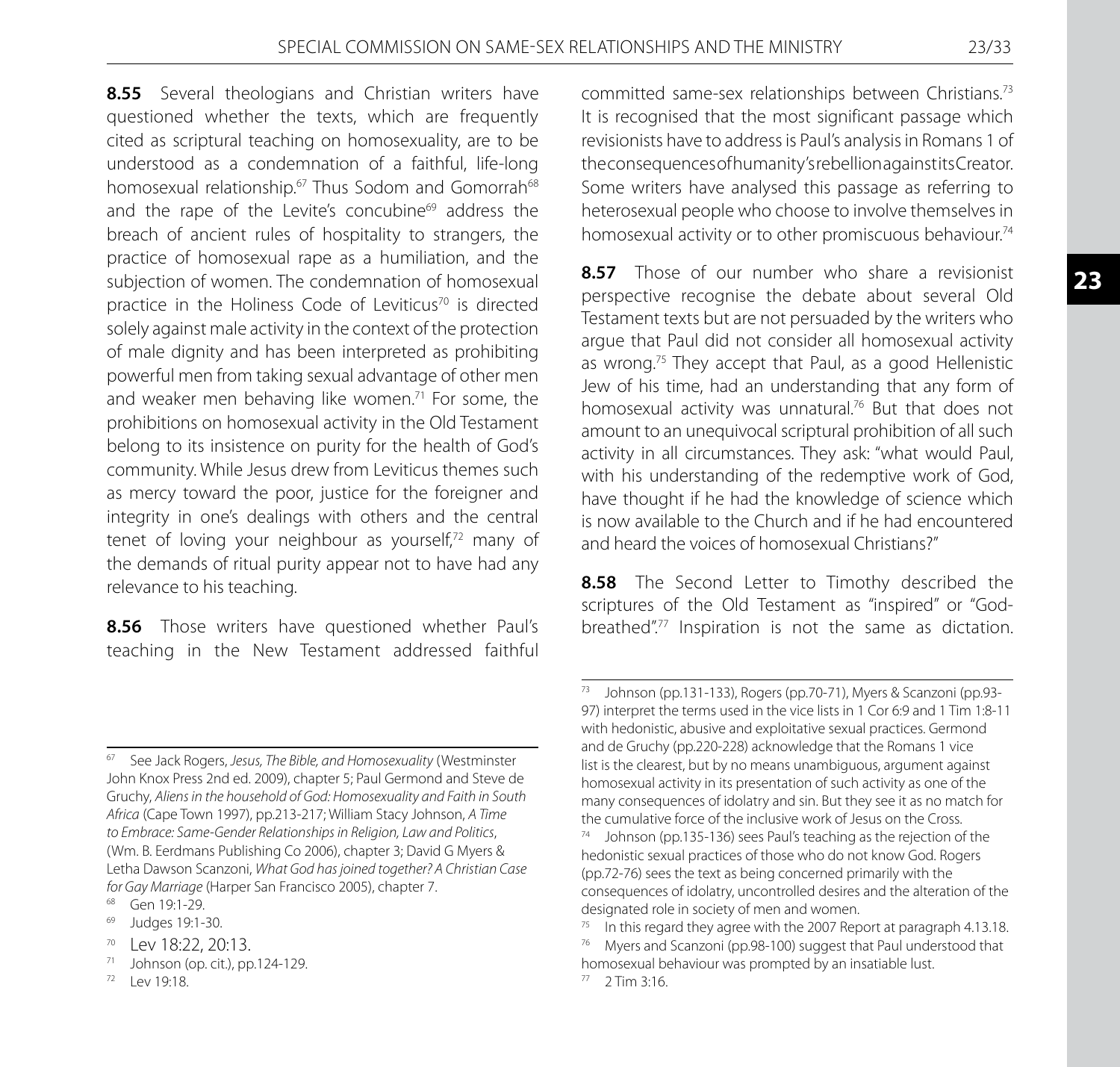Evangelical biblical scholars have sought to engage with modern biblical scholarship and have highlighted the theological diversity of the Old Testament.78 This supports the conclusions that the worldview of biblical authors affected what they thought and wrote and that those views of the world must be taken into consideration in biblical interpretation.<sup>79</sup>

**8.59** The range in nature and content of the books of the Old Testament and the differing accounts of the life and teachings of Christ in the four Gospels suggest that in Scripture God gives us a diversity of personal responses to his revelation. As Professor Keith Ward stated:

 what the Bible seems to be teaching is that there is no unbiased, interpretation-free record of divine revelation.<sup>80</sup>

To acknowledge that the human writers of Scripture were creatures of their time and culture and saw "through the glass darkly"81 is in no sense to attack the inspired nature of Scripture. The question must be asked, "Was Paul correct as to the mind of Christ on this issue?"

**8.60** Scriptural principles have altered the church's position in relation to slaves and, in some churches, in relation to the role of women. There is also a trajectory towards the acceptance and welcoming of homosexual people into the Church.82

**8.61** Keith Ward argues that, in using Scripture to test scriptural interpretation, we should test biblical moral rules against the three fundamental biblical moral principles of (i) treating all human beings with the same concern as ourselves, (ii) unrestricted compassion, having in mind the ultimate good of others and (iii) freedom from law to walk in the spirit, which reminds us that all written laws are to be tested by whether they encourage relationships of loyalty, trust, honesty and friendship.<sup>83</sup>

**8.62** In interpreting Scripture we bring to bear not only the traditions of the Church but also reason, in our understanding of science and also our human experience. One can readily understand God's purposes in the Ten Commandments as they conduce to the flourishing of human life. What is difficult to understand is the goodness in denying to homosexual people the blessing of committed partnerships, and the opportunities afforded thereby of growing in discipleship to Christ.

**8.63** Those of our number who advocate the accommodation of homosexual Christians in the Church affirm the central role of marriage as the best site of Christian discipleship for those who wish to share their lives with another. They recognise the unique commitment, and the loving, faithful, mutually supportive and life-long nature of that relationship. They ask: "Does Scripture really deny homosexual Christians those blessings? Is that denial really God's will for a minority of humans for whom marriage is not an option? Is there something wrong and damaging in such a faithful life-long homosexual relationship?"

**8.64** They answer these questions in the negative:

 [T]he church starts to change its teaching when it realises that that teaching violates 'the primacy of love'. When expressions of faith no longer reflect justice or mercy, the church needs to renew its study of scripture and Tradition.<sup>84</sup>

<sup>78</sup> See, for example, Peter Enns, *Inspiration and Incarnation, Evangelicals and the Problem of the Old Testament* (Baker Academic 2005); Kenton L. Sparks, *God's Word in Human Words. An Evangelical Appropriation of Critical Biblical Scholarship* (Baker Academic 2008).

<sup>79</sup> Enns (op. cit.), p.14.

<sup>80</sup> Keith Ward, *What the Bible Really Teaches* (SPCK 2004), p.12.

<sup>81 1</sup> Cor 13:12: "Now we see only puzzling reflections in a mirror, but then we shall see face to face."

No mainstream denomination today would advocate the death penalty for homosexual activity (Lev 20:13-14), or the excommunication of homosexual Christians on the ground of perversion (1 Cor 5 & 6).

<sup>83</sup> Ward (op. cit.), p.176.

<sup>84</sup> Anna Karin Hammar, *Staying Together? On Ecumenism, Homosexuality and Love*, The Ecumenical Review Vol 56 No 4 October 2004, p.448, p.454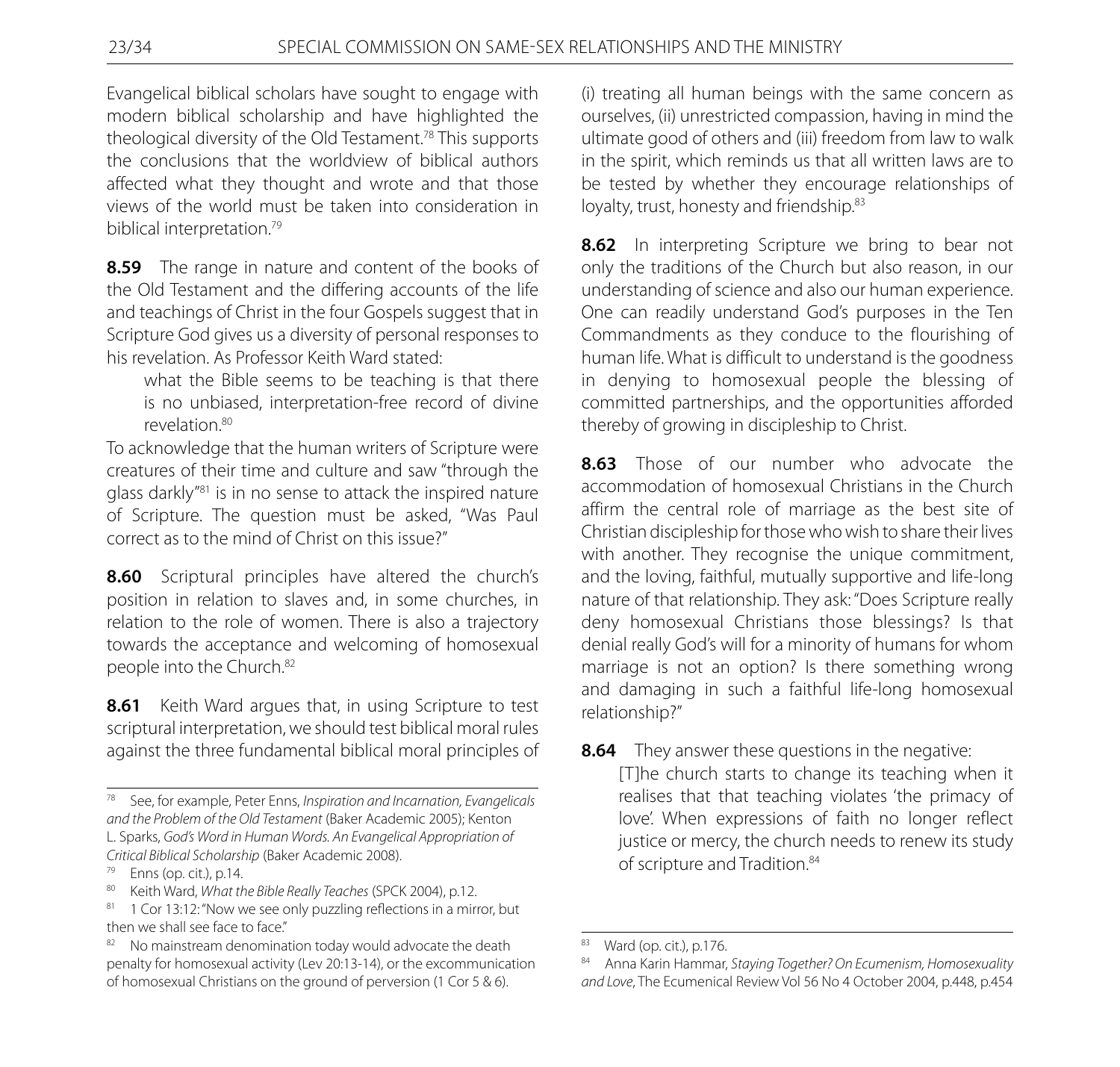**8.65** Indeed, many revisionists point to the existence and witness of homosexual couples who are Christians. These couples, in a similar way to married couples, display love, affection, companionship, support and growth. They also experience the tensions and stresses of living in partnership, and their relationships display the imperfections of any couple. But for revisionists, it is clear that such partnerships have been for many homosexual Christians the context of their growing in love for God and neighbour, or in other words, their growing in Christian discipleship.

**8.66** Turning to the ecumenical consequences of a decision to ordain Christians in same-sex relationships, they recognise that problems would result. But they observe that two major denominations, the Roman Catholic Church and the Orthodox Church, do not in any event recognise our ordination and that churches who have decided to ordain Christians in same-sex relationships continue to work with churches which do not in ecumenical bodies.

# *(iii) Covenant theology*

**8.67** Our discussion of these themes continued in a debate on covenant theology. There was much that we agreed upon.

**8.68** We recognise the central role of covenant in Torah. The covenant between God and humanity is the unilateral covenant of grace; and God's unilateral covenant commitment places on humanity an unconditional obligation to be faithful in response. That response requires that we live in faithfulness to God and each other.

**8.69** In the New Testament Christ fulfils on our behalf and in our place the obligations of faithfulness due to God and the world and Christians are called to share in Christ's righteousness by grace.85 As a sign and seal of God's covenant of grace we are baptised "into Christ" and

become part of the Church. That binds us into a unity with Christ and one another in the community that is the church, the body of Christ.

**8.70** Christian ethics is to be conceived as the gift of transformed participation by the Spirit in the incarnate Son's union and communion with the Father. The witness of the creation narratives is that we are created for communion, for relationships of love and faithfulness.

**8.71** Where we were not in agreement was in relation to the conclusions which we could draw from covenant theology. On the one hand, some were of the opinion that the Church failed to exhibit the mind of Christ in forbidding life-long communion, companionship and intimacy to those whose unalterable biological constitution is homosexual. On the other hand, others were not persuaded, taking the view that the covenant response of humanity is to fulfil the ethical demands inherent in the covenant, which include the avoidance of homosexual practice.

**8.72** One of the issues for the theological commission, whose establishment we recommend in the final section of this report, will be how the Church may be consistent in the promotion of covenantal commitments and the application or non-application of biblical injunctions in relation to heterosexual and homosexual practices.

# *(iv) Agreeing to disagree*

8.73 Over many meetings we have had a robust but respectful debate and have learned much from it.

**8.74** We do not see our differences of view, however strongly held, as a reason not to share communion with each other. On the contrary, our collaboration over many months has heightened our regard and affection for each other. At the start of our work we shared a commitment to work for the peace and unity of the Church and we share that commitment as our work as a Special Commission draws to its close.

<sup>85</sup> Rom 8; 1 Cor 15:45f.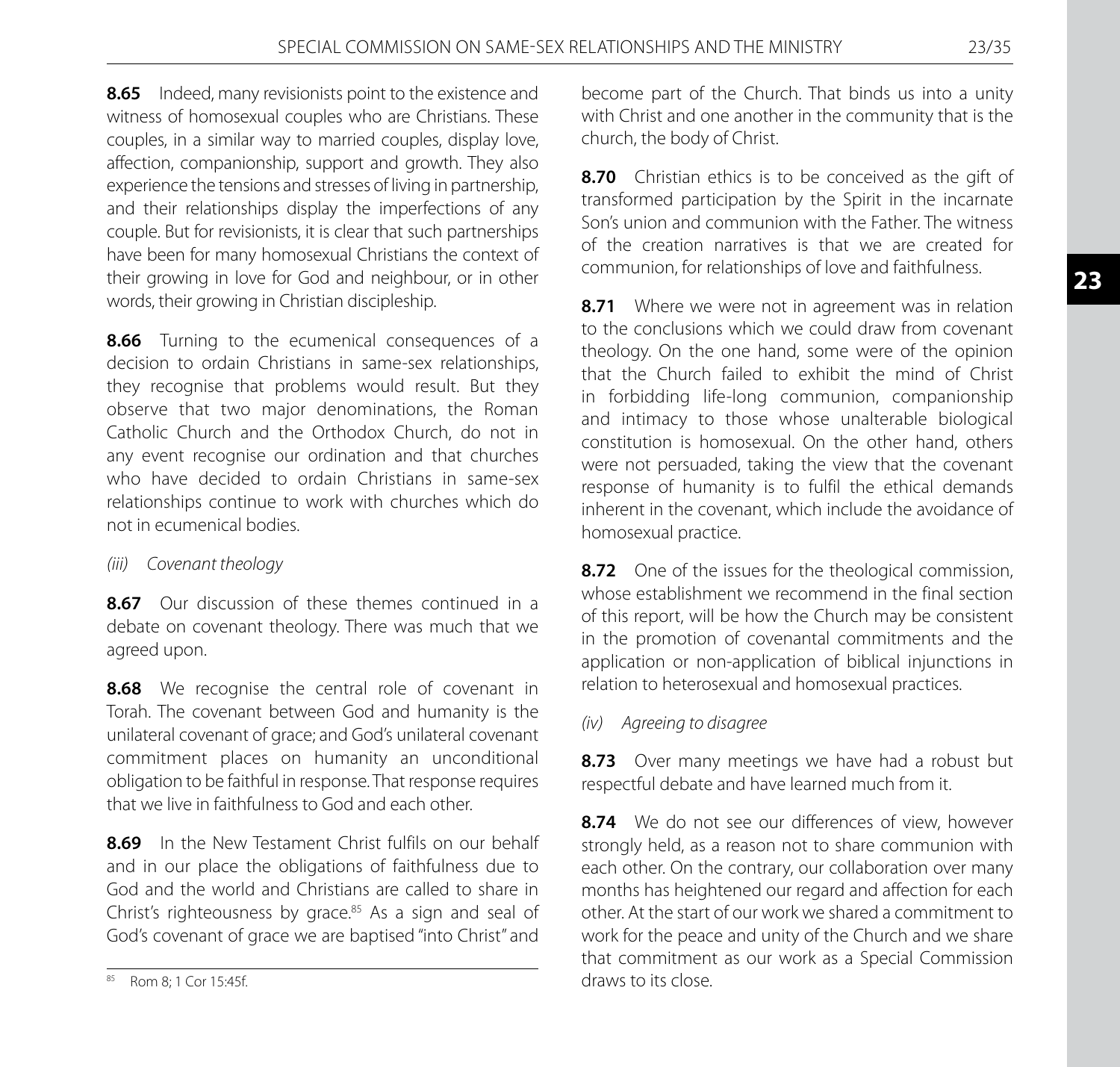#### *The nature of the Church*

8.75 The Church has coped in the past with internal disputes. Sometimes it has reached an internal accommodation; at other times the disputes have led to division and a weakening of the Church's voice in society. Those disputes which threatened or led to division have principally concerned (i) the relationship between then current interpretations of Biblical teaching and scientific discoveries and (ii) lay or governmental control over spiritual appointments.<sup>86</sup> But those divisions over time have been superseded to a considerable degree by reunions.

**8.76** It is clear from Douglas Murray's Chalmers Lectures of 1991 that the Church's constitution in spiritual matters, the Articles Declaratory, were framed to allow a broad spectrum of theological views.<sup>87</sup> His study shows clearly that the entrenching of Article 1 of the Articles Declaratory and the express declaration in Article 5 of the Church's right to frame or adopt its subordinate standards and formulate other doctrinal statements was an arrangement carefully negotiated to encompass the differing traditions of the then Church of Scotland and the United Free Church of Scotland.88 It was seen as a first step towards greater Christian unity by allowing the promotion of union with other churches, without loss of identity. He concludes:

 As a church today we should assume that the Articles mean what they say, that remaining true to the catholic faith and the other provisions of Article 1, the Kirk has considerable freedom to reform.<sup>89</sup>

89 Murray (op. cit.), p.140

**8.77** This ability to reform, and the Church's duty, as a Reformed church, to reform itself, give rise to tensions both within the Church and between the Church and other denominations. The Church includes within its membership people who have radically different views on liturgical practice, on the nature of the ministry, and on other matters. The Church's polity allows differences of opinion on Scriptural interpretation; it claims no exclusive *magisterium*. 90 The liberty of opinion, which the Church allows, $91$  on points which do not enter into the substance of the faith accommodates radical disagreements on such points and ensures lively debate.

**8.78** For some the Church's divisions on homosexuality are of a similar nature. For others on both sides of the debate, the issue is more fundamental. On the one hand, some people see an acceptance of committed same-sex relationships as being directly contrary to the teachings of Scripture and understand the issue as one of scriptural authority. On the other hand, others interpret Scripture differently, and are persuaded that to deny a blessing to people who enter into committed same-sex relationships is contrary to the comprehensiveness of God's love. The consultation exercise suggests that, while a large majority of respondents wish to remain within the Church, there are significant minorities at either end of the spectrum of views who would consider leaving the Church if it were to decide the question of the ordination of people involved in a homosexual relationship in a way which was contrary to their views.

**8.79** That the Church is a broad church is widely recognised. Alison Elliott has described the liberty of opinion or of pastoral conscience as "a hallmark of our Presbyterian

<sup>86</sup> In relation to the former there was the disputes between the Moderates and the Evangelicals in the Church and between the "auld lichts" and the "new lichts" in the Secession Church; in relation to the latter there has been the Secession Church of the 18th century and the Disruption of 1843.

<sup>87</sup> Dr Douglas M Murray, *Freedom to Reform, The Articles Declaratory of the Church of Scotland 1921*, (T & T Clark 1993).

<sup>88</sup> See also Lord Rodger of Earlsferry, *The Courts, The Church and the Constitution, Aspects of the Disruption of 1843*, (Edinburgh University Press 2008) pp.108-111.

<sup>90</sup> This contrasts with, among others, the Roman Catholic Church in which "The task of interpreting the Word of God authentically has been entrusted solely to the Magisterium of the Church, that is to the Pope and to the bishops in communion with him." Catechism of the Catholic Church Part 1, section1, chapter 2, Art 2.III paragraph 100; see also paragraph 85.

<sup>91</sup> Article 5 of the Articles Declaratory.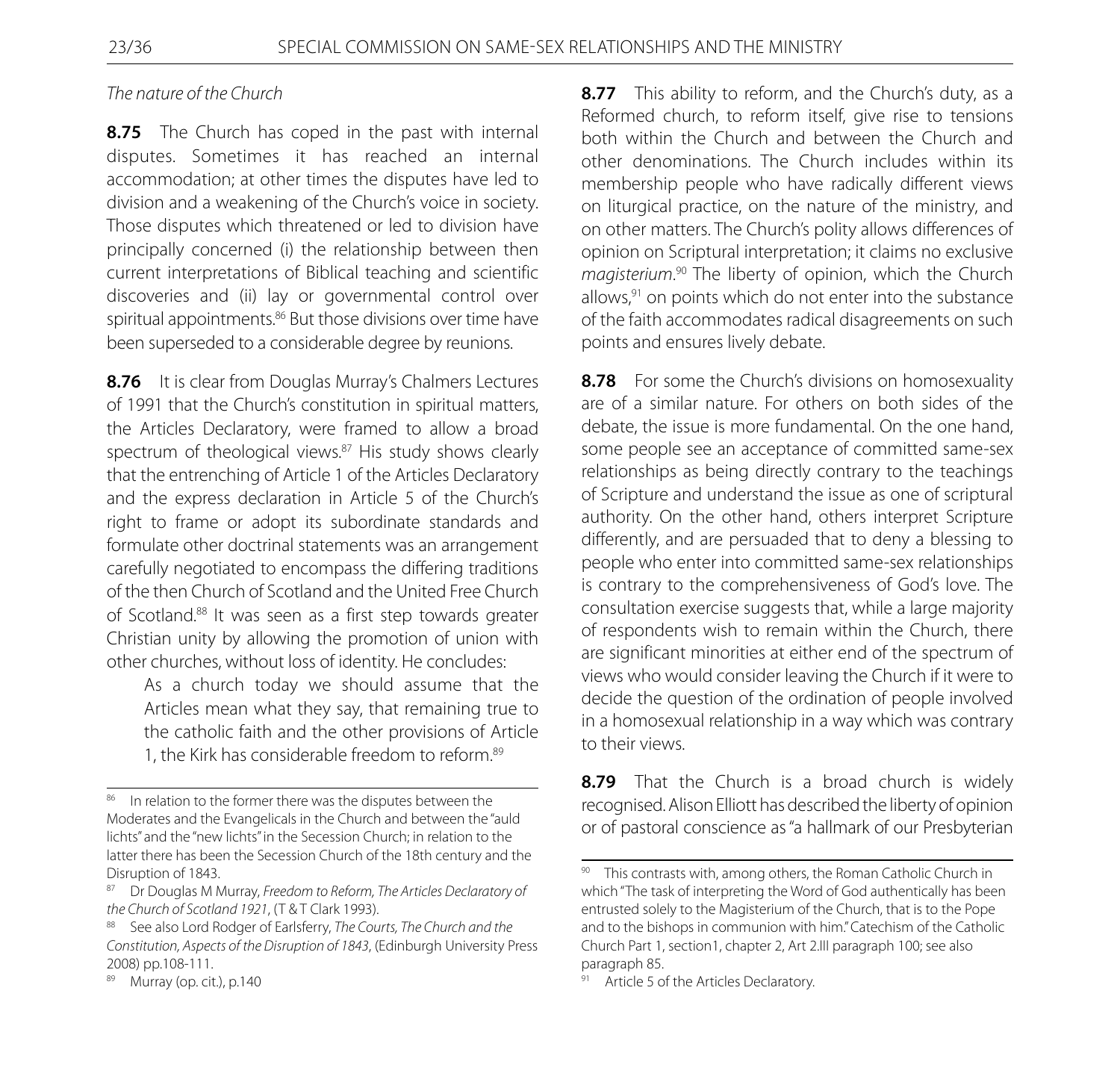identity."<sup>92</sup> In a similar vein, Bruce Gardner in his recent call for intelligent and respectful plurality has described the post 1929 Church as "an improbable hybrid".93

**8.80** The debate on homosexuality raises the question: how broad should it be? This will continue to be a matter of debate in the Church; and in relation to the same-sex issue it will be a decision for a future General Assembly. But if the Church wishes to retain its breadth and the strength and balance which it gains from the creative tension of conflicting ideas, it will have to decide how to accommodate those who disagree with its decision.

**8.81** Thus if the Church were to take a traditionalist view on homosexual practice, how does it accommodate those in homosexual relationships who hold office as ministers? If it were to take a revisionist view, would it be possible to use the model of freedom of conscience which the Church adopted in relation to the celebration of the re-marriage of divorcees? We discuss these issues in the final section of our report.

**8.82** We need to remind ourselves that whatever we recommend and whatever the General Assembly and the Church eventually decide, both we and they may be mistaken. But we also remember that, if mistakes are made, they will in time be remedied. Christ gives that confidence:

 And be assured, I am with you always, to the end of  $time^{94}$ 

# **9. Conclusions and Recommendations**

**9.1** The responses to the consultation exercise show that the Church is very divided on the issue of same-sex relationships. We, the members of the Special Commission, are agreed that the responses do not give strong support

for a radical shift in position on the ordination of people involved in same-sex relationships. Certainly, they give no basis for a regime which would require a congregation, against its wishes, to accept as its minister a person who was in a same-sex relationship. But it is equally clear that there are many in the Church who consider that its current stance against same-sex relationships is not consistent with the teaching of Jesus. As we have said, such divisions of view exist within the Special Commission. There is a need for continuing prayerful discernment.

**9.2** In our recommendations we put forward as alternatives two options. In each case they are trajectories rather than firm decisions which can be reached now. This is because the divisions do not point to the adoption, here and now, of a radical stance in either direction. The General Assembly is therefore invited to express a view on the direction which it thinks the Church should take; but, if our recommendations are accepted, it will be the task of a future General Assembly in either 2012 or 2013 to determine whether or not to move in that direction, assisted by the further work which we propose that the Church should undertake.

**9.3** Both trajectories recognise the need for further discernment and engagement between those of differing views. By working together for twenty months, we have learnt from each other; and we believe that the Church will benefit from such genuine engagement. Both trajectories also involve, among other things, the creation of a theological commission to assist the Church in deciding the direction it wishes to take. The Special Commission, of which we are the members, is not a theological commission as several of us have no theological training. We recommend that an authoritative theological commission should be composed of theologians of standing. This theological commission will ensure the continuance of engagement and discernment under whichever of the trajectories the General Assembly may choose.

<sup>92</sup> Dr Alison Elliott, *A Question of Identity*, in *Theology in Scotland*, Vol. XIV no 1 2007, pp.19-33 at p.26.

<sup>93</sup> Dr Bruce Gardner, *A Conflict of Integrities: The Crisis in the Church of Scotland*, in The Scottish Review, February 2011.

<sup>94</sup> Matt 28:20.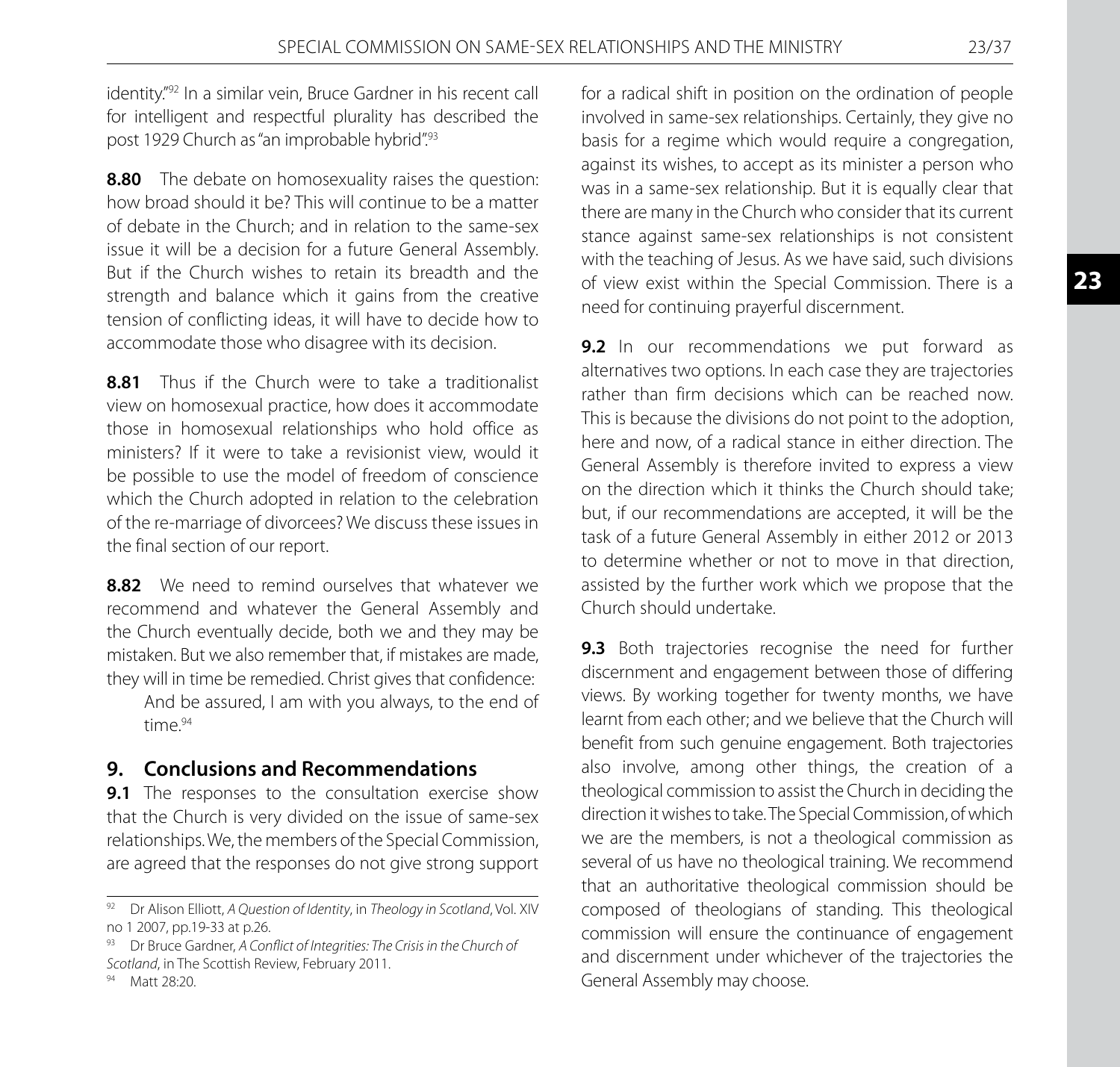#### *(i) The trajectory towards an indefinite moratorium*

**9.4** One option, which the traditionalists among our number favour, in order to allow that discernment to continue would be to introduce an indefinite moratorium on the ordination of persons involved in same-sex relationships.

**9.5** But a moratorium is not wholly straightforward. There is a need to examine in more detail the practical and pastoral implications of such a step. In the consultation paper<sup>95</sup> and in section 4 of this report we noted the decision of the Presbyterian Church of Aotearoa New Zealand not to accept for training, ordain or induct anyone involved in a sexual relationship outside faithful heterosexual marriage. It declared that that ruling "shall not prejudice anyone who, at the date of this meeting, has been accepted for training, licensed, ordained or inducted." In our debates we have discussed the consequences of a similar ruling in the Church. But we have not had the time to work out in any detail how the Church could act fairly towards those ministers who have given faithful service and who might be adversely affected by such a decision. Whether the approach of the New Zealand Church is a model for implementing this option and precisely what is involved in a decision not to prejudice those who are ordained and inducted will need further consideration.

**9.6** Those who do not favour an indefinite moratorium, understandably, question how it can contribute to the process of discernment and fear that it will simply leave a festering wound in the Church.<sup>96</sup> The proponents of the indefinite moratorium recognise that concern and seek to address it by their call for the theological commission to continue the process of discernment which the 2007

report initiated. The theological commission would be invited to take account of the continuing work of the *Working Group on Human Sexuality* in relation to being single and marriage. It is envisaged that the theological commission would be a balanced body, whose membership would include people of differing views and that it would report to a future General Assembly.

*(ii) The trajectory towards allowing the celebration of samesex unions and the ordination of people in such unions*

#### *(a) Same-sex unions*

**9.7** Another option, which the revisionists in our number see as a possible way ahead, is to investigate further the feasibility of allowing ministers and members of the Church to recognise the value of committed life-long same-sex relationships. Such a step would involve further theological investigation before the Church would be in a position to decide on the issue.

**9.8** In particular, we consider that, if the Church chose to investigate this option, a theological commission would need to produce a study of the basis on which those in the Church who wish to recognise and celebrate the entering into a life-long commitment by two homosexual Christians may do so. The study would have to reach a view on whether the revisionist case to be put to the Church rested on the assertion that the biblical texts, which deal with homosexual behaviour, did not apply to life-long committed relationships or, if they did, the basis on which one could consider those texts to have been superseded. In section 8 of this report we set out some of our discussions on this issue but we accept that we need a developed theological argument to provide a basis for a decision by the Church.

**9.9** Only once there is a clear theological statement behind which those seeking to accommodate homosexual Christians can unite will the Church be in a position to consider whether or not to adopt such an accommodation.

At pp.12-13.

<sup>96</sup> The Archbishop of Canterbury in his presidential address to the General Synod in November 2010 expressed the view that the Church of England had avoided theological debate and thoughtful engagement on the divisive issue of same-sex unions.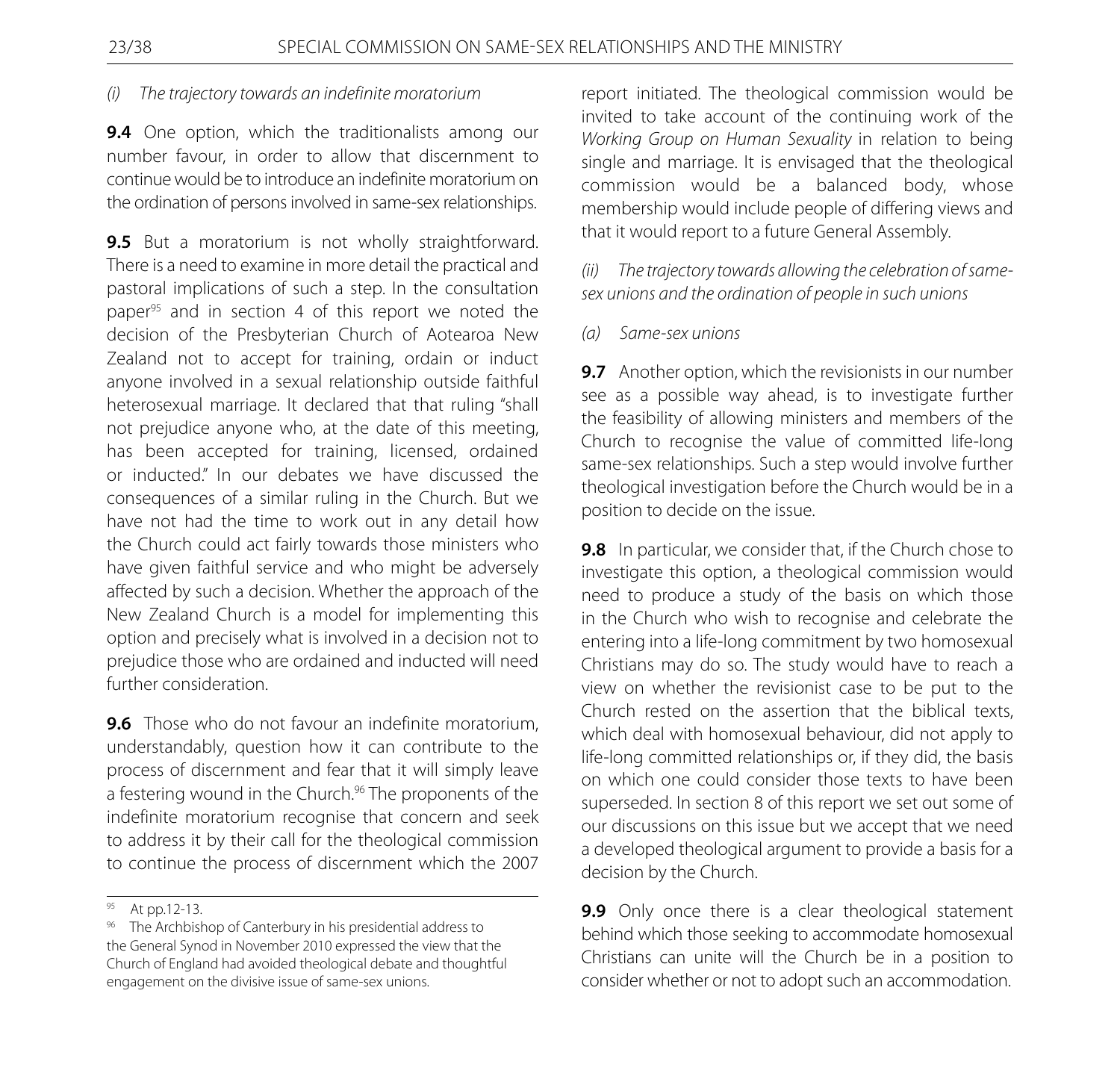# *(b) Freedom of conscience*

**9.10** Those who take a traditionalist view are, understandably, concerned as to how ministers and members of the Church, who in good faith consider that same-sex activity is contrary to the will of God, could preserve their integrity, if the Church were to sanction samesex unions and to ordain ministers in same-sex relationships.

**9.11** We are agreed that if the Church were to change its view on the acceptability of committed same-sex relationships, such a change could be effected only as a matter of allowance and not as a mandatory requirement. It would be essential for the Church's welfare that it should respect those of its members who took a different view. We are agreed that, if there were to be an accommodation, freedom of conscience on this issue would be a fundamental component of that accommodation in order to maintain the peace and unity of the Church. This could be achieved by a freedom of conscience regime similar to that which has existed in relation to the re-marriage of divorcees for the last fifty years. The divisions in the Church will not go away soon. Members of the Church would have to be free to decline to take part in any ceremony to bless such a relationship and would be entitled to preach and argue that same-sex relationships were contrary to God's will for humanity. Otherwise the Church would be silencing the traditionalist voice within it to its detriment.

**9.12** There is a need for clarity on what it would be that those who disagree with an accommodation of homosexual Christians were being asked to accept as a legitimate difference of opinion within our communion and what it was that the Church was permitting in relation to the blessing of life-long committed same-sex unions.

**9.13** It would be for the theological commission to decide the qualities of the same-sex relationship which should be recognised. In our discussions, those who favoured the recognition of committed same-sex relationships took the view that they should be life-long covenant relationships. We note that the responses to our consultation paper showed more support for approving such relationships in which the commitment was manifested by a civil partnership than of those in which there was no outward manifestation of such commitment.<sup>97</sup>

# *(c) Ordination and induction*

**9.14** As we have said in section 7, ordination and induction raise issues of the lifestyle of and the example set by leaders in the Church. The issue of whether to ordain and induct people involved in same-sex relationships depends upon a decision of the Church on the prior question of its stance towards committed same-sex relationships. While it is possible and perhaps appropriate to decide both issues at the same time, it would be necessary to address also the practical issues which we have raised at the end of section 7 to ensure that ministers and other members of the Church who hold differing views can co-operate effectively in their Gospel work. Again the Church would need to put in place mechanisms to preserve and respect the integrity of those who disagree.

# *(iii) The civil law*

**9.15** Among the issues which the Church would have to consider under either trajectory would be whether what was proposed accorded with its obligations under the civil law.

**9.16** In the consultation paper we briefly recorded the

<sup>97</sup> The Civil Partnership Act 2004 has some similarities to civil marriage in that people are not eligible to register as civil partners if either of them is already a civil partner or is lawfully married or if they are within the defined prohibited degrees of relationship: section 3 and Schedule 1. The civil partnership ends only on death, dissolution or annulment: section 1(3). A civil partnership may be dissolved if it has broken down irretrievably: section 44. Like civil marriage, and in contrast to Christian marriage, it does not involve the public expression of a life-long commitment.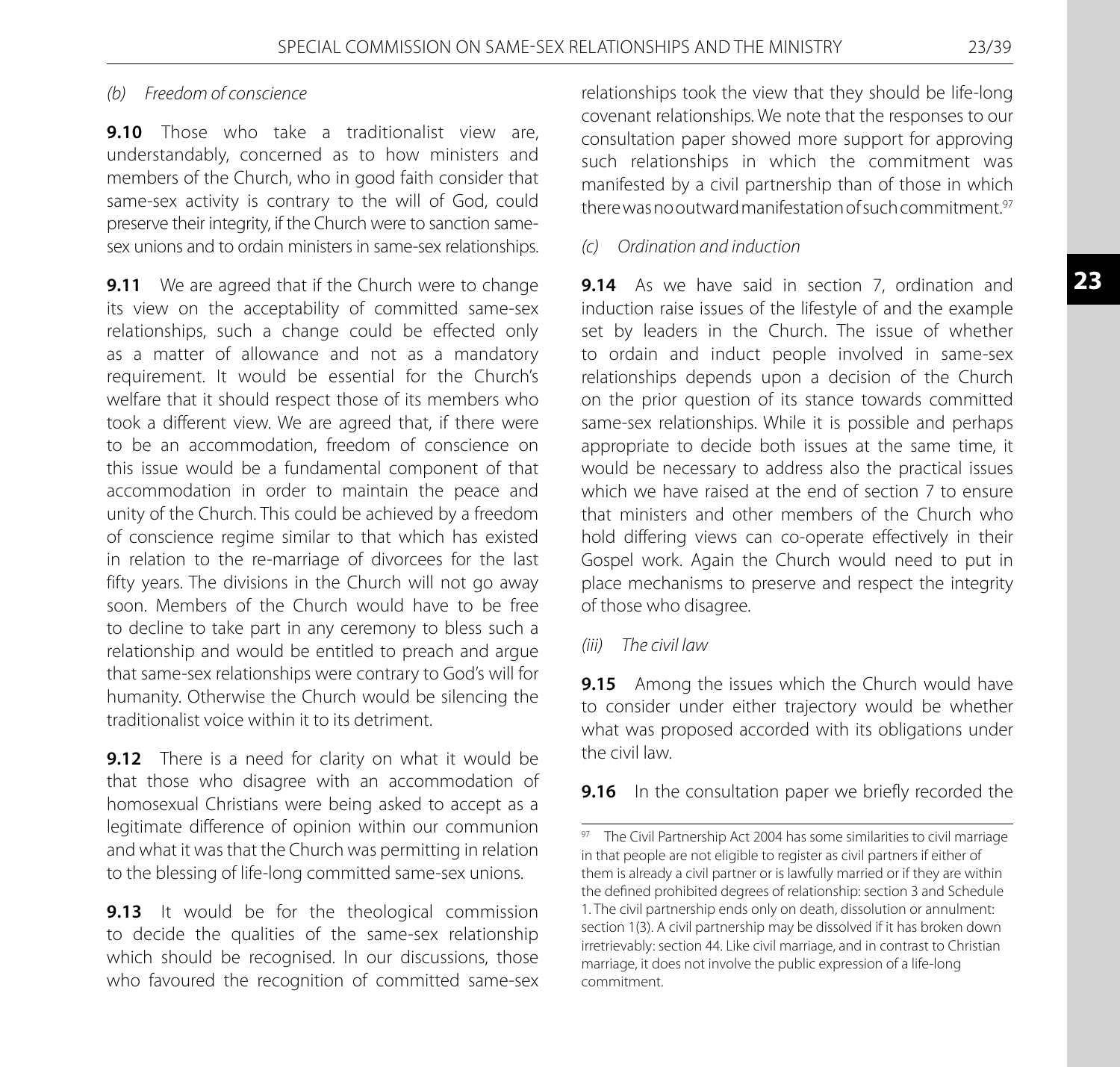range of legal views which we had received from the three distinguished lawyers whom we consulted. When preparing this report we obtained a further opinion from the Procurator to take account of any changes in the law since 2009. It appears that the exemptions from antidiscrimination legislation apply in relation to ministers of religion who advance the moral teaching of the church and perhaps also to those who represent the Church to the public; but it is likely that the civil law will not accept discrimination on grounds of religious belief in relation to people who do not have that teaching role. If the Church has a doctrine forbidding same-sex activity or if the ordination of ministers in same-sex relationships is in conflict with the strongly held religious convictions of a significant number of the followers of the Church (which the consultation response strongly suggests is the case), an exclusion of people in same-sex relationships from ordination and induction would, in the Procurator's opinion, accord with an exemption in the Equality Act 2010.98 If the Church were to allow freedom of conscience in relation to the ordination and induction of people in same-sex relationships, it would need to consider the enactment of ecclesiastical legislation specifying that no congregation could be forced to have as its minister someone in such a relationship in order to benefit from the statutory exemption. The Church will require to obtain legal advice on whatever it proposes to do in this area in order to avoid unnecessary conflict with the civil law.

# *(iv) The timescale for the further work*

**9.17** It is therefore clear to us is that, in whichever direction the Church may decide to embark, there is further work to be done before it can responsibly decide to implement a particular course.

**9.18** In our view, if the Church were to decide to favour an indefinite moratorium, it would need to allow one year for the practical implications of that course to be considered and presented to the General Assembly of 2012. It would be the task of the theological commission to ascertain how long it would take to carry out its work of discernment and thus when it could report to a future General Assembly.

**9.19** If the Church were to favour further investigation of a service to bless or otherwise recognise life-long committed same-sex relationships, we consider that the theological and practical work involved would realistically require about two years and thus the matter should be brought to the General Assembly of 2013.

#### *Recommendations*

**9.20** In our recommendations below we set out how we think the Church should manage its affairs in the period until the future General Assembly takes a decision.

**9.21** Before we set out our recommendations on the way forward, we wish to acknowledge the value of the service which homosexual Christians have given and give to our Church through their ministry. Whichever direction the Church takes in the future in relation to the ordination of people in same-sex relationships, it must respect them and show in its dealings with them God's love to all people.

**9.23** We make the following recommendations on (a) the pastoral care of homosexual Christians and (b) the eligibility of people who are homosexual by orientation to hold office in the Church. We are unanimous in making these recommendations as to the proper approach by the Church to homosexual Christians and invite the General Assembly to adopt them.

- *(i) The pastoral care of homosexual Christians*
- 1. It is contrary to God's will that Christians should be hostile in any way to a person because he or she is homosexual by orientation and in his or her practice.

 $98$  In particular the second exemption in Schedule 9 to the Equality Act 2010.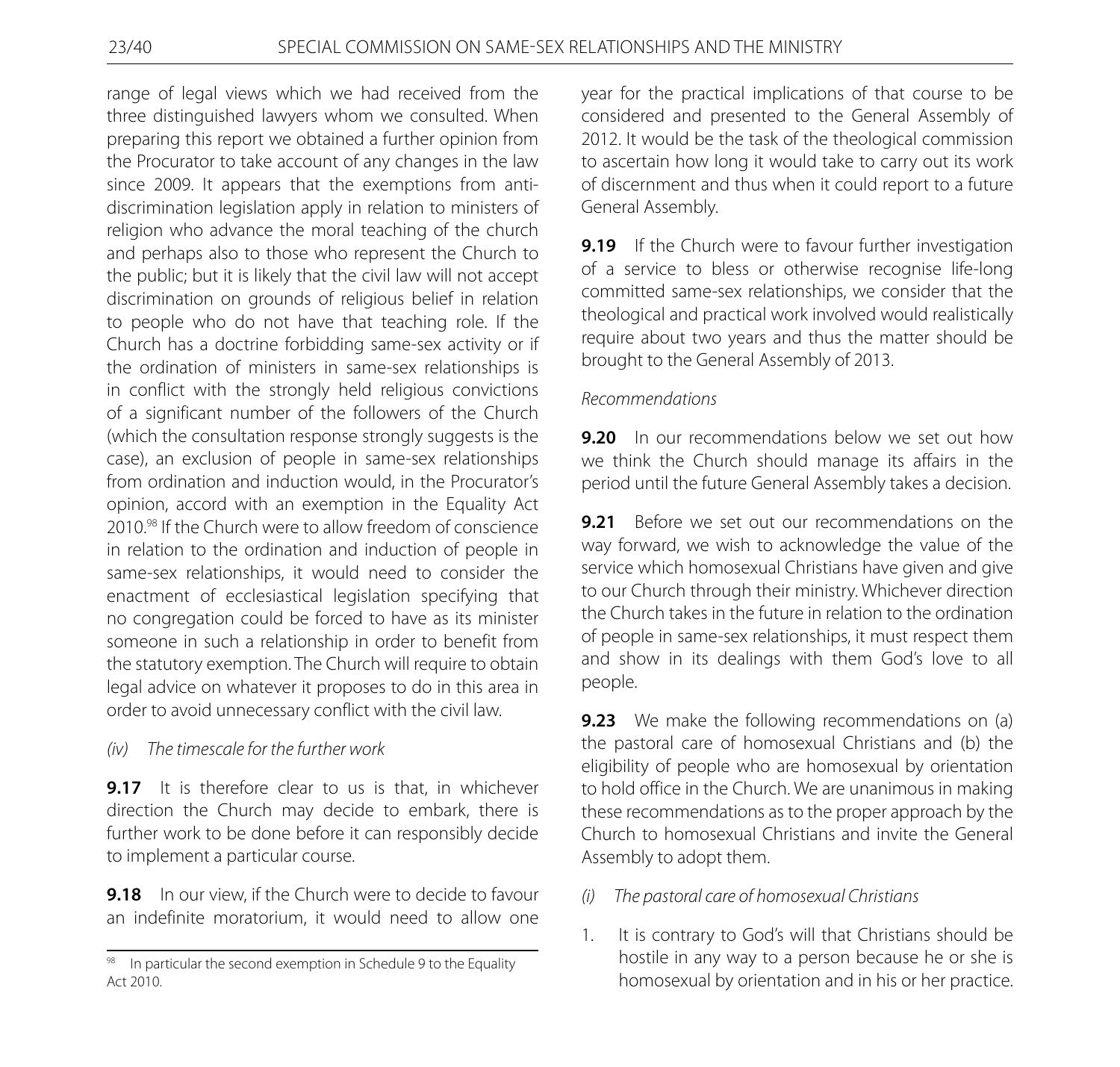In other words we view homophobia as sinful. We do not include in the concept of homophobia both the *bona fide* belief that homosexual practice is contrary to God's will and the responsible statement of that belief in preaching or writing.

- 2. It is the duty of the Church to welcome, minister, and reach out to people regardless of their sexual orientation and practice. The Church should strive to manifest God's love to all of his people.
- 3. In particular, the Church should recognise the heavy burden which a homosexual orientation continues to place on some who find it difficult or impossible to reconcile their orientation with their understanding of God's purposes as revealed in the Bible. There is a particular need for the Church to reach out pastorally to them and to make them welcome.
- *(ii) The eligibility of homosexual Christians to hold office*
- 4. People who are homosexual by orientation are not barred by their orientation from membership of the Church or from taking up leadership roles in the Church, including the ministry of Word and Sacrament, the diaconate and eldership.

# *The possible ways forward*

**9.24** To allow the further work to be carried out under either trajectory, it will be necessary to regulate the activity of the Church in the interim. Sub-paragraphs 1-3 and 6 of paragraph 9.27 below<sup>99</sup> seek to achieve that by:

- (a) preserving the moratorium which is in place (paragraph 6);
- (b) reaffirming the unlawfulness of any other form of discrimination (paragraph 1);
- (c) avoiding prejudice to existing ministers and deacons in the interim (paragraph 2); and
- (d) prohibiting the Courts, Councils and Committees of the Church from issuing press statements and discussions with the media in relation to contentious matters of human sexuality (paragraph 3).

**9.25** We wish to clarify the scope of the proposed prohibition in (d) above. It is designed to prevent other institutions of the Church from engaging with the media while the theological commission is carrying out its work. We consider that it will be for the theological commission to engage the media, if so advised, when it completes its work. It is not intended to prevent members of the Church from discussing such issues at meetings, including public meetings, or from preaching or publishing articles on such issues.

**9.26** It will be for the General Assembly to decide on the general trajectory which the Church should take by voting to adopt one of the alternatives set out in subparagraph 5 below.

**9.27** We therefore propose for the consideration of the General Assembly that it should also resolve:

- 1. Subject to the moratorium set out in 6 below, to maintain the unlawfulness of discrimination in the Church on the grounds of sexual orientation in terms of the Act anent Discrimination (Act V of 2007).
- 2. During the moratorium set out in 6 below, to allow the induction into pastoral charges of ministers and deacons ordained before May 2009 who are in a same-sex relationship.
- 3. During the moratorium set out in 6 below, to instruct all Courts, Councils and Committees of the Church not to issue press statements or otherwise talk to the media in relation to contentious matters of human sexuality, in respect to Ordination and Induction to the Ministry of the Church of Scotland.

<sup>99</sup> The paragraphs are numbered differently in the draft deliverance (namely 3-8) because it deals first with the receipt of this report and the adoption of our recommendations in relation to homosexual Christians.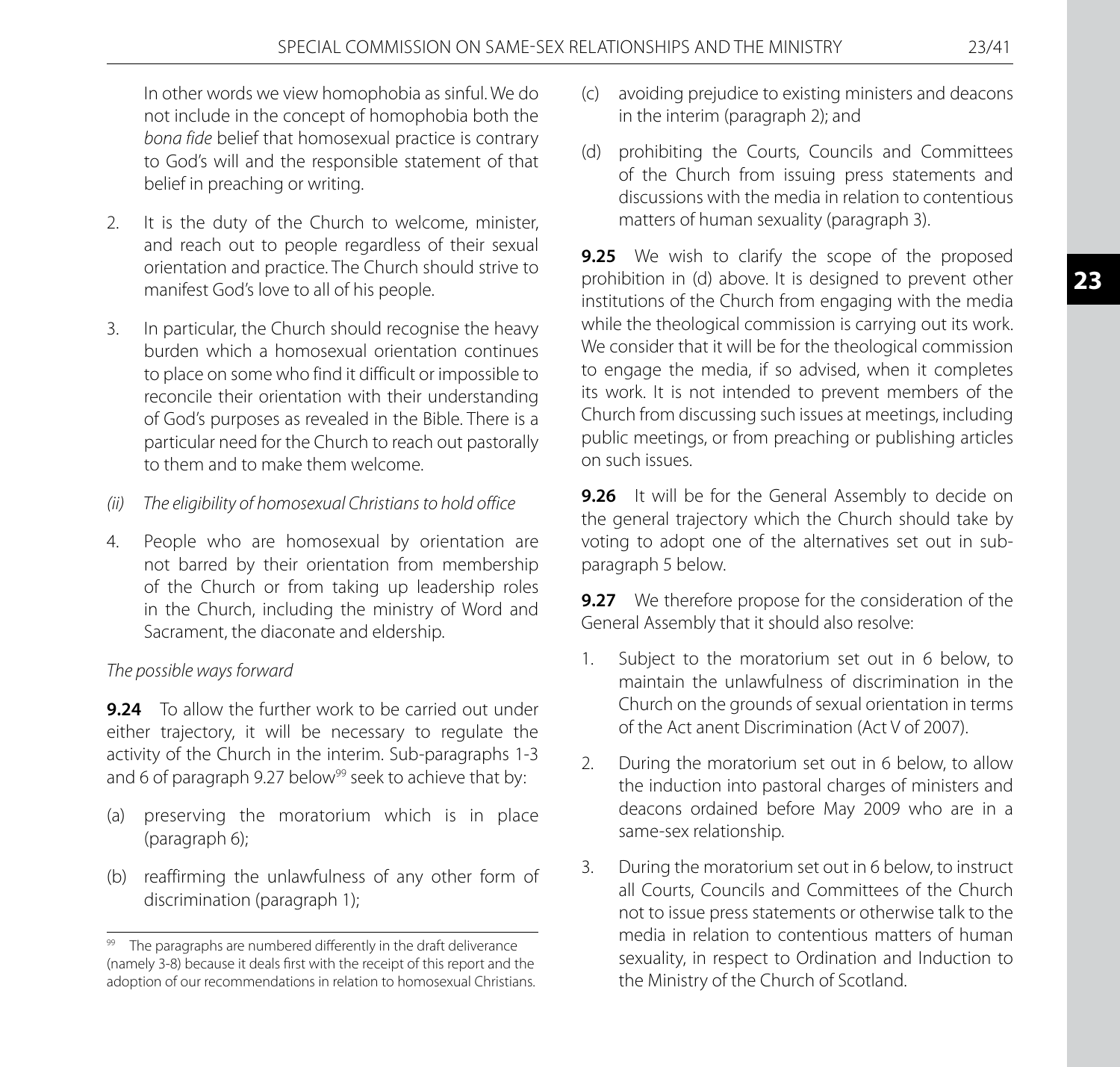- 4. In the light of the experience of the Special Commission and, in particular, the need for a sustained theological addressing of the matters before the Church, to establish a Theological Commission of the General Assembly of seven persons representative of the breadth of the Church's theological understanding, with the task of addressing the theological issues raised in the course of the Special Commission's work; and to instruct the Selection Committee to bring names to a future session of the General Assembly
- 5. EITHER:
- (a)To consider further the implementation of an indefinite moratorium on the acceptance for training and ordination of persons in a same-sex relationship thus maintaining the traditional position of the Church, and to that end:
	- (1)to instruct the Ministries Council and the Legal Questions Committee in collaboration to address the pastoral and procedural implications of such a moratorium on (i) the selection process, (ii) discipline, and (iii) the position of ministers who were ordained and inducted prior to May 2009; and to report to the General Assembly of 2012.
	- (2)to instruct the Theological Commission to continue the process of discernment initiated by the Report received by the General Assembly of 2007: "A Challenge to Unity: Samesex relationships as an Issue in Theology and Human Sexuality", taking account of the further work of the *Working Group on Human Sexuality*, with respect to Being Single and Marriage, and to report to a future General Assembly.

OR:

(b)To consider further the lifting of the moratorium on the acceptance for training and ordination of

persons in a same-sex relationship, and to that end to instruct the Theological Commission to prepare a report for the General Assembly of 2013 containing:

- a theological discussion of issues around samesex relationships, civil partnerships and marriage;
- (ii)an examination of whether, if the Church were to allow its ministers freedom of conscience in deciding whether to bless same-sex relationships involving life-long commitments, the recognition of such life-long relationships should take the form of a blessing of a civil partnership or should involve a liturgy to recognise and celebrate commitments which the parties enter into in a Church service in addition to the civil partnership, and if so to recommend liturgy therefor;
- (iii)an examination of whether persons, who have entered into a civil partnership and have made life-long commitments in a Church ceremony, should be eligible for admission for training, ordination and induction as ministers of Word and Sacrament or deacons in the context that no member of Presbytery will be required to take part in such ordination or induction against his or her conscience; and to report to the General Assembly of 2013.

6. Instruct all Courts, Councils and Committees of the Church not to make decisions in relation to contentious matters of same-sex relationships, accept for training, allow to transfer from another denomination, ordain or (subject to 2 above) induct any person in a same-sex relationship until 31 May 2013.

# *Conclusion*

**9.28** We emphasise that, if the General Assembly of 2011 adopts either of these trajectories, there is always the possibility that the later General Assembly, which